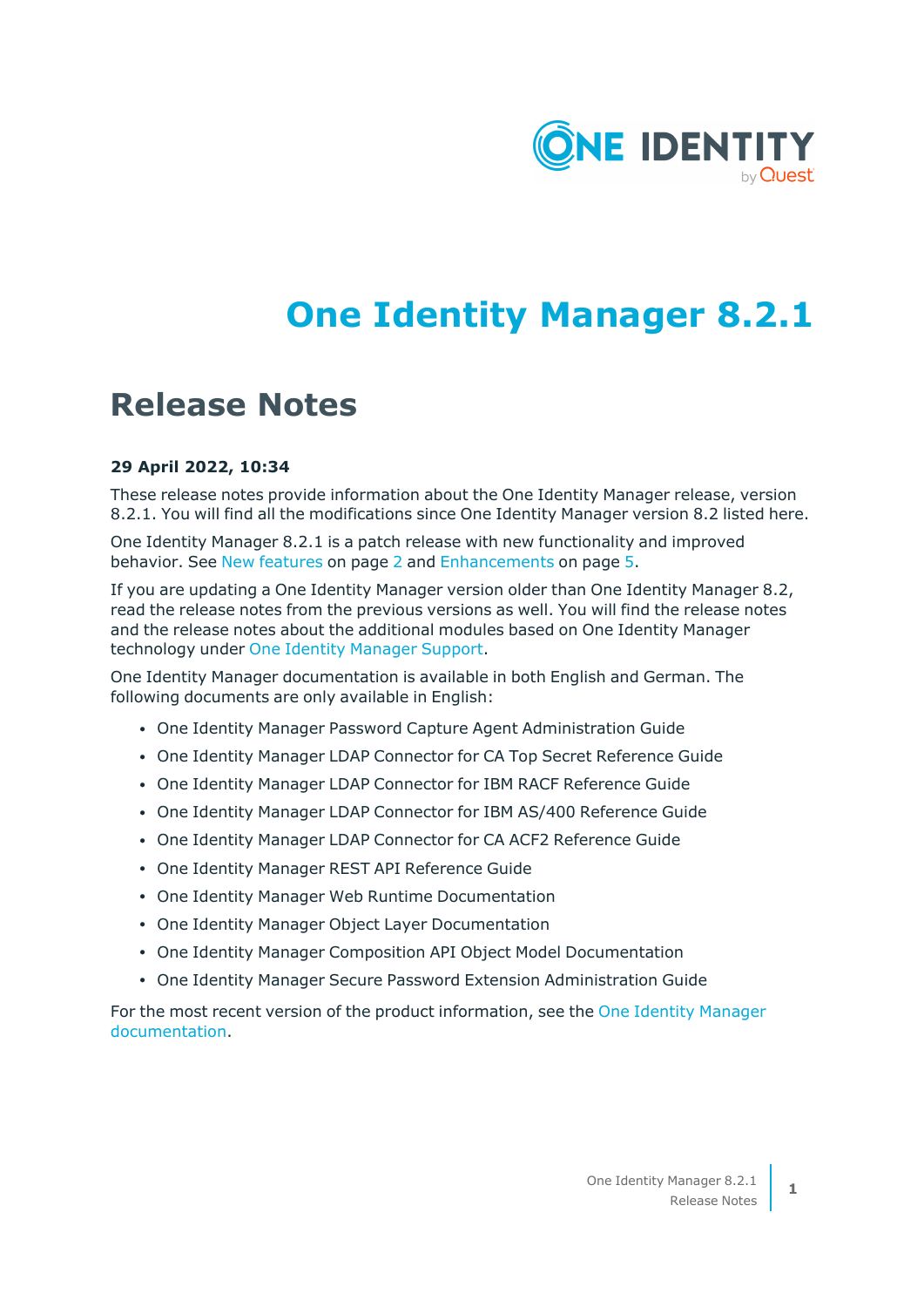# **About One Identity Manager 8.2.1**

One Identity Manager simplifies the process of managing user identities, access permissions and security policies. It gives control over identity management and access decisions to your organization, freeing up the IT team to focus on their core competence.

With this product, you can:

- Implement group management using self-service and attestation for Active Directory with the One Identity Manager Active Directory Edition
- Realize Access Governance demands cross-platform within your entire concern with One Identity Manager

Each one of these scenario specific products is based on an automation-optimized architecture that addresses major identity and access management challenges at a fraction of the complexity, time, or expense of "traditional" solutions.

## **One Identity Starling**

Initiate your subscription within your One Identity on-prem product and join your on-prem solutions to our One Identity Starling cloud platform. Giving your organization immediate access to a number of cloud-delivered microservices, which expand the capabilities of your One Identity on-prem solutions. We will continuously make available new products and features to One Identity Starling. For a free trial of our One Identity Starling offerings and to get the latest product feature updates, visit [cloud.oneidentity.com.](http://cloud.oneidentity.com/)

## <span id="page-1-0"></span>**New features**

New features in One Identity Manager 8.2.1:

## **General**

• Processing of the internal DBQueue Processor requests can be carried out by a service, the Database Agent Service. The Database Agent Service is deployed by a One Identity Manager Service plugin. The DatabaseAgentPlugin must be configured on the Job server that serves as the update server. An administrative user must be used for the database connection in the Job provider. Alternatively, the Database Agent Service can be run by the DatabaseAgent.exe command line program.

If you use the Configuration Wizard to install or update the database, you can select whether to use the Database Agent Service or the SQL Server Agent for processing internal tasks in the database. The system configuration overview shows you which Agent is in use.

IMPORTANT: This is an EXPERIMENTAL function. The performance impact on production systems has not been determined. Therefore this feature is not yet

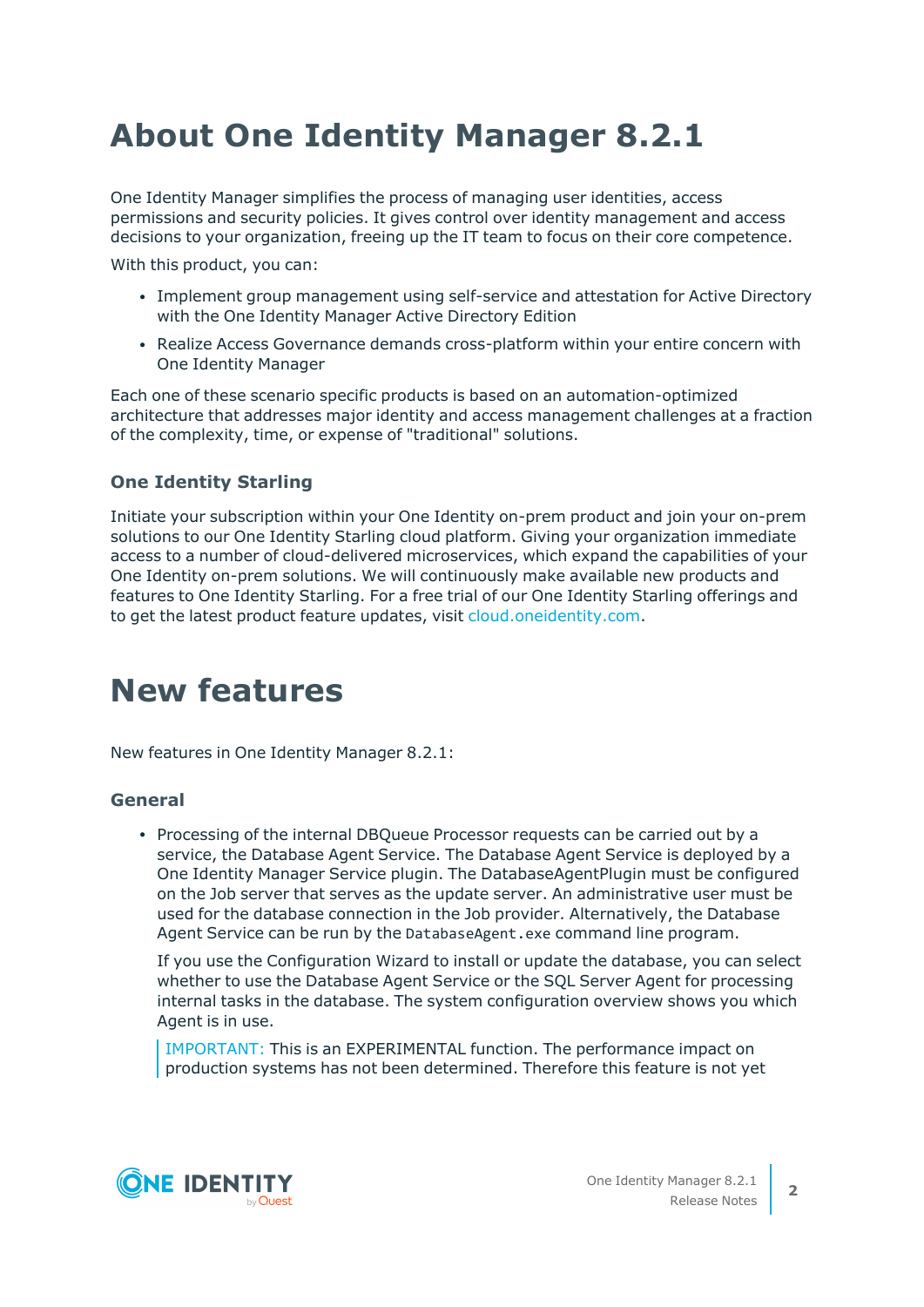covered by support. However, you are welcome to try it (preferably in non-production systems) and if you have any feedback, send it to OneIM.Beta@oneidentity.com.

• Querying secrets in process step parameters is supported. Syntax: &SECRET(Name)&

In the One Identity Manager Service configuration, secrets that are allowed to be used as replacements are given in the SecretsAllowList parameter. The SecretsFolder parameter specifies the directory where the secrets files are located.

- Querying environment variable in process step parameters is supported. Syntax: &ENV(variable name)&
- In the One Identity Manager Service configuration, HTTP headers for the status page can be configured in the HTTPHeaders parameter.
- The command line program DBConsCheckCmd.exe is deployed for running consistency checks.
- <sup>l</sup> To stop properties from being edited, users require the **Allows a change lock to be set for specified properties of individual objects** program function (Common\_ AllowPropertyLocks).

If certain users are supposed to be able to lock properties for editing, you can assign the permissions to the users through permissions groups. The **QBM\_PropertyLock** permissions group is provided for non-role based login. For role-based logon, the **Basic Roles | Lock single properties** application role is provided.

### **Web applications**

- Changed the heuristics for detecting the time zone to use browser standards.
- Added a code sample that shows how to integrate a multi-factor authentication provider for session authentication.
- It is now possible to upload and host custom versions of standard HTML applications (for example, the Web Portal).
- For HTML applications, it is possible to convert local changes to global changes using a configuration in the Administration Portal.
- In the Administration Portal you can define your own logo for the Web Portal.
- In the Password Reset Portal, it is now possible to register as a new user or create a new user account.
- In the Operations Support Web Portal, it is now possible to display the number of processes per queue in a table as well as in a diagram.
- Provisioning processes can be handled manually in the Operations Support Web Portal.
- It is now possible to display additional columns and information in tables in the Web Portal (configurable in the Administration Portal).
- Dynamic roles for memberships can be configured in the Web Portal.
- In the Web Portal, it is now possible to manage request templates and use them for requests. You can create your own request templates.

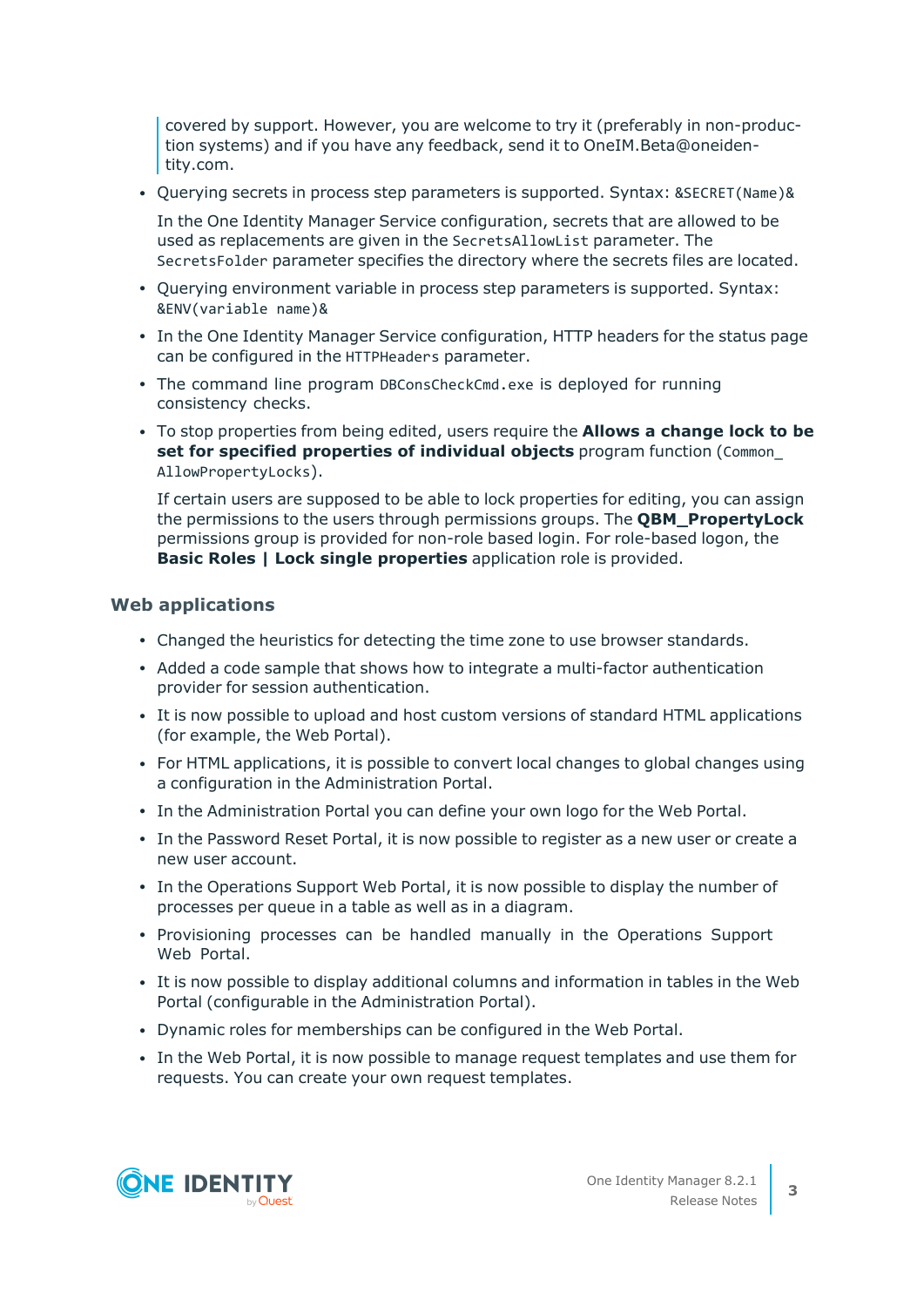- In the Web Portal, owners can be assigned to devices. It is possible to claim ownerships of devices.
- In the Web Portal, it is now possible to create new identities.
- The history of an identity can be displayed in the Web Portal.
- In the Web Portal, it is now possible to display rule violations and grant or deny exceptions.
- The Web Portal can now display compliance rules.
- In the Web Portal, it is now possible to request new SharePoint groups.
- In the Web Portal, reports can now be managed (created, edited, deleted).
- New functions in the Web Portal for locations, departments, cost centers, application roles, business roles, and system roles.
	- Rule violations can be displayed for locations, departments, cost centers, application roles, business roles, and system roles.
	- Departments, locations, cost centers, business roles, system roles can be split in the Web Portal.
	- It is possible to compare departments, locations, cost centers, business roles, and system roles.
- The Web Portal shows which entitlements are lost if an attestation case is denied.
- In the Web Portal, it is now possible to escalate attestation cases and request approvals.
- In the Web Portal, pending requests that must be approved by others can be displayed on a tile on the home page.
- In the Web Portal, it is now possible to delete the complete saved for later list.

## **Target system connection**

- Support for One Identity Active Roles version 7.5.
- The Microsoft Exchange connector has read and write access to the attribute extensions (CustomAttibute 1 to CustomAttibute 15) for mailboxes, mail users, mail contacts, distribution groups, and dynamic distribution groups. To use the functionality, alter the mapping.
- It is possible to prioritize data if the connector detects conflicts between database and target system when synchronizing with the One Identity Manager database.
- If One Identity Safeguard is used for password management, sample scripts can now be used.
- In the Synchronization Editor code snippets are provided that you can use as templates for reading a system user's password from an external password management system. These code snippets can be utilized when One Identity Safeguard is implemented for password management. The code snippets can be selected and customized when creating script variables.

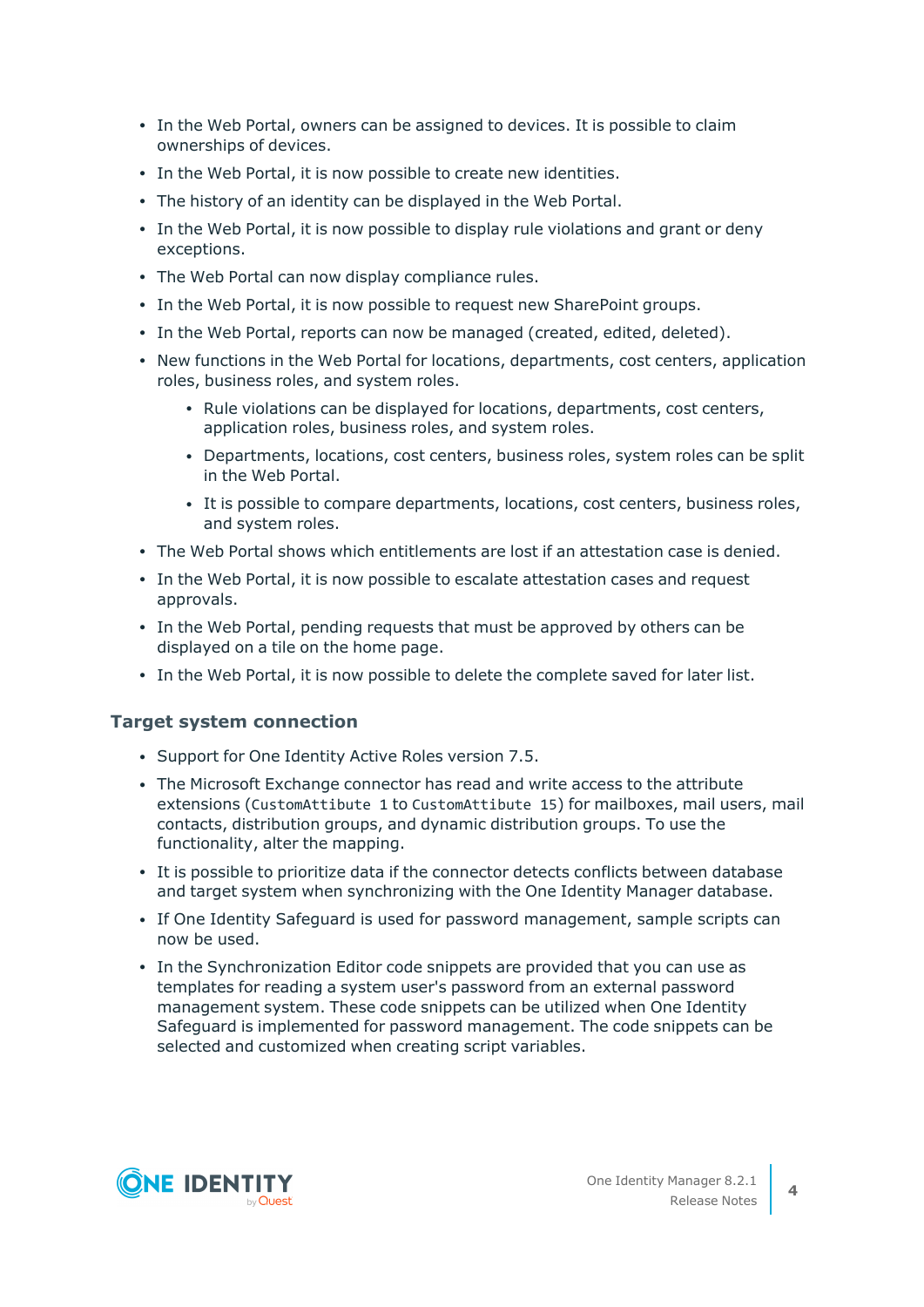• The Azure Active Directory connector can load the creationType schema property of the User schema type. To use the functionality, alter the mapping.

## **Identity and Access Governance**

• Request and attestation case approvals using Starling Cloud Assistant.

Adaptive cards can be used to allow approvers and attestors who temporarily do not have access to their One Identity Manager tools to approve requests and attest cases. Starling Cloud Assistant transfers the adaptive cards to the approvers and attestors, waits for their response, and sends the response to One Identity Manager. In Starling Cloud Assistant, transmission channels are configured and can be set separately for each recipient. Currently, Slack, or Microsoft Teams can be used.

For adaptive card approvals and attestations, the approval steps, service items, or service categories specify whether a reason must be provided with the approval.

Adaptive cards replace the Starling 2FA app approval. There is still support in the Starling 2FA app in version 8.2.1 for request approvals, but it is not enabled. The Starling 2FA app will be completely removed with the next One Identity Manager release. For more [information,](#page-41-0) see Deprecated features on page 42.

• Certification of new business roles, organizations, and application roles.

The attestation functionality allows the main data of business roles, organizations, and application roles newly created in One Identity Manager to be attested and certified by its managers. The initial certification status is set by the **QER | Attestation | <...> | InitialApprovalState** configuration parameters. For roles with the **New** certification status, attestation is started and the certification status is updated according to the result.

See also:

- [Enhancements](#page-4-0) on page 5
- $\cdot$  [Resolved](#page-10-0) issues on page 11
- Schema [changes](#page-25-0) on page 26
- Patches for [synchronization](#page-28-0) projects on page 29

## <span id="page-4-0"></span>**Enhancements**

The following is a list of enhancements implemented in One Identity Manager 8.2.1.

| <b>Enhancement</b>                                                                                       | <b>Issue</b><br><b>ID</b> |
|----------------------------------------------------------------------------------------------------------|---------------------------|
| The Can unsubscribe option (DialogRichMail.AllowUnsubscribe) can be<br>customized for default templates. | 34925                     |



**Table 1: General**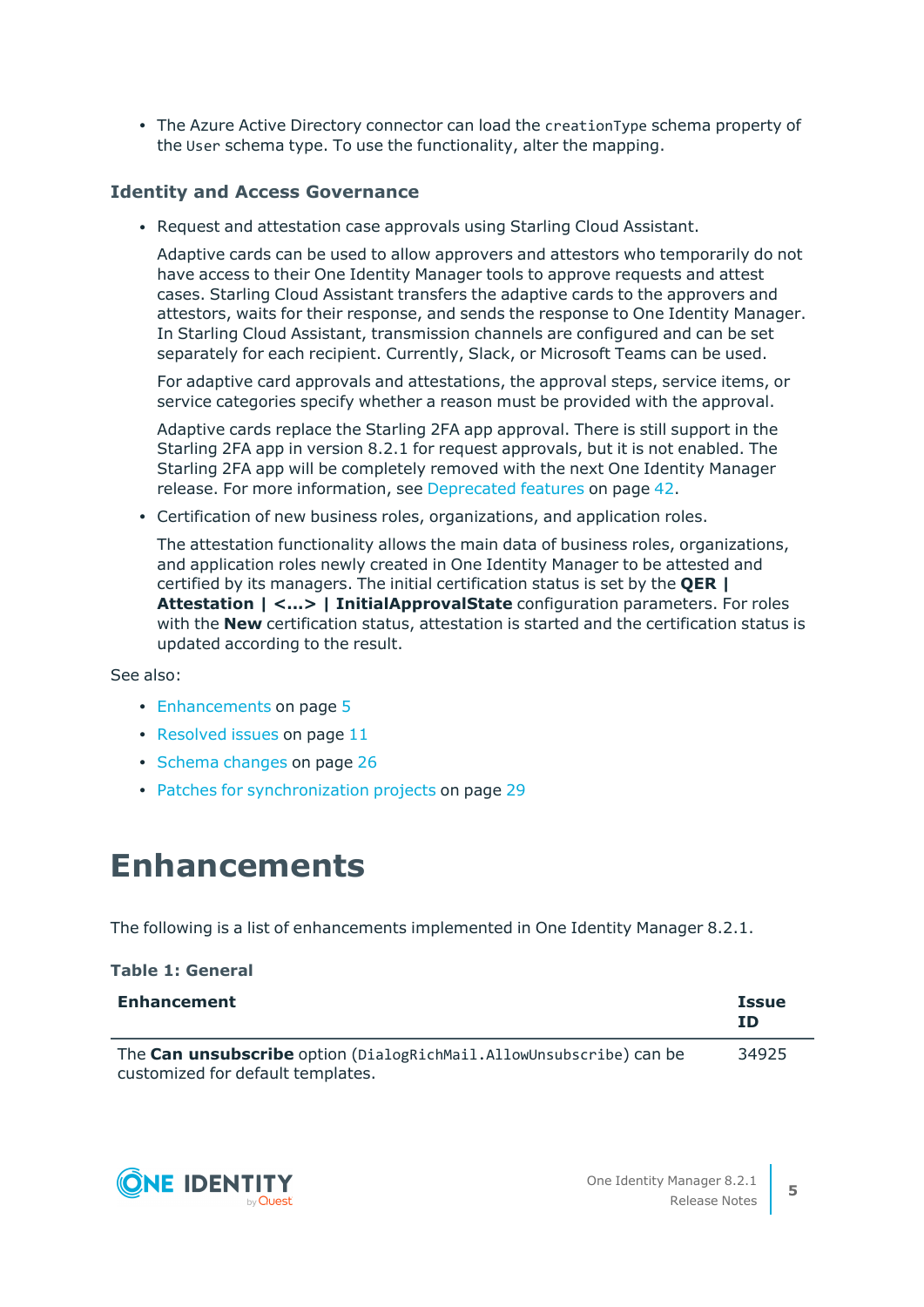| <b>Enhancement</b>                                                                                                                                                                                            | <b>Issue</b><br><b>ID</b> |
|---------------------------------------------------------------------------------------------------------------------------------------------------------------------------------------------------------------|---------------------------|
| In the Job Queue Info, improved display of the change information for the<br>Causing Entity Patch parameter. This parameter contains the patch that<br>contains the changes to be provisioned.                | 34969                     |
| In the Job Queue Info, if an error occurs when the status is queried it is now<br>shown. A detailed error message is displayed in the context menu.                                                           | 35324                     |
| The documentation can now be displayed in the Launchpad.                                                                                                                                                      | 34994                     |
| Improved permissions for the <b>QBM_BaseRight</b> permissions group.                                                                                                                                          | 35048                     |
| The information about public holidays has been updated.                                                                                                                                                       | 35063                     |
| Altered bit positions of an assignment origin (X0rigin column) for assignment<br>tables. The bit position 2 for assignments through a dynamic role has been<br>removed.                                       | 35193,<br>35203,<br>35206 |
| Kerberos support for HTTP authentication on the Job server.                                                                                                                                                   | 35377                     |
| Improved performance of bulk processing DBQueue Processor tasks with large<br>amounts of data.                                                                                                                | 34690                     |
| Improved performance when runtime plans are recompiled for the DBQueue<br>Processor.                                                                                                                          | 34803,<br>34813           |
| Improved security settings for documentation.                                                                                                                                                                 | 35225                     |
| Improved testing to prevent blind SQL injections.                                                                                                                                                             | 35166                     |
| Improved security for logging login attempts.                                                                                                                                                                 | 35230                     |
| The third-party component DevExpress has been updated.                                                                                                                                                        | 35296                     |
| For security reasons, the HTML front-end of the application server can be<br>disabled. To do this, add the following entry to the configuration file in the<br><server> section.</server>                     | 35345                     |
| Do not provide the HTML/JS frontend                                                                                                                                                                           |                           |
| <add key="nofrontend" value="true"></add>                                                                                                                                                                     |                           |
| This also means that the API documentation in the application server,<br>including the test options, is no longer available.                                                                                  |                           |
| For security reasons, the HTML front-end of the One Identity Manager Service<br>can be disabled. To do this, enter the IP address of the Localhost (127.0.0.1)<br>in the HTTP server IP address parameter.    | 35345                     |
| The application server displays a 406 Not Acceptable error message if the<br>requested content type is not supported.                                                                                         | 35314                     |
| The QER   Person   PasswordResetAuthenticator   SearchColumn<br>configuration parameter has been extended so it is now possible to specify<br>multiple columns. The columns can be delimited with a pipe ( ). | 34116                     |



**6**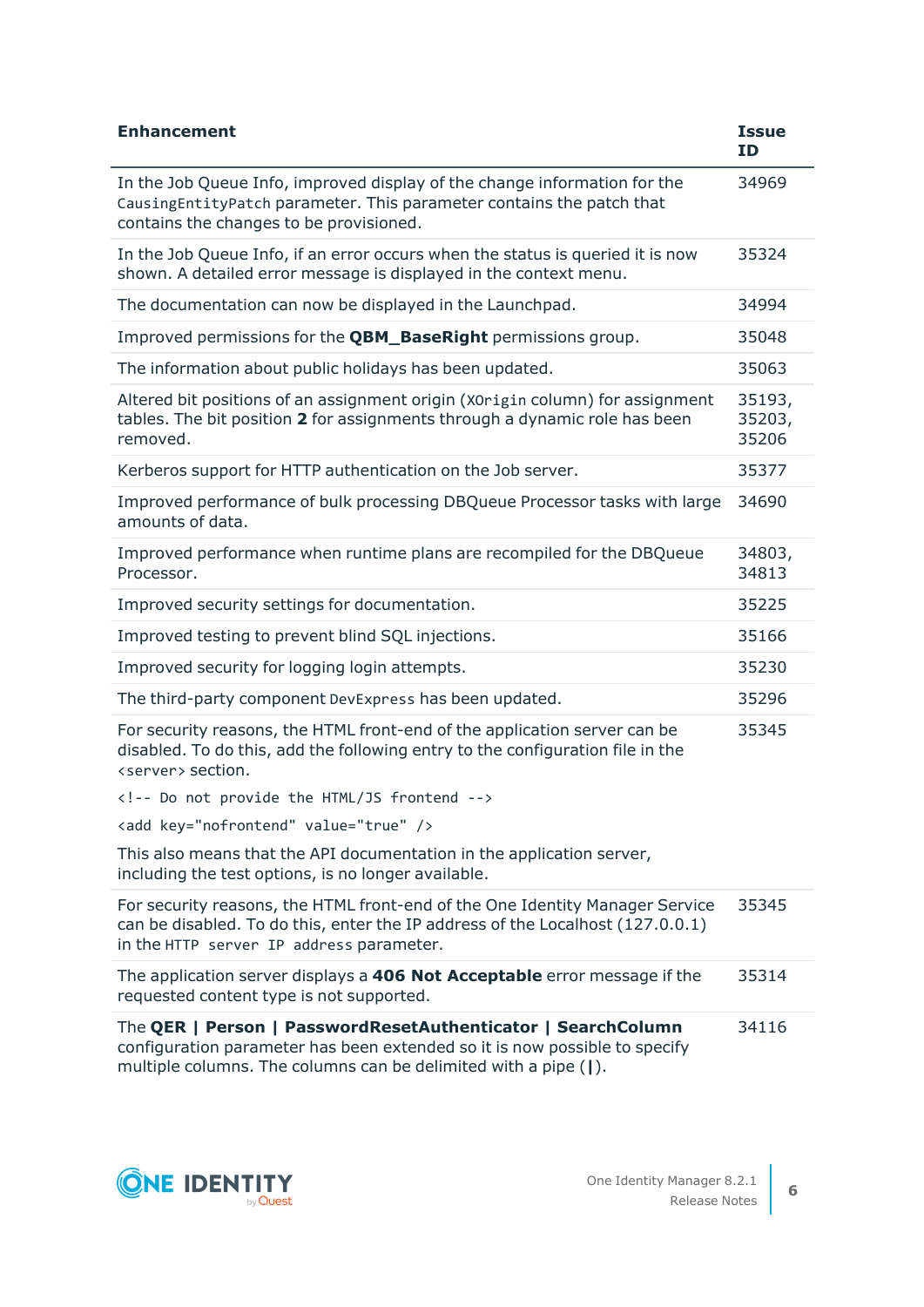### **Table 2: Web applications**

| <b>Enhancement</b>                                                                                                                                                                                             | <b>Issue ID</b>  |
|----------------------------------------------------------------------------------------------------------------------------------------------------------------------------------------------------------------|------------------|
| The Web Portal checks whether compliance rules can be violated by<br>requesting an assignment to business roles or organizations, even if no<br>employee is directly affected. This check can now be disabled. | 35163            |
| In the Operations Support Web Portal, the display of processes and filtering<br>options has been improved.                                                                                                     | 293072           |
| Applications can now be deleted in the Web Portal.                                                                                                                                                             | 261577           |
| The Web Portal displays details of products such as keywords, description,<br>permission type, and inherited permissions.                                                                                      | 279436           |
| In the Web Portal, it is now possible to view reports directly in the browser.                                                                                                                                 | 293386           |
| The Web Portal now displays compliance violations in the request history.                                                                                                                                      | 294063           |
| The Web Portal now makes it possible to add additional reports, account<br>definitions, and disabled Azure Active Directory service plans to a shop's<br>shelf.                                                | 294072           |
| Requesting for other identities in the Web Portal has been revised.                                                                                                                                            | 294912,<br>30104 |
| The Web Portal can filter user accounts and system entitlements by target<br>system and container.                                                                                                             | 296472           |
| The Web Portal displays rule violations for attestation cases.                                                                                                                                                 | 297245           |
| The Web Portal now makes it possible to view additional information such as<br>memberships, rule violations, reports, and assignment analysis.                                                                 | 298169           |
| Improved Web Portal performance.                                                                                                                                                                               | 31057            |
| The contents of the <b>Attestation of my permissions</b> tile on the Web<br>Designer Web Portals home page have been improved.                                                                                 | 30350            |
| In the Web Designer Web Portal, no more empty directories are displayed in<br>the main data of roles.                                                                                                          | 35066            |
| Applications must now authenticate themselves with a special key (Trusted<br>Source Key). During the initial installation, the trusted source key is<br>configured automatically.                              | 301102           |
| After upgrading the One Identity Manager to version 8.2.1, you must actively<br>configure the trusted source key.                                                                                              |                  |

### *To configure the trusted source key*

- 1. On the server where the web application is installed, open a command line utility with administrator privileges.
- 2. Change to a directory with installed One Identity Manager development

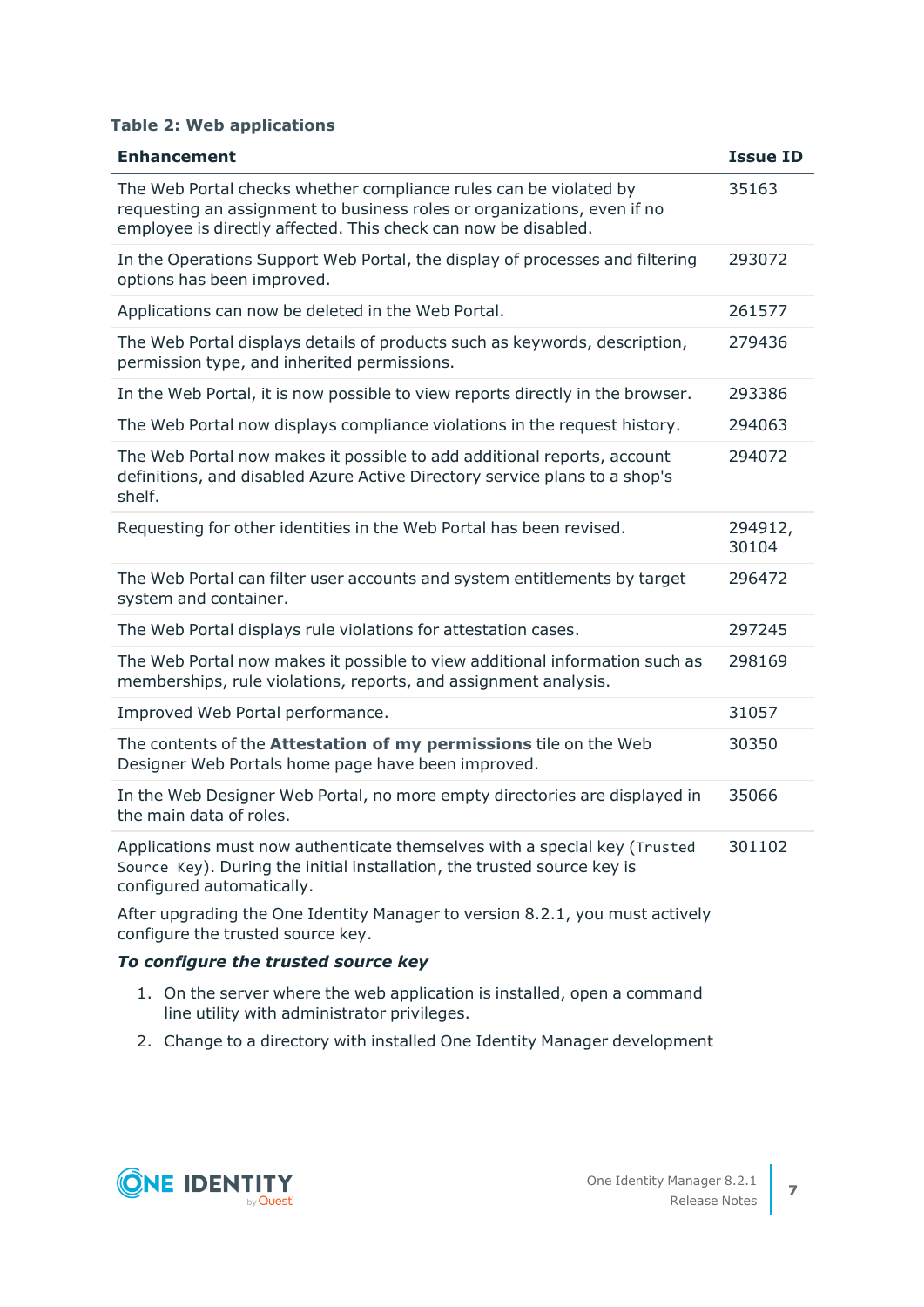#### **Enhancement Issue ID**

tools.

3. Call the following command:

```
imxclient edit-config /path <web.config file path> -T
(for example imxclient edit-config /path
c:\inetpub\wwroot\apiserver\web.config -T)
or
```

```
imxclient edit-config /path <web.config file path>
/trustedsourcekey <Key>
```
In the Administration Portal, you can now configure whether only products that have already been requested within the peer group are displayed when a request is made through a peer group. 295703

| In the Administration Portal, the use of the Auth Token can now be disabled<br>in the configuration.                                                                               | 301952,<br>35271 |
|------------------------------------------------------------------------------------------------------------------------------------------------------------------------------------|------------------|
| Security for StsSetup has been increased.                                                                                                                                          | 300583           |
| The RSTS was updated to version 2022-03-30.1.                                                                                                                                      | 305080           |
| Transfer of log entries from the web client to the server can now be disabled.<br>To do this, add the following entry to the web.config file under<br><appsettings>:</appsettings> | 34937            |

<add key="DisableClientLog" value="true" />

### **Table 3: Target system connection**

| <b>Enhancement</b>                                                                                                                                                                                   | <b>Issue</b><br>ID |
|------------------------------------------------------------------------------------------------------------------------------------------------------------------------------------------------------|--------------------|
| The time the synchronization finished is recorded in the synchronization log.                                                                                                                        | 34841              |
| The password of the synchronization user for synchronizing Oracle E-Business<br>Suite is stored as a variable and can be encrypted separately on an encrypted<br>database.                           | 34775              |
| A patch with the patch ID VPR#34775 is available for synchronization projects.                                                                                                                       |                    |
| A list of SAP user accounts that cannot be edited in One Identity Manager has<br>been added to the One Identity Manager Administration Guide for Connecting<br>to SAP R/3.                           | 35331              |
| Improved support for synchronizing child systems of a CUA that are not in the<br>same SAP system as the central system.<br>A patch for synchronization projects with patch ID VPR#35118 is provided. | 35118              |
|                                                                                                                                                                                                      |                    |
| Improved support for dynamic groups in Azure Active Directory.                                                                                                                                       | 34777              |
| Improved mapping of the recipient type of an Exchange Online mail user.                                                                                                                              | 34938              |



**8**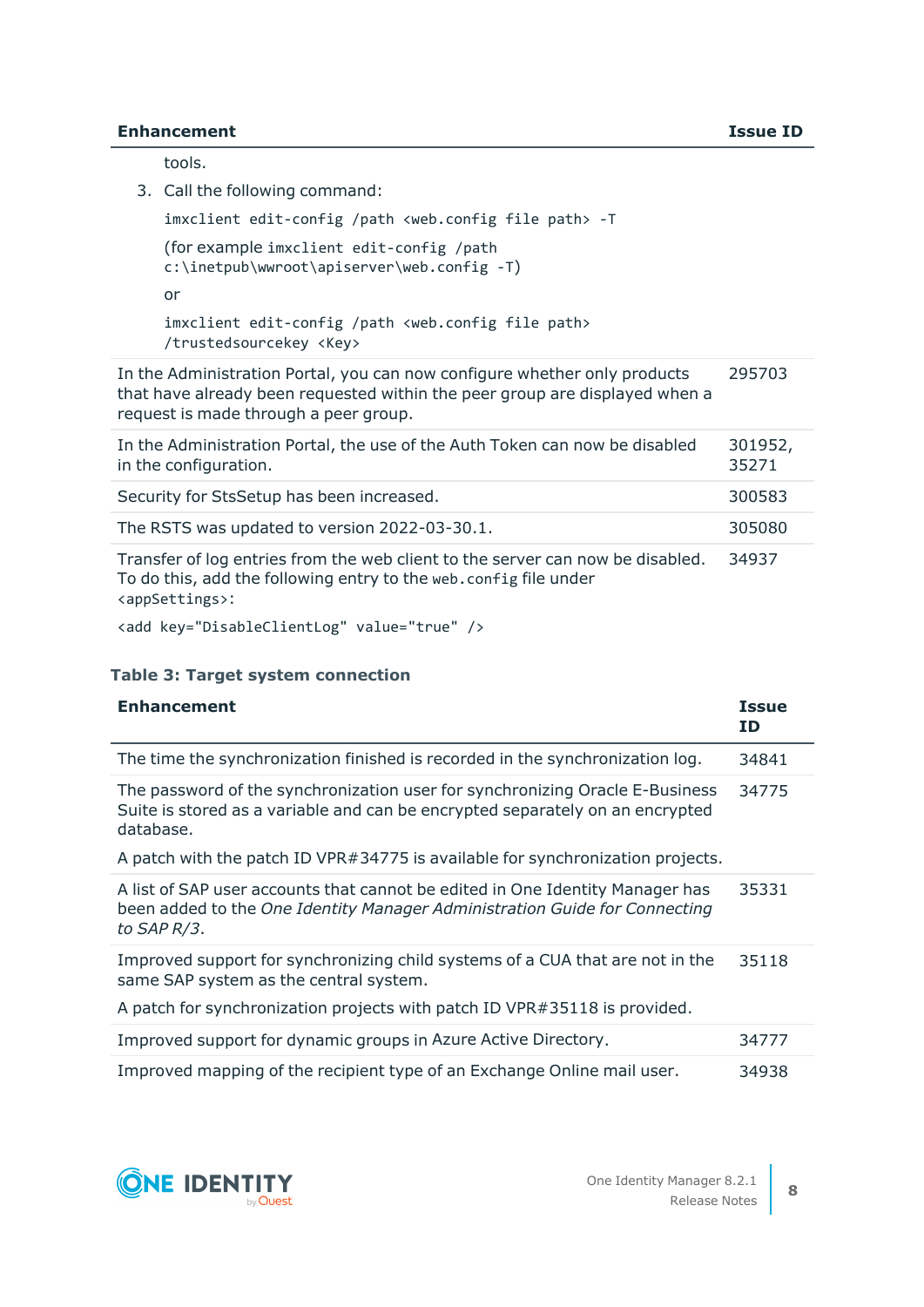| <b>Enhancement</b>                                                                                                                                                                                                                                                  | <b>Issue</b><br><b>ID</b> |
|---------------------------------------------------------------------------------------------------------------------------------------------------------------------------------------------------------------------------------------------------------------------|---------------------------|
| A patch for synchronization projects with patch ID VPR#34938 is provided.                                                                                                                                                                                           |                           |
| The Active Roles connector can use the One Identity Manager Service's user<br>account to log in on the target system. To do this, the Use current<br>credentials (current user/service account) option is ensbled on the<br>Credentials page in the project wizard. | 34391                     |
| Improved support for the Microsoft Exchange mailbox permissions Send As<br>and Full Access.                                                                                                                                                                         | 21073                     |
| A patch for synchronization projects with patch ID VPR#21073_2 is provided.                                                                                                                                                                                         |                           |
| Improved email address uniqueness checking for remote mailboxes.                                                                                                                                                                                                    | 35080                     |
| On the overview forms of LDAP user accounts, LDAP groups, and LDAP<br>computers, the domain is also displayed.                                                                                                                                                      | 34483                     |
| When automatically requesting Exchange Online mail-enabled distribution<br>groups, the members of a group of administrators are now also used as<br>product owners.                                                                                                 | 34850                     |
| When deleting Exchange Online mail-enabled distribution groups and Office<br>365 groups, as well as when deleting group memberships, the associated<br>Azure Active Directory objects are also deleted.                                                             | 34855                     |
| Improved object search in the target system during provisioning.                                                                                                                                                                                                    | 34184                     |
| The Synchronization Editor can display additional information about the<br>connected target system.                                                                                                                                                                 | 33482                     |
| New synchronization projects cannot be set up nor system connections created<br>for connectors marked as obsolete.                                                                                                                                                  | 34479                     |
| System objects in system connectors now use less base memory.                                                                                                                                                                                                       | 35032                     |
| Improvements in the dialog for editing schema properties in the<br>Synchronization Editor.                                                                                                                                                                          | 35252                     |
| The DPR_Migrate_Shell process has been given a higher priority to complete<br>before any synchronization or provisioning processes start.                                                                                                                           | 34903                     |
| Error provisioning a Google Workspace environment are caught when<br>changing assignments of products and SKUs to user accounts, changing only<br>the license but leaving the product identical.                                                                    | 32276                     |
| Support for SAP S/4HANA also with SAP BASIS version 7.53.                                                                                                                                                                                                           | 35279                     |
| Improved documentation of the permissions required for synchronizing with<br>Oracle E-Business Suite.                                                                                                                                                               | 34119                     |
| When using the /VIAENET/READTABLE function module, the table access permis-<br>sions can now also be defined using the S_TABU_NAM or S_TABU_DIS author-<br>ization objects. These are tested equally.                                                               | 35465                     |

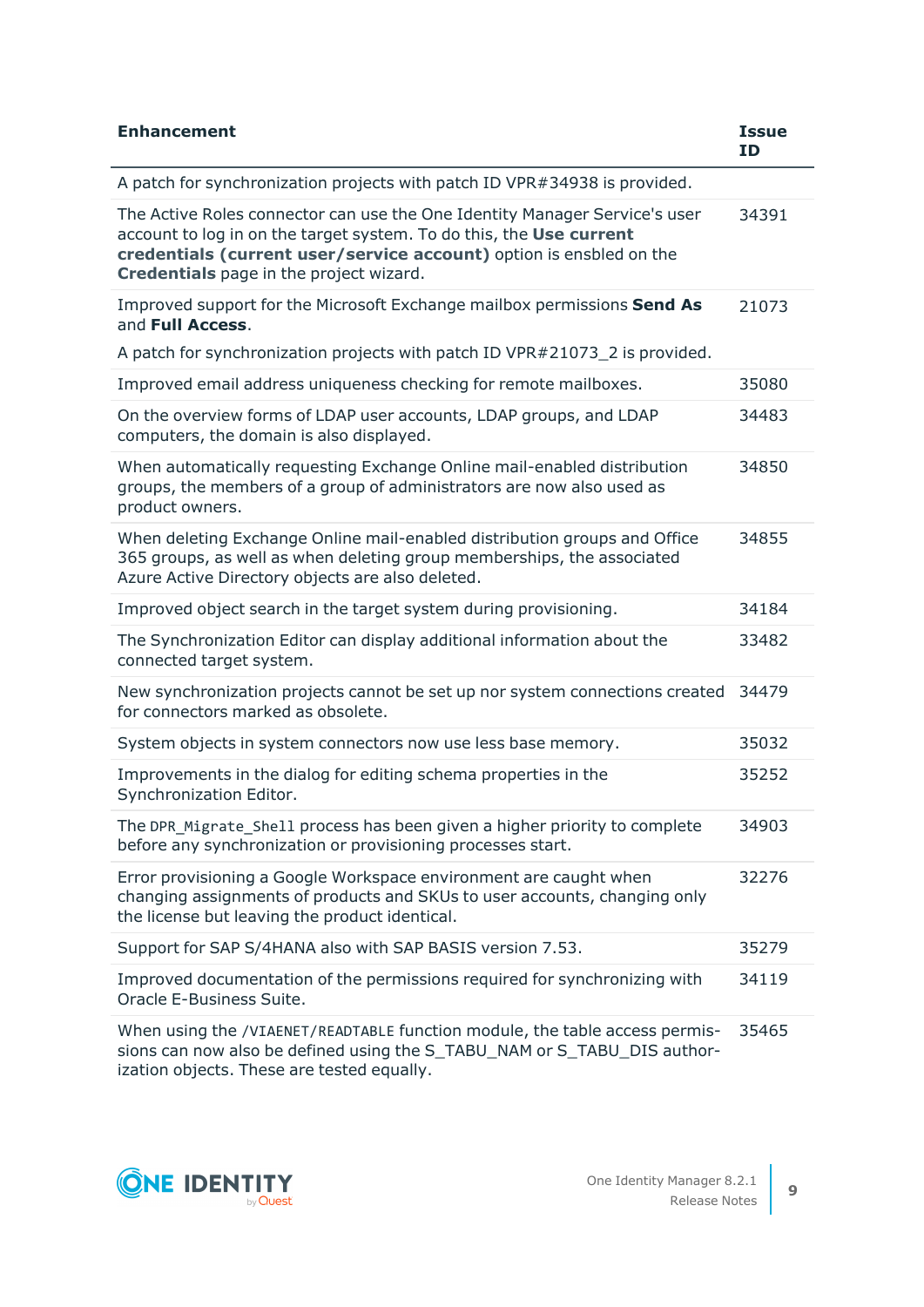## **Table 4: Identity and Access Governance**

| <b>Enhancement</b>                                                                                                                                                                                                                       | <b>Issue</b><br><b>ID</b> |
|------------------------------------------------------------------------------------------------------------------------------------------------------------------------------------------------------------------------------------------|---------------------------|
| Improved performance in determining the origin of employees' entitlements.                                                                                                                                                               | 34768                     |
| Request parameters are archived when deleting completed request<br>procedures.                                                                                                                                                           | 33647                     |
| Improved presentation of attestation quidelines' main data.                                                                                                                                                                              | 34924                     |
| If it takes longer than 48 hours to generate new attestation cases, the process<br>is canceled. The timeout for generating attestation cases can be set in the QER<br>  Attestation   PrepareAttestationTimeout configuration parameter. | 34932                     |
| Improved documentation for suspending attestations, for example, by<br>disabling attestation policies.                                                                                                                                   | 34945                     |
| Samples can now only be processed in the Attestation category in the<br>Manager.                                                                                                                                                         | 35108                     |
| Improved display of request property and request parameter assignments to<br>service items and service categories in the Manager.                                                                                                        | 35148                     |
| The Manager displays potential rule violations better on user interface forms.<br>The form element for assignments that can potentially lead to rule violations<br>has been renamed.                                                     | 35147                     |
| After importing HR data, templates are run on various Person table columns<br>only if the data was not changed by the import.                                                                                                            | 34842                     |
| Improved Missing default entries in QERRiskIndex consistency check.                                                                                                                                                                      | 35411                     |
| For the PersonHasQERResource table, assign by event (IsAssignmentWithEvent)<br>is now enabled by default.                                                                                                                                | 35452                     |

See also:

- Schema [changes](#page-25-0) on page 26
- Patches for [synchronization](#page-28-0) projects on page 29

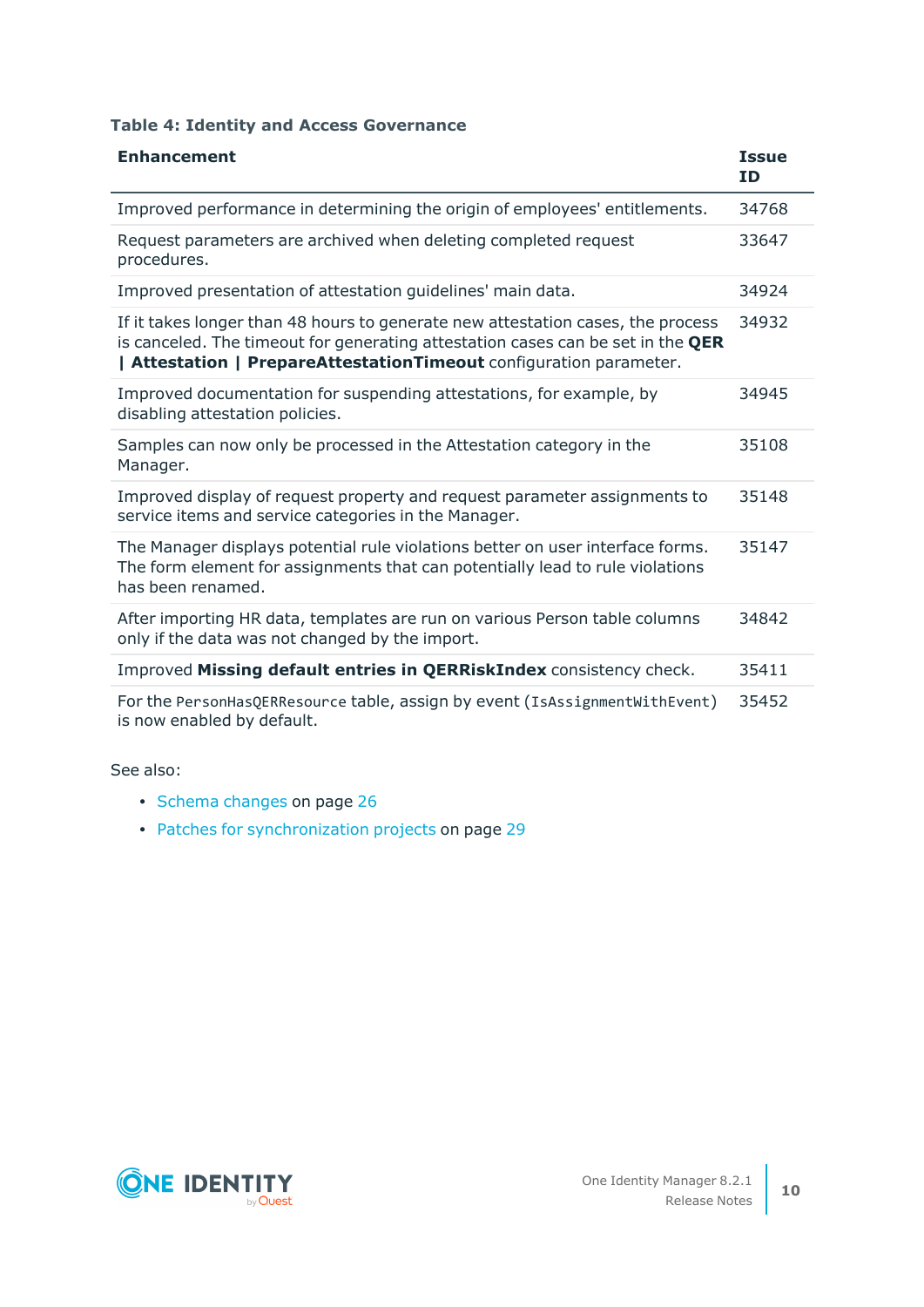# <span id="page-10-0"></span>**Resolved issues**

The following is a list of solved problems in this version.

### **Table 5: General**

| <b>Resolved issue</b>                                                                                                                                                                                   | <b>Issue</b><br><b>ID</b> |
|---------------------------------------------------------------------------------------------------------------------------------------------------------------------------------------------------------|---------------------------|
| Performance issues checking unique groups when adding objects.                                                                                                                                          | 34830                     |
| The One Identity Manager Service does not notice changes to the service<br>account option for its system users (DialogUser. IsServiceAccount column).                                                   | 34858                     |
| Transfer from the DBQueue buffer (QBMDBQueuePond table) to the DBQueue fails<br>because in-memory tables are too large.                                                                                 | 34867                     |
| In certain circumstances, an error occurs when calculating table statistics.                                                                                                                            | 34888                     |
| Repairing the search index on the application server might not work.                                                                                                                                    | 34894                     |
| The One Identity Manager Service cannot be initialized if there are inconsistent<br>processes in the Job queue. By resolving this issue, inconsistent processes are<br>recorded in the process history. | 34897                     |
| Error determining display values in simple list reports.                                                                                                                                                | 34923                     |
| Error opening the process information in the Manager if the program is<br>connected through the application server.                                                                                     | 34942                     |
| On the status page, the application server always shows the value -1 for the<br>software revision.                                                                                                      | 34988                     |
| In the Configuration Wizard, on the Configure vendor notification page,<br>the <b>Back</b> button is active.                                                                                            | 34989                     |
| Error running multiple data archives simultaneously.                                                                                                                                                    | 35016                     |
| Error message: The instance of the SQL Server Database Engine cannot<br>obtain a LOCK resource at this time. Rerun your statement when there<br>are fewer active users.                                 |                           |
| Incorrect maximum degree of parallelism (DB) value in the system<br>configuration overview.                                                                                                             | 35022                     |
| If the DialogDatabase. ConnectionString column is labeled with the Blob<br>(external) (isBlobExternal = 1) option, generating any process fails.                                                        | 35043                     |
| Error message: Value ConnectionString was not found.                                                                                                                                                    |                           |
| If an SQL Server with version 2019 is used, the basic settings for the database<br>are not enabled.                                                                                                     | 35084                     |
| Performance issues calculating the sort order of DBQueue Processor tasks.                                                                                                                               | 35087                     |



**11**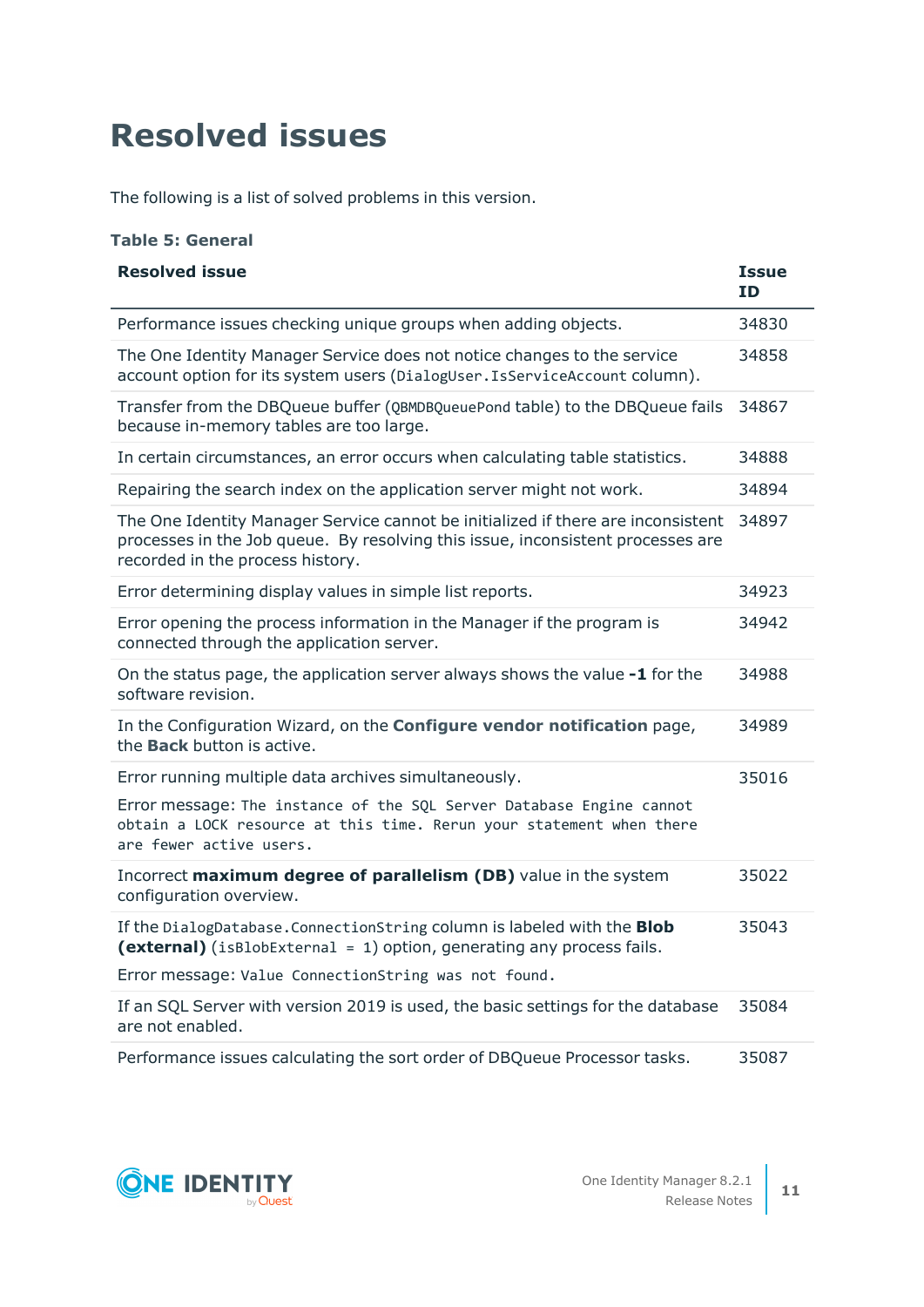| <b>Resolved issue</b>                                                                                                         | <b>Issue</b><br><b>ID</b> |
|-------------------------------------------------------------------------------------------------------------------------------|---------------------------|
| If the processing state of a process step is updated, the modification date is<br>not adjusted.                               | 35095                     |
| Performance issues using the overload protection mechanism during bulk<br>processing of DBQueue Processor tasks.              | 35103                     |
| Performance issues calculating a very large number of group memberships.                                                      | 35104                     |
| Process history entries are deleted or moved to History Database too early.                                                   | 35136                     |
| The object key (X0bjectKey column) for the <b>Canton</b> time zone is incorrect.                                              | 35150                     |
| During migration, bitmasks of custom columns are not transferred to the<br>QBMColumnBitMaskConfigtable.                       | 35159                     |
| Parameters without values are ignored when generating processes.                                                              | 35173                     |
| Error saving deferred operations when the data contains line breaks.                                                          | 35204                     |
| Importing files with placeholders in subdirectories does not work in the<br>SoftwareLoaderCMD.exe command line program.       | 35299                     |
| When importing data using an import script in Data Import, dates and times<br>may be changed.                                 | 35312                     |
| Migration to version 8.2 fails if a lot of UIDs have been changed.                                                            | 35336,<br>35030           |
| Enabling the Log changes (IsToWatch column) option on a timestamp column<br>causes the generation of *Watch triggers to fail. | 35384                     |
| The VI. Projector. Script Support. dll file is not installed on the Job server.                                               | 34951                     |
| Saving a dependent object in the OnSaved script causes an error.                                                              | 35446                     |
| In certain circumstances, the wrong translation is displayed for a value.                                                     | 35436                     |
| Error encrypting a database when the password in a target system connection<br>contains double quotes.                        | 35408                     |

## **Table 6: Web applications**

| <b>Resolved issue</b>                                                                                                                  | <b>Issue</b><br>ΙD |
|----------------------------------------------------------------------------------------------------------------------------------------|--------------------|
| Certain special characters in the database password cause issues when<br>installing the Web Designer Web Portal.                       | 34294              |
| In the Web Designer Web Portal, you cannot use a date in the filter wizard.                                                            | 34435              |
| The counter for filtered results is inaccurate if the results go over several<br>pages. Paging is no longer available after filtering. | 34506              |

The labels for the grouping columns and properties of attestation cases are not 34593

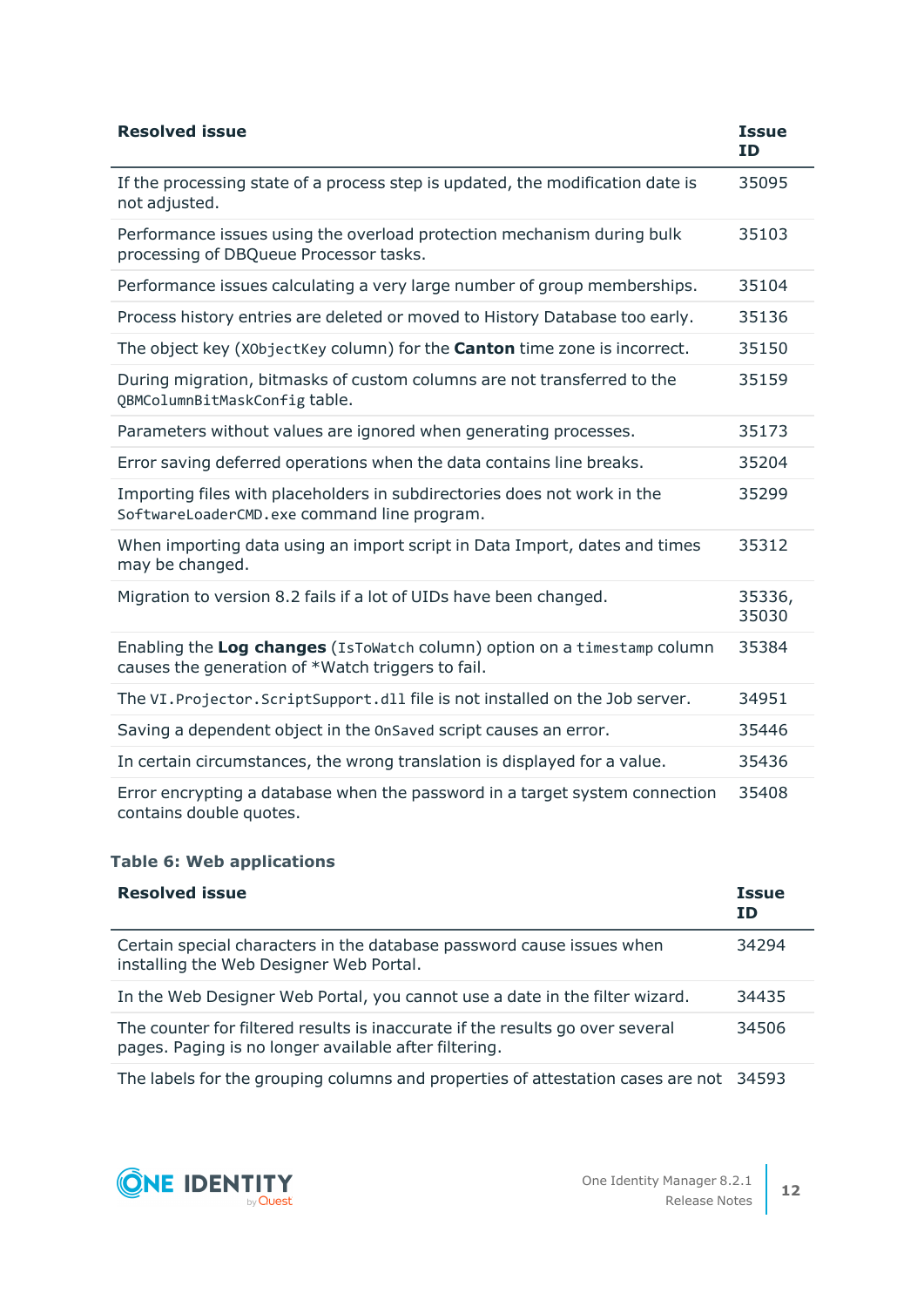| <b>Resolved issue</b>                                                                                                                                                                                          | <b>Issue</b><br><b>ID</b> |
|----------------------------------------------------------------------------------------------------------------------------------------------------------------------------------------------------------------|---------------------------|
| displayed correctly in the Web Designer Web Portal on the My Attestation<br><b>Status</b> page.                                                                                                                |                           |
| In the Web Designer, the Maximum file size property cannot be used for<br>components that are to upload files.                                                                                                 | 34840                     |
| In the Web Designer Web Portal, the department IDs are displayed in the<br>menu instead of department names.                                                                                                   | 34943                     |
| In the Web Designer Web Portal, an error occurs when editing a page's layout<br>settings.                                                                                                                      | 34983                     |
| Custom files are stored in the wrong directory when an API Server is installed.                                                                                                                                | 35050                     |
| In the Web Designer Web Portal, you cannot select any objects in the address<br>book's filter wizard.                                                                                                          | 35052                     |
| In the Web Designer Web Portal and the Web Portal it is not possible to search<br>for products/service items with a colon in the name.                                                                         | 35100,<br>35309           |
| In the Web Portal, data is not correctly restricted following a previous<br>restriction. For example, after selecting a department, identities are displayed<br>that do not belong to the selected department. | 35124                     |
| In the Web Designer Web Portal, manually entering a page number in tables<br>does not switch to the given page, but generates an error instead.                                                                | 35257                     |
| When you create an Angular workspace in child folders, the HTML application<br>can no longer be compiled.                                                                                                      | 35272                     |
| In the English language Web Designer Web Portal and in the Web Portal the<br>search for products/service items does not work correctly.                                                                        | 35310                     |
| In the Web Designer Web Portal, under certain circumstances, an error occurs<br>when displaying pending attestations.                                                                                          | 35323                     |

## **Table 7: Target system connection**

| <b>Resolved issue</b>                                                                                                                                                 | <b>Issue</b><br>ID |
|-----------------------------------------------------------------------------------------------------------------------------------------------------------------------|--------------------|
| Memberships of Azure Active Directory groups that are synchronized with the<br>local Active Directory (column OnPremisesSyncEnabled=True) must not be<br>provisioned. | 34448              |
| In certain circumstances, the customizer for the AADUserInGroup table prevents 34702<br>a membership from being deleted.                                              |                    |
| Error finding the user login name for Azure Active Directory user accounts in<br>federations.                                                                         | 34896              |

A patch for synchronization projects with patch ID VPR#34896 is provided.

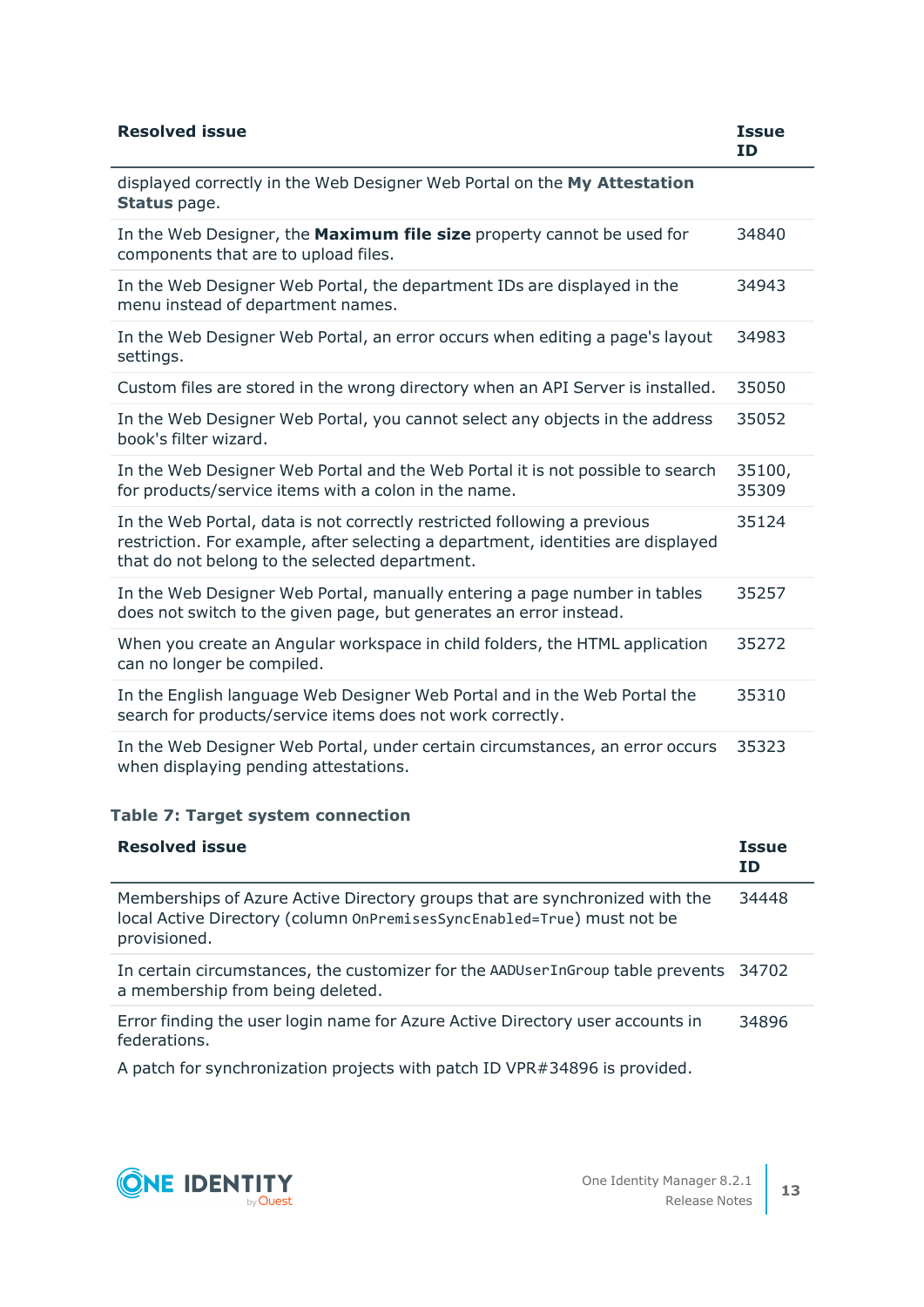| <b>Resolved issue</b>                                                                                                                                                                                 | <b>Issue</b><br>ID |
|-------------------------------------------------------------------------------------------------------------------------------------------------------------------------------------------------------|--------------------|
| In certain circumstances, synchronizing with Azure Active Directory causes<br>memberships to be marked as outstanding. The next synchronization removes<br>the marks.                                 | 35400              |
| Incorrectly specified processing methods in the Calendar Processing and<br>Mailbox Statistics synchronization steps in synchronization workflows for<br>Exchange Online.                              | 35373              |
| A patch for synchronization projects with patch ID VPR#35373 is provided.                                                                                                                             |                    |
| Some properties of Exchange Online objects, such as limits, do not distinguish<br>between the 0 and the unlimited setting. By resolving this issue, the value -1<br>is interpreted as unlimited.      | 35343              |
| A patch for synchronization projects with patch ID VPR#35343_O3E is<br>provided.                                                                                                                      |                    |
| Error provisioning SAP user accounts when a proxy is assigned to the user<br>account.                                                                                                                 | 35370              |
| Patches for synchronization projects with patch ID VPR#35370 and<br>VPR#35370_CUA are provided.                                                                                                       |                    |
| Sporadic data errors in external schema extensions based on SAP tables. Data<br>is mixed between the selected data sets.                                                                              | 34382              |
| The valid until date and the <b>Excluded</b> option on existing assignments of<br>structural profiles to SAP user accounts cannot be changed.                                                         | 35174              |
| Patches with the patch IDs VPR#35174_1 and VPR#35174_2 are available for<br>synchronization projects.                                                                                                 |                    |
| Error provisioning the auth0rig properties of the group schema class in Active<br>Directory.                                                                                                          | 34931              |
| During synchronization of Active Directory user accounts, entries are created<br>in the QBMServer table even though the TargetSystem   ADS  <br>AutoCreateServers configuration parameter is not set. | 34990              |
| The ADS PersonUpdate ADSAccount script assign a state to an employee even<br>though the Active Directory user account does not have one.                                                              | 35101              |
| The vrtparentDN property of Active Directory objects is formatted incorrectly if<br>the distinguished name of the parent object contains a slash $($ / $).$                                           | 35458              |
| Some properties of Microsoft Exchange objects, such as limits, do not<br>distinguish between the 0 and the unlimited setting. By resolving this issue,<br>the value -1 is interpreted as unlimited.   | 35343              |
| A patch for synchronization projects with patch ID VPR#35343_EX0 is                                                                                                                                   |                    |



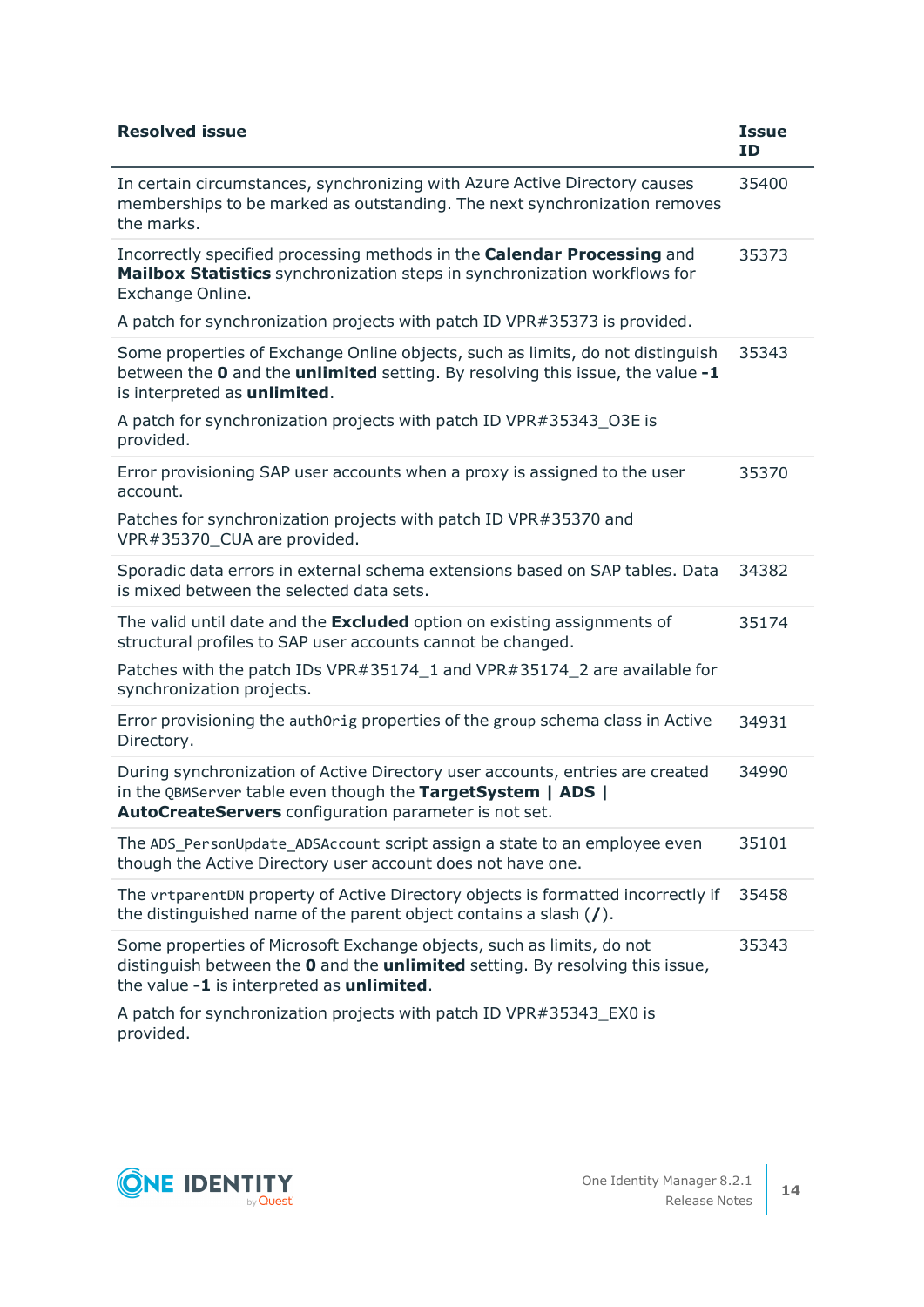| <b>Resolved issue</b>                                                                                                                                                                                                                                            | <b>Issue</b><br><b>ID</b> |
|------------------------------------------------------------------------------------------------------------------------------------------------------------------------------------------------------------------------------------------------------------------|---------------------------|
| Retrieving a password from One Identity Safeguard fails with an error<br>message.                                                                                                                                                                                | 35429                     |
| Error loading objects from a cloud application using the SCIM connector.                                                                                                                                                                                         | 34999                     |
| Objects that were ignored during synchronization because there were still<br>processes for them in the Job queue, are still not processed during subsequent<br>synchronization with revision filtering.                                                          | 35049                     |
| If synchronization runs for several days but the time specified in the DPR  <br><b>Journal   LifeTime</b> configuration parameter is shorter, the synchronization<br>log for the current synchronization is deleted. The synchronization quits with<br>an error. | 35135                     |
| Error synchronizing if a custom processing method runs in a synchronizations<br>step.                                                                                                                                                                            | 35264                     |
| Unknown schema types are not displayed in the single object view of the<br>Domino connector's target system browser.                                                                                                                                             | 35001                     |
| If a Notes group is renamed, the wrong name is written to the AdminP request<br>document.                                                                                                                                                                        | 35021                     |
| Data type error reading very large amounts of data with the Domino<br>connector.                                                                                                                                                                                 | 35268                     |
| If a fixed parameter is passed to a function in a SAP schema extension file, the<br>result list is not restricted to the parameter value.                                                                                                                        | 34948                     |
| Missing synchronization user permissions for synchronizing with a SAP<br>S/4HANA 2.0 environment.                                                                                                                                                                | 34967                     |
| Missing permissions on the SAPUserMandant table in the password reset portal.                                                                                                                                                                                    | 34986                     |
| The SAPUser. Pname column's template is only run for new objects.                                                                                                                                                                                                | 35083                     |
| Locking an SAPUser of a CUA leads to a template inconsistency for SAPUser.U_<br>Flag                                                                                                                                                                             | 35156                     |
| When locking an SAP user account in a central user administration, an<br>incorrect value is set for the lock flag (SAPUser.U_Flag).                                                                                                                              |                           |
| Performance issues in DBQueue Processor when processing enterprise<br>resource assignments for employees associated with SAP user accounts.                                                                                                                      | 35223                     |
| TempUserPassword is not encrypted on the OverrideVariables parameter in the<br>SAP_SAPUser_Insert and SAP_SAPUser_Update processes.                                                                                                                              | 35307                     |
| Scrolling back in the System Connection Wizard for the Windows PowerShell<br>connector mixes up settings that have already been entered.                                                                                                                         | 35129                     |
| Error message opening a custom target system group in the Manager web                                                                                                                                                                                            | 35187                     |

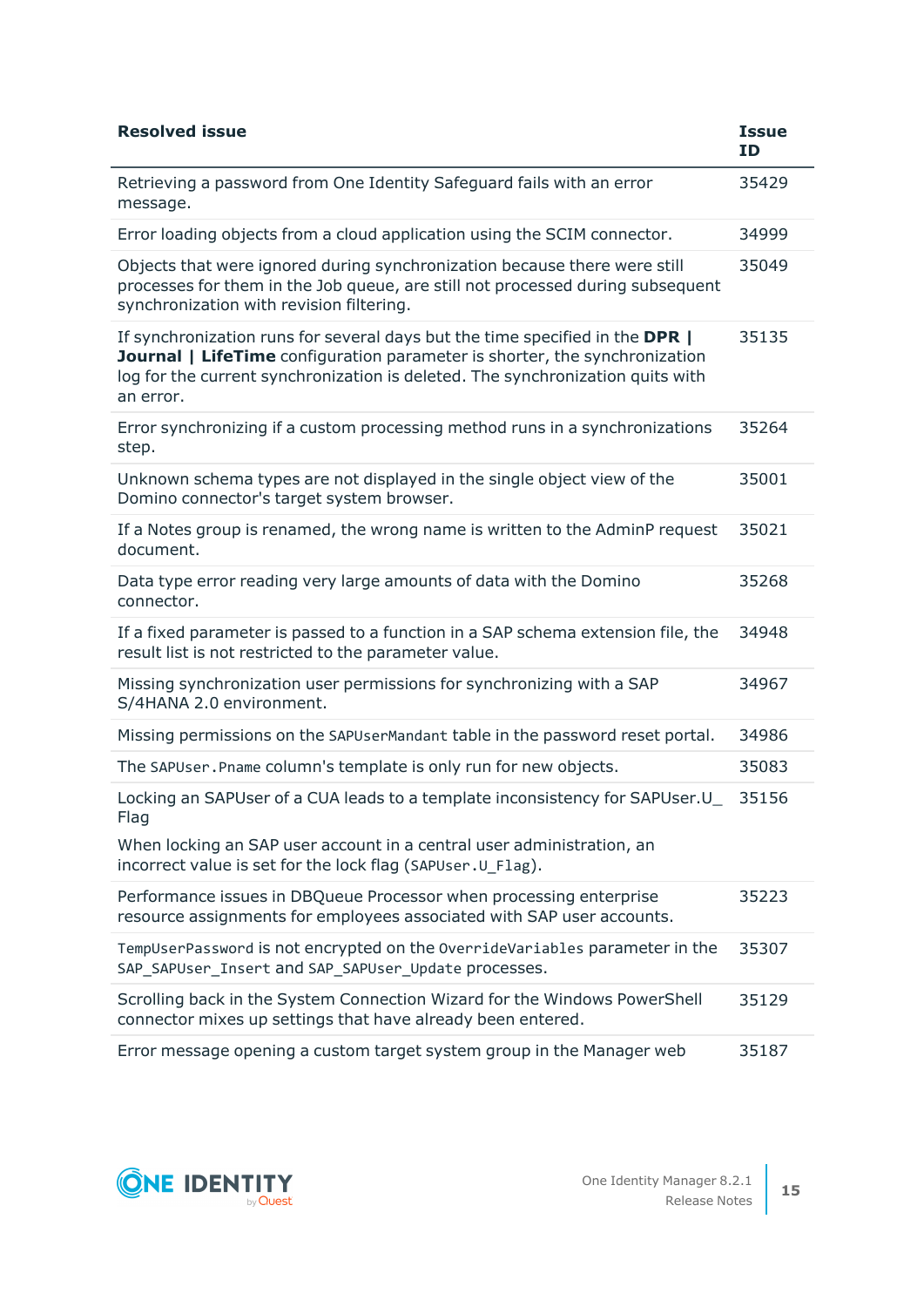| <b>Resolved issue</b>                                                                                                                                                                                                                                                                      | <b>Issue</b><br>ID |
|--------------------------------------------------------------------------------------------------------------------------------------------------------------------------------------------------------------------------------------------------------------------------------------------|--------------------|
| application.                                                                                                                                                                                                                                                                               |                    |
| In the Manager web application, columns of a schema extension for a customer 35284<br>target system do not display the alternative column caption.                                                                                                                                         |                    |
| It is possible to assigned account definitions to user accounts that are marked<br>as outstanding. In certain circumstances, there is an attempt to create another<br>user account.                                                                                                        | 35346              |
| After solving this issue, appropriate messages are written to the log and the<br>process could change to the frozen status. Rework the user account in the<br>target system synchronization and run the whole process again.                                                               |                    |
| In the Synchronization Editor, tables are suggested for compression, that<br>cannot be compressed.                                                                                                                                                                                         | 35397              |
| The CSV connector does not convert the <b>DateTime</b> value to UTC.                                                                                                                                                                                                                       | 33676              |
| Error displaying One Identity Manager objects in the target system browser<br>when connecting to the One Identity Manager database using the RemoteCon-<br>nectPlugin.                                                                                                                     | 35441              |
| Syntax errors importing One Identity Manager BAPI transports.                                                                                                                                                                                                                              | 34976              |
| A new BAPI transport is provided (SAPBusinesspartnerProxies.zip), which<br>contains the functions defined in the /VIAENET/HELPER package. The<br>transport is only required if a SAP S/4HANA system is connected and business<br>partner data associated with SAP user accounts is mapped. |                    |

## **Table 8: Identity and Access Governance**

| <b>Resolved issue</b>                                                                                                                                                    | <b>Issue</b><br>ID |
|--------------------------------------------------------------------------------------------------------------------------------------------------------------------------|--------------------|
| In certain circumstances, when an Active Directory group is assigned to a<br>shelf, several product nodes are created.                                                   | 34552              |
| In an approval level with multiple approval steps, if one of the steps is<br>escalated, the attestation history sometimes shows the wrong approval step<br>as escalated. | 34570              |
| When renewing or unsubscribing a request with a limited validity period, the<br>time to unsubscribe a product is not correctly determined in UTC time.                   | 34619              |
| Employees who have delegated approval of attestation cases to another<br>person are still informed that attestation cases are available for approval.                    | 34695              |
| In certain circumstances, the object key of a cart item<br>(ShoppingCartItem.ObjectKeyOrdered) is not filled correctly.                                                  | 34801              |
| It is not possible to select a role (0bjectKey0fAssignedOrg) in approval steps of                                                                                        | 34805              |

custom approvals.

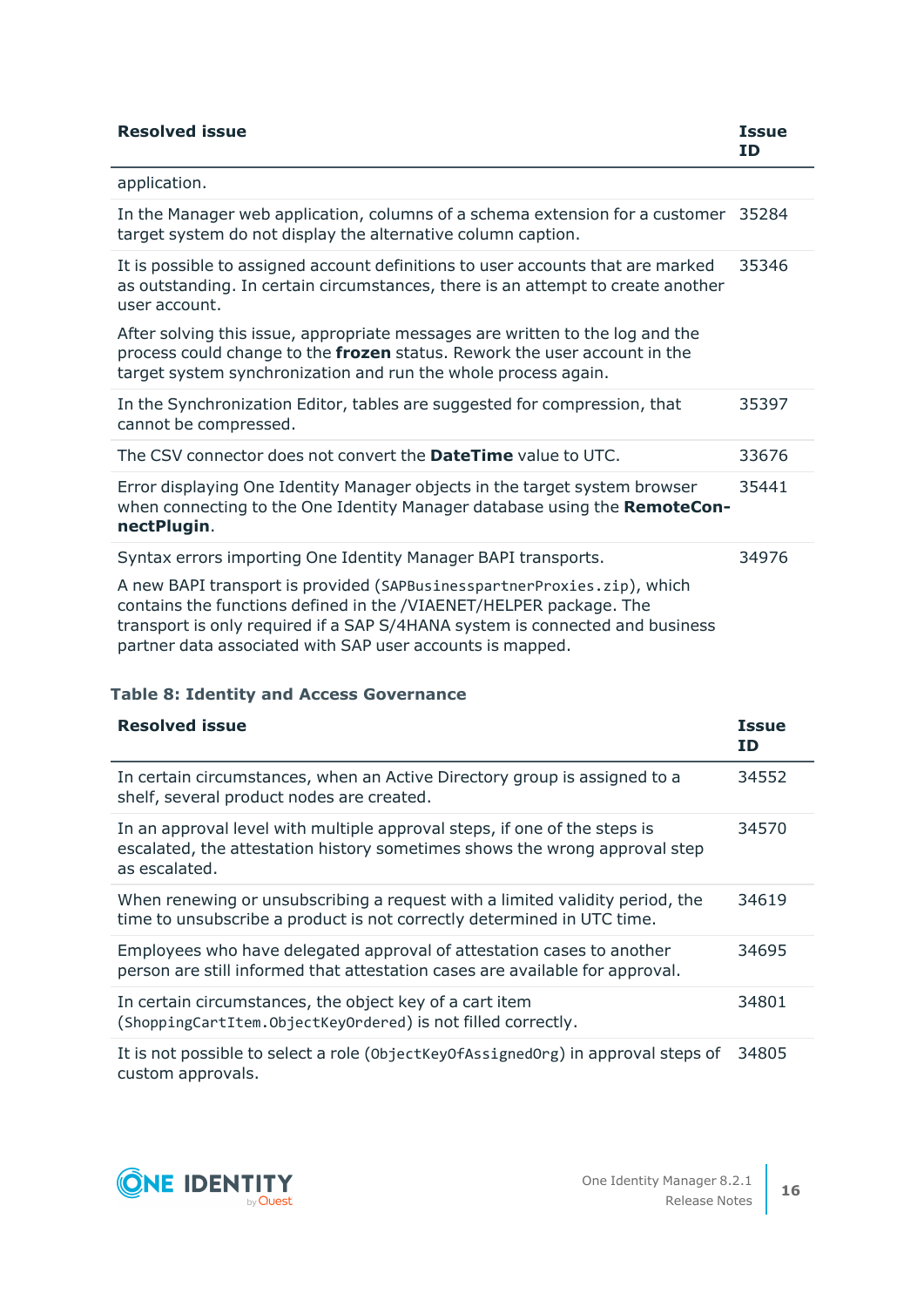| <b>Resolved issue</b>                                                                                                                                                                                | <b>Issue</b><br>ID        |
|------------------------------------------------------------------------------------------------------------------------------------------------------------------------------------------------------|---------------------------|
| If several products for which request exist are moved to another shelf, some<br>requests are canceled even though Retain service item assignment on<br>relocation is set for all service items.      | 34914                     |
| Memberships in business roles can be requested even if the associated service<br>item is marked as not requestable.                                                                                  | 34934                     |
| The Analyzer does not recognize the <b>ApplicationStart_Analyzer</b> function.                                                                                                                       | 34935                     |
| Automatic approvals through ReuseDecision may get stuck in an endless loop.                                                                                                                          | 35003                     |
| Write error in the IT Shop - approval by mail and Attestation - approval<br>by mail mail templates.                                                                                                  | 35029                     |
| Performance problems recalculating customer nodes in the IT Shop.                                                                                                                                    | 35117,<br>35302,<br>35357 |
| For assignment orders, the object key of the assignment is not determined if<br>the object key of the requested product does not exist.                                                              | 35121                     |
| Performance issues calculating company policies if a large number of objects<br>are affected.                                                                                                        | 35139                     |
| The Objectkey references to non existing object consistency check<br>identifies request items of assignment request as incorrect.                                                                    | 35143                     |
| Error creating a report for an attestation object in the attestation case if the<br>attestation object has a lot of recursively accessible, dependent objects.                                       | 35254                     |
| The Overview with roles and user accounts (incl.history) report is<br>incomplete.                                                                                                                    | 35366                     |
| In certain circumstances, if an approval step is automatically denied due to a<br>timeout, the subsequent approval step is not run.                                                                  | 35440,<br>35454           |
| When recalculating SAP role assignments to user accounts, the valid until date<br>is incorrectly calculated if the assignment was created by an assignment<br>request and the requester was deleted. | 35434                     |

See also:

- Schema [changes](#page-25-0) on page 26
- Patches for [synchronization](#page-28-0) projects on page 29

# **Known issues**

The following is a list of issues known to exist at the time of release of One Identity Manager.

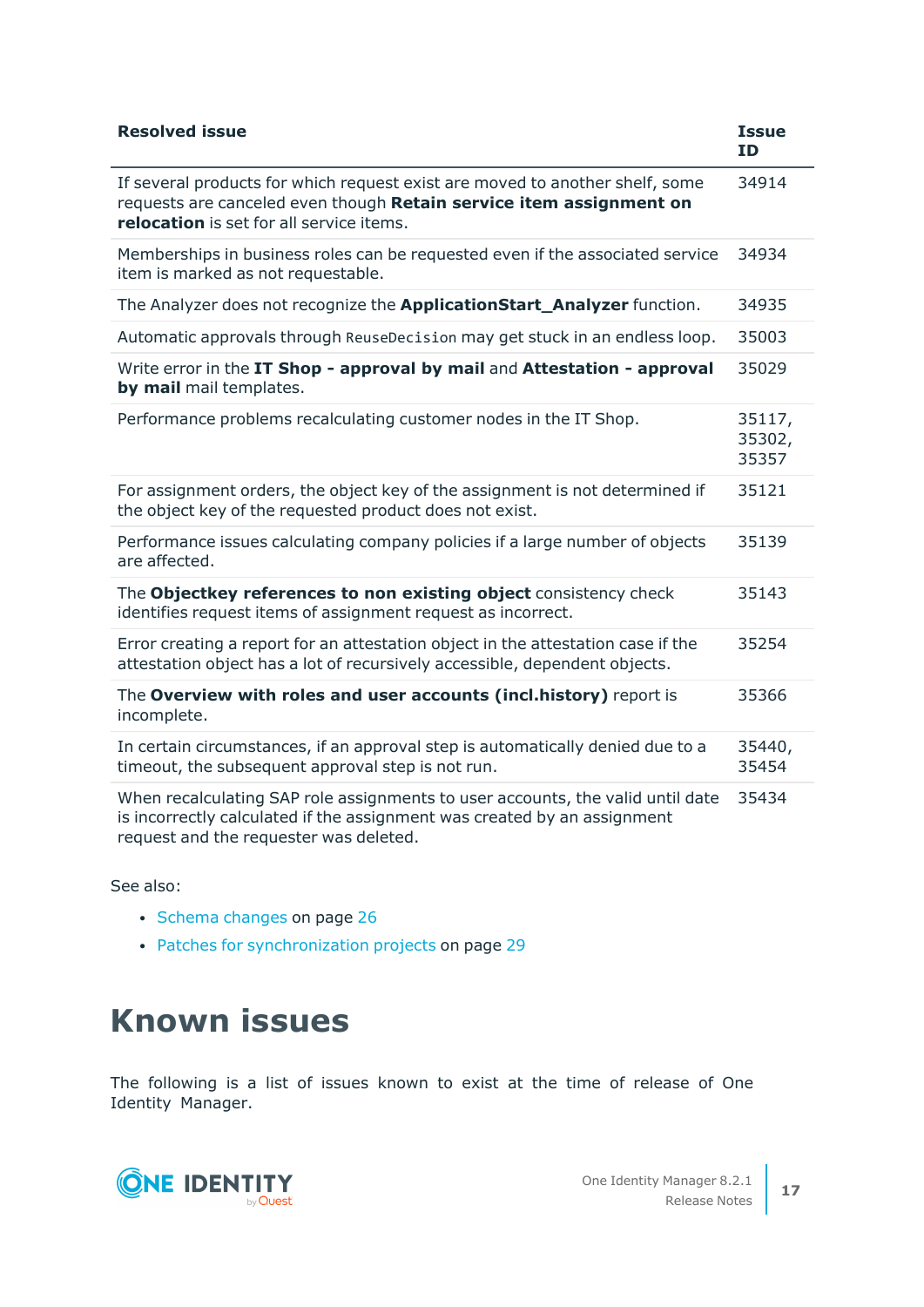#### **Table 9: General known issues**

| <b>Known Issue</b>                                                                                                                                                                                                                                                                                                             | <b>Issue ID</b> |
|--------------------------------------------------------------------------------------------------------------------------------------------------------------------------------------------------------------------------------------------------------------------------------------------------------------------------------|-----------------|
| Error in the Report Editor if columns are used that are defined in the Report<br>Editor as keywords.                                                                                                                                                                                                                           | 23521           |
| Workaround: Create the data query as an SQL query and use aliases for the<br>affected columns.                                                                                                                                                                                                                                 |                 |
| Errors may occur if the Web Installer is started in several instances at the<br>same time.                                                                                                                                                                                                                                     | 24198           |
| Headers in reports saved as CSV do not contain corresponding names.                                                                                                                                                                                                                                                            | 24657           |
| In certain circumstances, objects can be in an inconsistent state after<br>simulation in the Manager. If an object is changed or saved during<br>simulation and the simulation is finished, the object remains in the final<br>simulated state. It may not be possible to save other modifications to this<br>object instance. | 12753           |
| Solution: Reload the object after completing simulation.                                                                                                                                                                                                                                                                       |                 |
| Invalid module combinations can be selected in the Configuration Wizard.<br>This causes errors at the start of the schema installation.                                                                                                                                                                                        | 25315           |
| Cause: The Configuration Wizard was started directly.                                                                                                                                                                                                                                                                          |                 |
| Solution: Always use autorun. exe for installing One Identity Manager<br>components. This ensures that you do not select any invalid modules.                                                                                                                                                                                  |                 |
| Schema extensions on a database view of type View (for example<br>Department) with a foreign key relation to a base table column (for example<br>BaseTree) or a database view of type View are not permitted.                                                                                                                  | 27203           |
| Error connecting through an application server if the certificate's private<br>key, used by the VI.DB to try and encrypt its session data, cannot be<br>exported and the private key is therefore not available to the VI.DB.                                                                                                  | 27793           |
| Solution: Mark the private key as exportable if exporting or importing the<br>certificate.                                                                                                                                                                                                                                     |                 |
| Error resolving events on a view that does not have a UID column as a<br>primary key.                                                                                                                                                                                                                                          | 29535           |
| Primary keys for objects in One Identity Manager always consist of one, or<br>in the case of M:N tables, two UID columns. This is basic functionality in the<br>system.                                                                                                                                                        |                 |
| The definition of a view that uses the X0bjectKey as primary key, is not<br>permitted and would result in more errors in a lot of other places.                                                                                                                                                                                |                 |
| The consistency check Table of type U or R with wrong PK definition is<br>provided for testing the schema.                                                                                                                                                                                                                     |                 |
|                                                                                                                                                                                                                                                                                                                                |                 |

If the One Identity Manager database is installed in an SQL cluster (High 30972

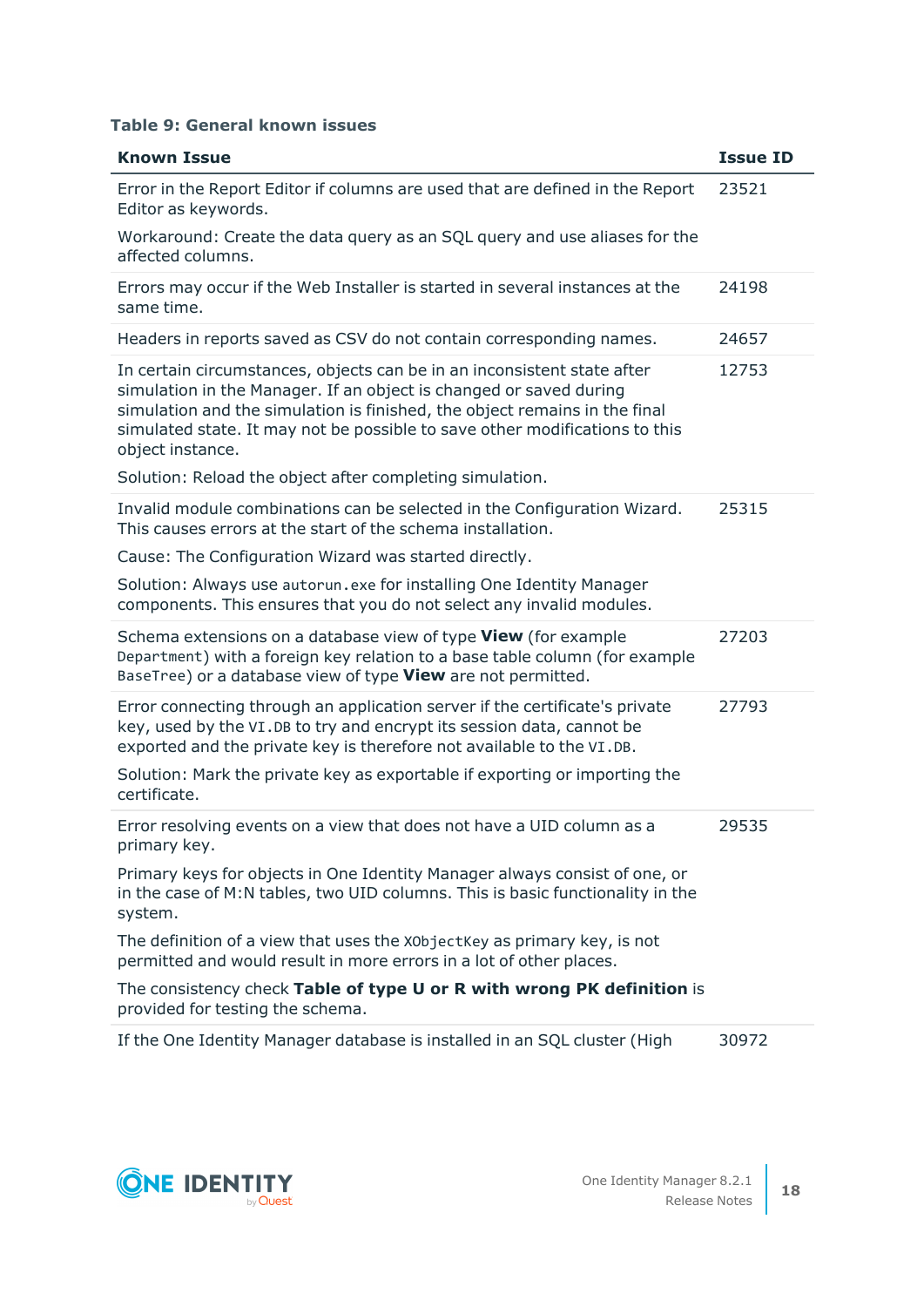| <b>Known Issue</b>                                                                                                                                                                                                                                                                                                            | Issue ID |
|-------------------------------------------------------------------------------------------------------------------------------------------------------------------------------------------------------------------------------------------------------------------------------------------------------------------------------|----------|
| Availability Group) and the option DTC SUPPORT = PER DB is set, replication<br>between the server is done by Distributed Transaction. If a Save<br>Transaction is run in the process, an error occurs: Cannot use SAVE<br>TRANSACTION within a distributed transaction.<br>Solution: Disable the option DTC SUPPORT = PER DB. |          |
| If no date is given, the date 12/30/1899 is used internally. Take this into<br>account when values are compared, for example, when used in reports. For<br>detailed information about displaying dates and time, see the One Identity<br>Manager Configuration Guide.                                                         | 31322    |
| The following error occurred installing the database under SQL Server 2019: 32814<br>QBM PDBQueueProcess Main unlimited is only allowed as an agent job<br>Solution:                                                                                                                                                          |          |
| • The cumulative update 2 for SQL Server 2019 is not supported.                                                                                                                                                                                                                                                               |          |

For more information, see [https://support.oneidentity.com/KB/315001](https://support.oneidentity.com/kb/315001).

## **Table 10: Web applications**

| <b>Known Issue</b>                                                                                                                                                                                                                                                                            | <b>Issue ID</b> |
|-----------------------------------------------------------------------------------------------------------------------------------------------------------------------------------------------------------------------------------------------------------------------------------------------|-----------------|
| The error message This access control list is not in canonical form<br>and therefore cannot be modified sometime occurs when installing the<br>Web Portal with the Web Installer. The error occurs frequently after a<br>Windows 10 Anniversary Update.                                       | 26739           |
| Solution: Change the permissions for the users on the web application's<br>parent folder (by default C:\inetpub\wwwroot) and apply the changes. Then<br>revoke the changes again.                                                                                                             |                 |
| In the Web Portal, a product's request properties are not transferred from<br>the original request to the shopping cart if the request is renewed or<br>canceled.                                                                                                                             | 32364           |
| Cause: Request properties are saved in separate custom columns.                                                                                                                                                                                                                               |                 |
| Solution: Create a template for (custom) columns in the ShoppingCartItem<br>table that stores the request properties when the request is made. This<br>template must load the request properties from the identical (custom)<br>columns in the PersonWantsOrg table relating to this request. |                 |
| It is not possible to use the Web Designer to place a link in the header of the<br>Web Portal next to the company name/logo.                                                                                                                                                                  | 32830           |
| In the Web Portal, it is possible to subscribe to a report without selecting a<br>schedule.                                                                                                                                                                                                   | 32938           |
| Workaround:                                                                                                                                                                                                                                                                                   |                 |

Workaround:

• Create an extension to the respective form that displays a text

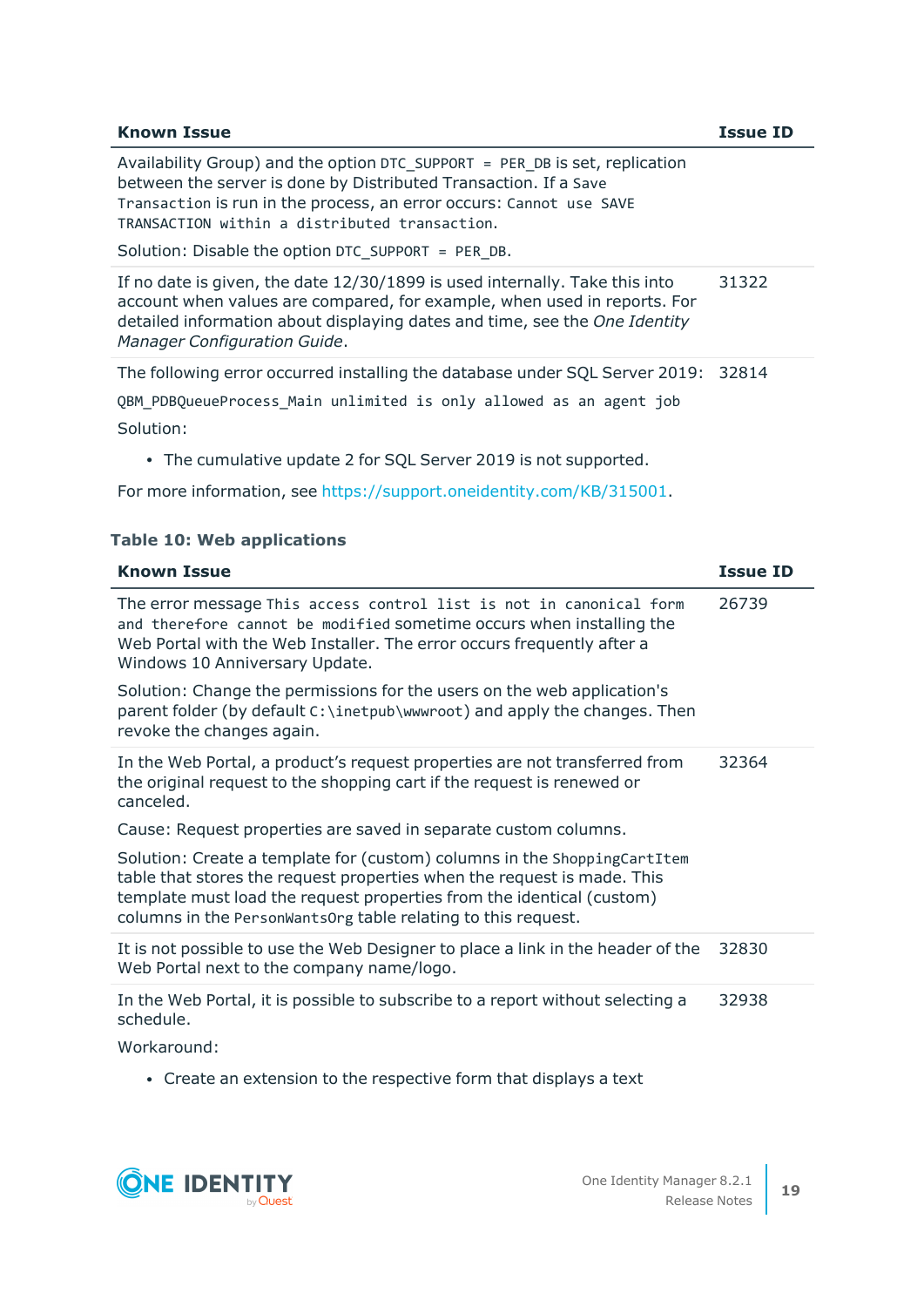message under the menu explaining the problem.

- Add a default schedule to the subscribable report.
- <sup>l</sup> In the Web Designer, change the **Filter for subscribable reports** configuration key (**VI\_Reporting\_Subscription\_Filter-RPSSubscription**) and set the schedule's **Minimum character count** value (UID\_DialogSchedule) to **1**.

If the application is supplemented with custom DLL files, an incorrect version of the Newtonsoft.Json.dll file might be loaded. This can cause the following error when running the application: 33867

System.InvalidOperationException: Method may only be called on a Type for which Type.IsGenericParameter is true. at System.RuntimeType.get DeclaringMethod()

There are two possible solutions to the problem:

- The custom DLLs are compiled against the same version of the Newtonsoft.Json.dll to resolve the version conflict.
- Define a rerouting of the assembly in the corresponding configuration file (for example, web.config).

Example:

```
<assemblyBinding >
<dependentAssembly>
<assemblyIdentity name="Newtonsoft.Json"
publicKeyToken="30AD4FE6B2A6AEED" culture="neutral"/>
<bindingRedirect oldVersion="0.0.0.0-11.0.0.0"
newVersion="11.0.0.0"/>
</dependentAssembly>
</assemblyBinding>
```
In the Web Portal, the details pane of a pending attestation case does not show the expected fields if the default attestation procedure is not used, but a copy of it is. 34110

Solution:

• The object-dependent references of the default attestation procedure must also be adopted for the custom attestation procedure.

#### **Table 11: Target system connection**

| <b>Known Issue</b>                                                                                     | <b>Issue ID</b> |
|--------------------------------------------------------------------------------------------------------|-----------------|
| Memory leaks occur with Windows PowerShell connections, which use<br>Import-PSSession internally.      | 23795           |
| By default, the building block <b>HR_ENTRY_DATE</b> of an SAP HCM system<br>cannot be called remotely. | 25401           |

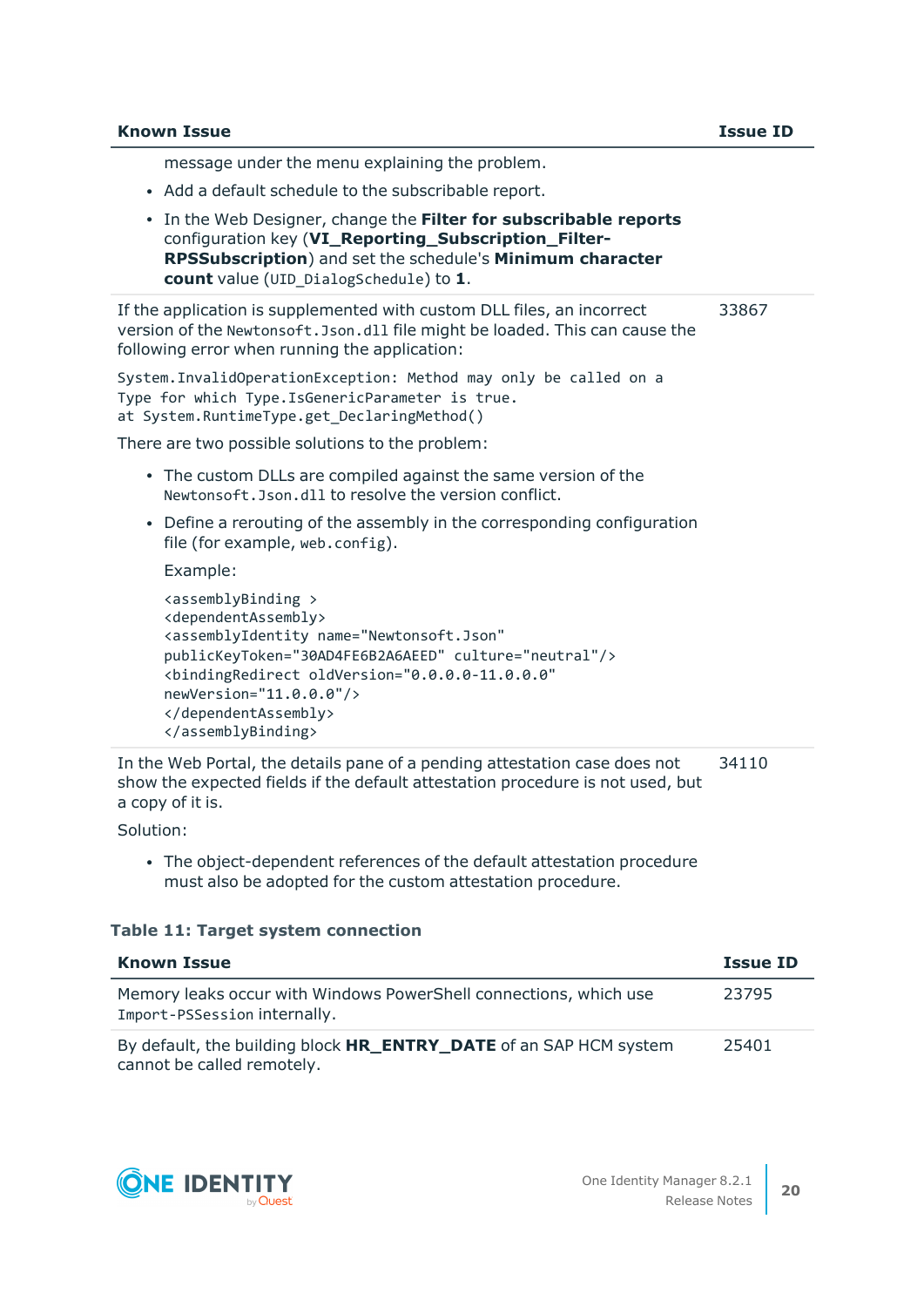| <b>Known Issue</b>                                                                                                                                                                                                                                                                 | <b>Issue ID</b> |
|------------------------------------------------------------------------------------------------------------------------------------------------------------------------------------------------------------------------------------------------------------------------------------|-----------------|
| Solution: Make it possible to access the building block <b>HR_ENTRY_DATE</b><br>remotely in your SAP HCM system. Create a mapping for the schema<br>property EntryDate in the Synchronization Editor.                                                                              |                 |
| Any existing secondary SIP addresses are converted into primary email<br>addresses when Microsoft Exchange mailboxes are added, providing that no<br>primary SIP addresses were stored up to now.                                                                                  | 27042           |
| Error in Domino connector (Error getting revision of schema type<br>$((Server))$ .                                                                                                                                                                                                 | 27126           |
| Probable cause: The HCL Domino environment was rebuilt or numerous<br>entries have been made in the Domino Directory.                                                                                                                                                              |                 |
| Solution: Update the Domino Directory indexes manually in the HCL Domino<br>environment.                                                                                                                                                                                           |                 |
| The SAP connector does not provide a schema property to establish whether<br>a user has a productive password in SAP R/3.                                                                                                                                                          | 27359           |
| If this information is meant to be in One Identity Manager, extend the<br>schema and the synchronization configuration.                                                                                                                                                            |                 |
| • Add a custom column to the table SAPUser.                                                                                                                                                                                                                                        |                 |
| Extend the SAP schema in the synchronization project by a new<br>$\bullet$<br>schema type that supplies the required information.                                                                                                                                                  |                 |
| • Modify the synchronization configuration as required.                                                                                                                                                                                                                            |                 |
| Synchronization projects for SAP R/3 that were imported by a transport into<br>a One Identity Manager database, cannot be opened. The problem only<br>occurs if an SAP R/3 synchronization project was not added in the target<br>database before importing the transport package. | 27687           |
| Solution: Create and save at least one SAP R/3 synchronization project<br>before you import SAP R/3 synchronization projects into this database with<br>the Database Transporter.                                                                                                  |                 |
| Error provisioning licenses in a central user administration's child system.                                                                                                                                                                                                       | 29253           |
| Message: No company is assigned.                                                                                                                                                                                                                                                   |                 |
| Cause: No company name could be found for the user account.                                                                                                                                                                                                                        |                 |
| Solution: Ensure that either:                                                                                                                                                                                                                                                      |                 |
| • A company, which exists in the central system, is assigned to user<br>account.                                                                                                                                                                                                   |                 |
| $- OR -$                                                                                                                                                                                                                                                                           |                 |
| • A company is assigned to the central system.                                                                                                                                                                                                                                     |                 |
| Certain data is not loaded during synchronization of SAP R/3 personnel                                                                                                                                                                                                             | 29556           |

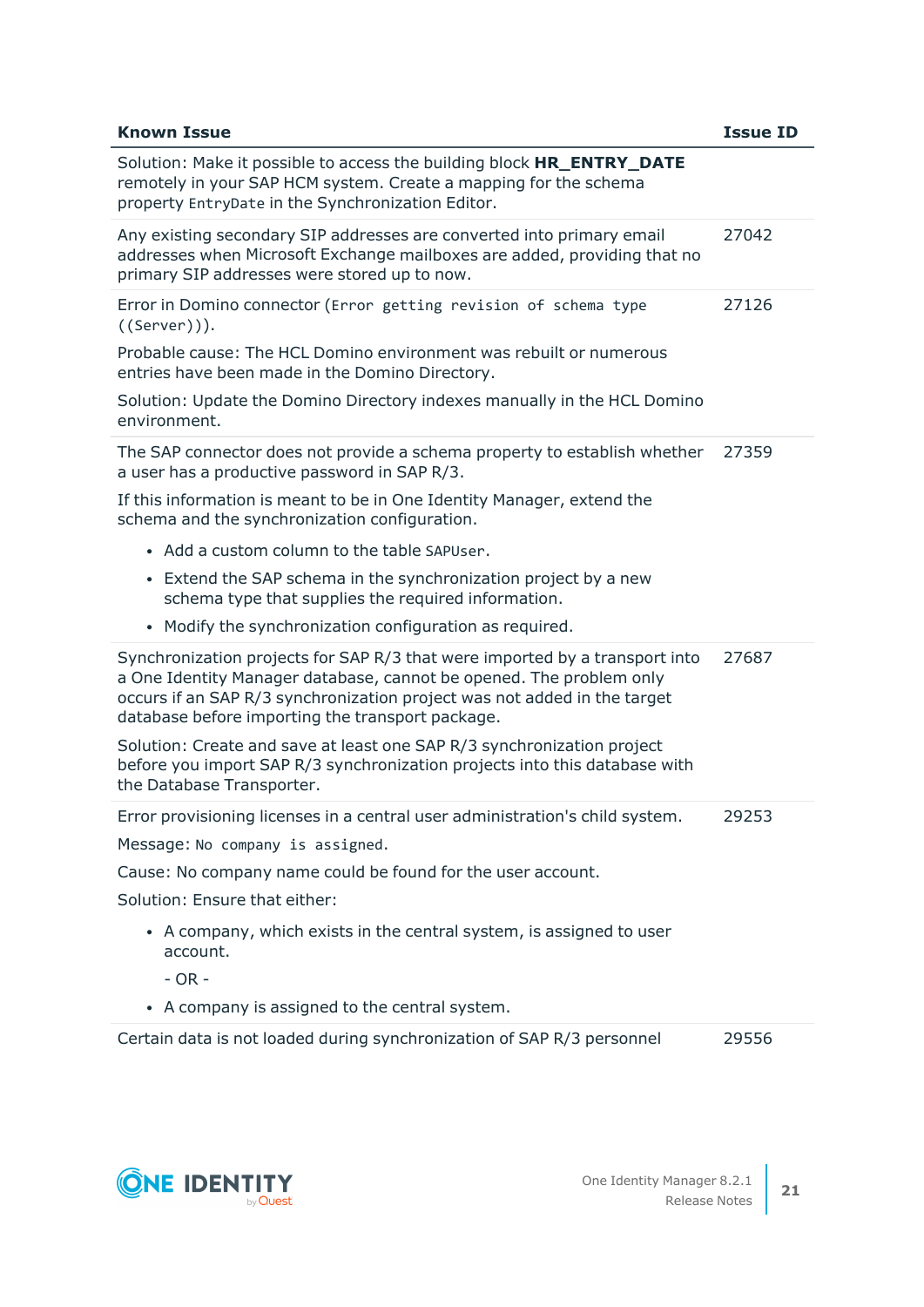| <b>Known Issue</b>                                                                                                                                                                                              | <b>Issue ID</b>  |
|-----------------------------------------------------------------------------------------------------------------------------------------------------------------------------------------------------------------|------------------|
| planning data that will not come into effect until later.                                                                                                                                                       |                  |
| Cause: The function BAPI_EMPLOYEE_GETDATA is always run with the current<br>date. Therefore, changes are taken into account on a the exact day.                                                                 |                  |
| Solution: To synchronize personnel data in advance that will not come into<br>effect later, use a schema extension and load the data from the table PA0001<br>directly.                                         |                  |
| Target system synchronization does not show any information in the<br>Manager web application.                                                                                                                  | 30271            |
| Workaround: Use Manager to run the target system synchronization.                                                                                                                                               |                  |
| The following error occurs in One Identity Safeguard if you request access to<br>an asset from the access request policy section and it is configured for asset-<br>based session access of type User Supplied: | 796028,<br>30963 |
| 400: Bad Request -- 60639: A valid account must be identified in the<br>request.                                                                                                                                |                  |
| The request is denied in One Identity Manager and the error in the request is<br>displayed as the reason.                                                                                                       |                  |
| Inconsistencies in SharePoint can cause errors by simply accessing a<br>property. The error also appears if the affected schema properties mapping<br>is disabled.                                              | 31017            |
| Cause: The SharePoint connector loads all object properties into cache by<br>default.                                                                                                                           |                  |
| Solution:                                                                                                                                                                                                       |                  |
| • Correct the error in the target system.<br>$- OR -$                                                                                                                                                           |                  |
| Disable the cache in the file<br>VI. Projector. SharePoint. < Version>. Host. exe. config.                                                                                                                      |                  |
| If a SharePoint site collection only has read access, the server farm account<br>cannot read the schema properties Owner, SecondaryContact and<br>UserCodeEnabled.                                              | 31904            |
| Workaround: The properties UID_SPSUser0wner and UID_<br>SPSUser0wnerSecondary are given empty values in the One Identity Manager<br>database. This way, no load error is written to the synchronization log.    |                  |
| If date fields in an SAP R/3 environment contain values that are not in a valid<br>date or time formats, the SAP connector cannot read these values because<br>type conversion fails.                           | 32149            |
| Solution: Clean up the data.                                                                                                                                                                                    |                  |
| Workaround: Type conversion can be disabled. For this, SAP .Net Connector                                                                                                                                       |                  |

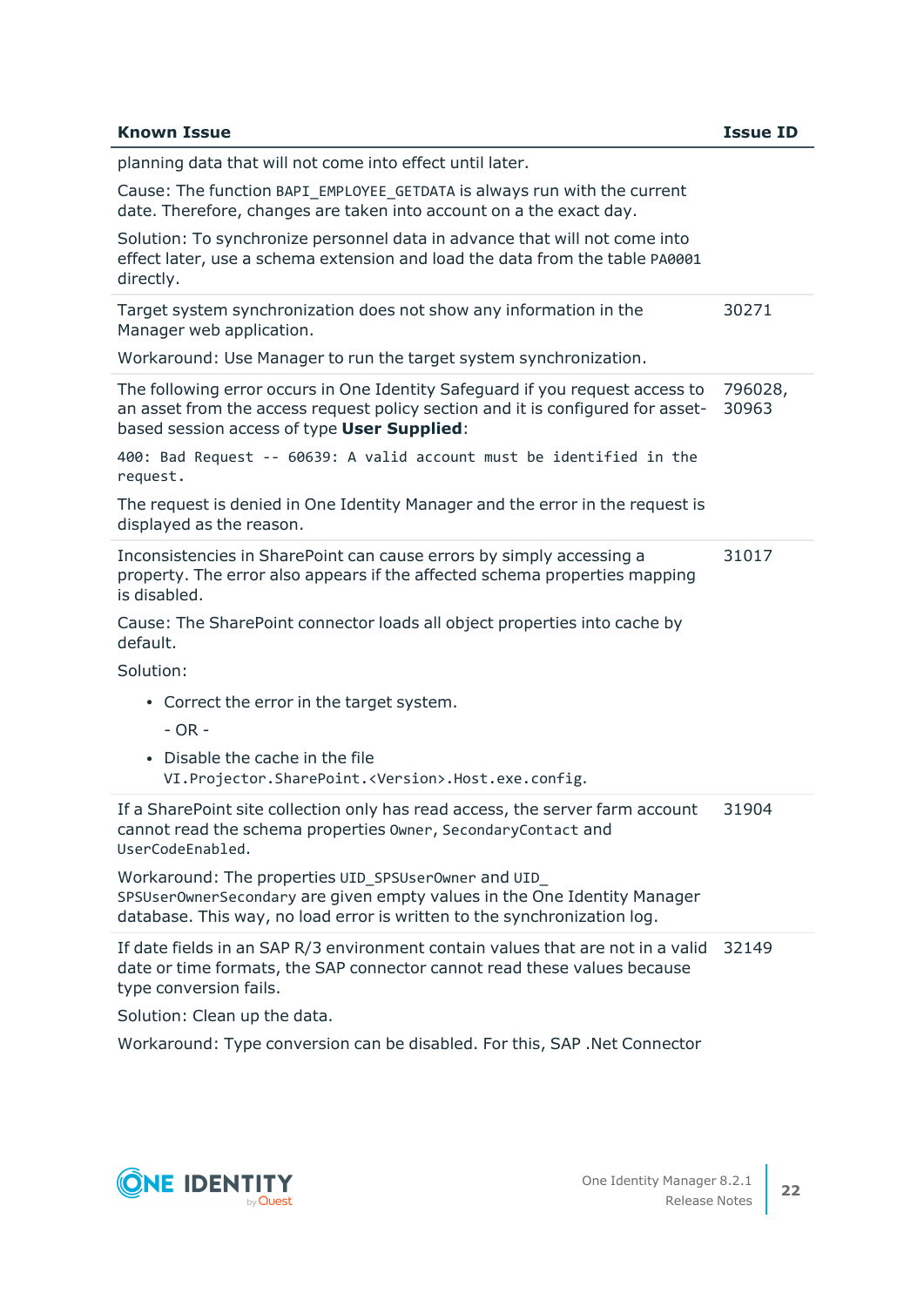#### **Known Issue Issue ID**

for .Net 4.0 on x64, version 3.0.15.0 or later must be installed on the synchronization server.

IMPORTANT: The solution should only be used if there is no alternative because the workaround skips date and time validation entirely.

#### *To disable type conversion*

- In the StdioProcessor.exe.config file, add the following settings.
	- In the existing <configSections>:

```
<sectionGroup name="SAP.Middleware.Connector">
```
<section name="GeneralSettings" type="SAP.Middleware.Connector.RfcGeneralConfiguratio n, sapnco, Version=3.0.0.42, Culture=neutral, PublicKeyToken=50436dca5c7f7d23" />

</sectionGroup>

• In the new section:

<SAP.Middleware.Connector>

<GeneralSettings anyDateTimeValueAllowed="true" />

```
</SAP.Middleware.Connector>
```
There are no error messages in the file that is generated in the PowershellComponentNet4 process component, in OutputFile parameter. 32945

Cause:

No messages are collected in the file (parameter OutputFile). The file serves as an export file for objects returned in the pipeline.

Solution:

Messages in the script can be outputted using the \*> operator to a file specified in the script.

Example:

Write-Warning "I am a message" \*> "messages.txt"

Furthermore, messages that are generated using Write-Warning are also written to the One Identity Manager Service log file. If you want to force a stop on error in the script, you throw an Exception. This message then appears in the One Identity Manager Service's log file.

The Google Workspace connector cannot successfully transfer Google applic-33104 ations user data to another Google Workspace user account before the initial user account is deleted. The transfer fails because of the Rocket application's user data.

Workaround: In the system connection's advance settings for Google

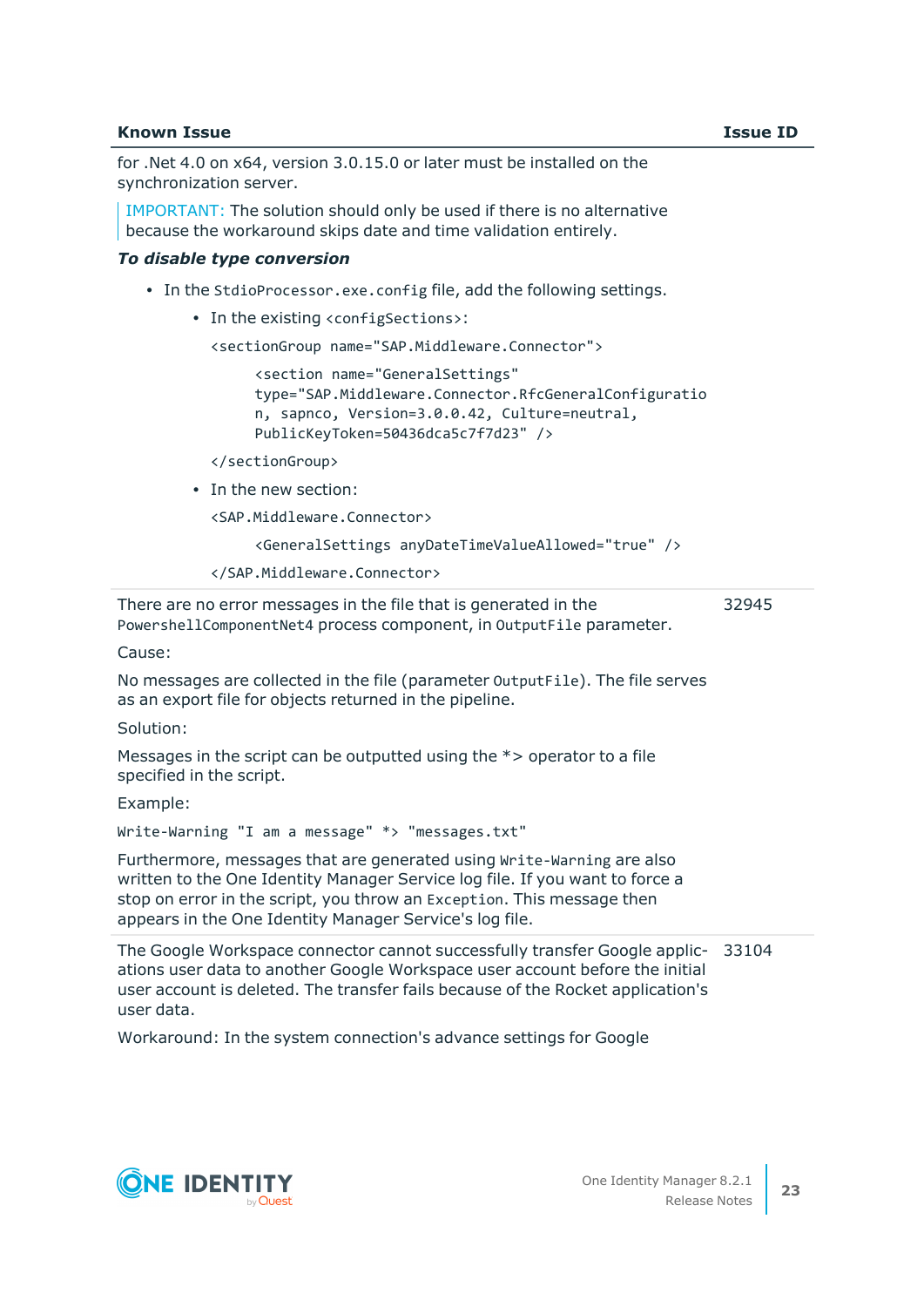| <b>Known Issue</b>                                                                                                                                                                                                                                                                                                             | <b>Issue ID</b> |
|--------------------------------------------------------------------------------------------------------------------------------------------------------------------------------------------------------------------------------------------------------------------------------------------------------------------------------|-----------------|
| Workspace, save a user data transfer XML. In this XML document, limit the<br>list to the user data to be transferred. Only run the Google applications that<br>have user data you still need. For more information and an example XML,<br>see One Identity Manager Administration Guide for Connecting to Google<br>Workspace. |                 |
| In the schema type definition of a schema extension file for the SAP R/3<br>schema, if a DisplayPattern is defined that has another name in the SAP R/3<br>schema as in the One Identity Manager schema, performance issue may<br>occur.                                                                                       | 33812           |
| Solution: Leave the DisplayPattern empty in the schema type definition.<br>Then the object's distinguished name is used automatically.                                                                                                                                                                                         |                 |
| If target system data contains appended spaces, they go missing during<br>synchronization in One Identity Manager. Every subsequent synchronization<br>identifies the data changes and repeatedly writes the affected values or adds<br>new objects if this property is part of the object matching rule.<br>Solution:         | 33448           |
| Avoid appending spaces in the target system.                                                                                                                                                                                                                                                                                   |                 |
|                                                                                                                                                                                                                                                                                                                                |                 |
| The process of provisioning object changes starts before the synchronization<br>project has been updated.                                                                                                                                                                                                                      |                 |
| Solution:                                                                                                                                                                                                                                                                                                                      |                 |
| Reactivate the process for provisioning object changes after the DPR<br>Migrate Shell process has been processed.                                                                                                                                                                                                              |                 |
| After an update from SAP_BASIS 7.40 SP 0023 to SP 0026 or SAP_BASIS<br>7.50 SP 0019 to SP 0022, the SAP R/3 connector can no longer connect to<br>the target system.                                                                                                                                                           | 34650           |
| <b>Table 12: Identity and Access Governance</b>                                                                                                                                                                                                                                                                                |                 |
| <b>Known Issue</b>                                                                                                                                                                                                                                                                                                             | <b>Issue ID</b> |
| During approval of a request with self-service, the Granted event of the<br>approval step is not triggered. In custom processes, you can use the<br>OrderGranted event instead.                                                                                                                                                | 31997           |
| If an assignment is inherited through a role hierarchy, <b>bit 1</b> is set on the<br>inherited assignment. Inherited assignments are consequently always indir-<br>ectly assigned, even if they were originally created directly by a dynamic                                                                                 | 35193           |

role or an assignment request.

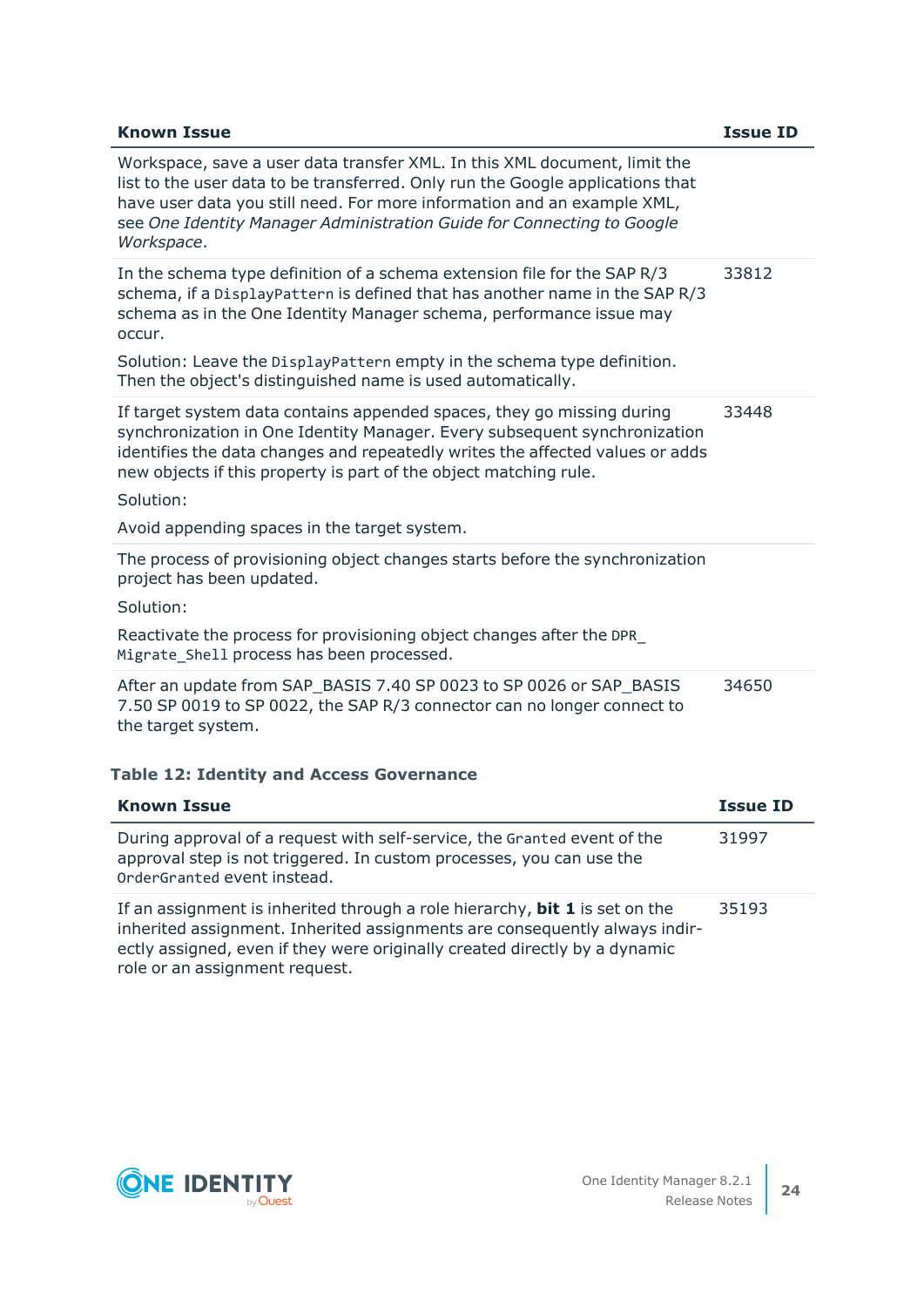## **Table 13: Third party contributions**

| <b>Known Issue</b>                                                                                                                                                                                                                                                                                                            | <b>Issue ID</b>             |
|-------------------------------------------------------------------------------------------------------------------------------------------------------------------------------------------------------------------------------------------------------------------------------------------------------------------------------|-----------------------------|
| An error can occur during synchronization of SharePoint websites under<br>SharePoint 2010. The method SPWeb. FirstUniqueRoleDefinitionWeb()<br>triggers an ArgumentException. For more information, see<br>https://support.microsoft.com/en-us/kb/2863929.                                                                    | 24626                       |
| Installing the One Identity Manager Service with the Server Installer on a<br>Windows Server does not work if the setting File and Printer sharing is<br>not set on the server. This option is not set on domain controllers on the<br>grounds of security.                                                                   | 24784                       |
| An error, TNS-12516, TNS-12519 or ORA-12520, sporadically occurs when<br>connecting with an Oracle Database. Reconnecting normally solves this.                                                                                                                                                                               | 27830                       |
| Possible cause: The number of processes started has reached the limit<br>configured on the server.                                                                                                                                                                                                                            |                             |
| Cannot navigate with mouse or arrow keys in a synchronization log with<br>multiple pages.                                                                                                                                                                                                                                     | 29051                       |
| Cause: The StimulReport. Net component from Stimulsoft handles the report<br>as one page.                                                                                                                                                                                                                                     |                             |
| Valid CSS code causes an error under Mono if duplicate keys are used. For<br>more information, see https://github.com/mono/mono/issues/7455.                                                                                                                                                                                  | 762534,<br>762548,<br>29607 |
| Memberships in Active Directory groups of type <b>Universal</b> in a subdomain<br>are not removed from the target system if one of the following Windows<br>updates is installed:                                                                                                                                             | 30575                       |
| • Windows Server 2016: KB4462928                                                                                                                                                                                                                                                                                              |                             |
| · Windows Server 2012 R2: KB4462926, KB4462921                                                                                                                                                                                                                                                                                |                             |
| Windows Server 2008 R2: KB4462926                                                                                                                                                                                                                                                                                             |                             |
| We do not know whether other Windows updates also cause this error.                                                                                                                                                                                                                                                           |                             |
| The Active Directory connector corrects this behavior with a workaround by<br>updating the membership list. This workaround may deteriorate the<br>performance of Active Directory groups during provisioning and will be<br>removed from future versions of One Identity Manager once Microsoft has<br>resolved the problem. |                             |
| In certain circumstances, the wrong language is used in the Stimulsoft<br>controls in the Report Editor.                                                                                                                                                                                                                      | 31155                       |
| When connecting an external web service using the web service integration<br>wizard, the web service supplies the data in a WSDL file. This data is<br>converted into Visual Basic .NET code with the Microsoft WSDL tools. If, in<br>code generated in this way, default data types are overwritten (for example,            | 31998                       |

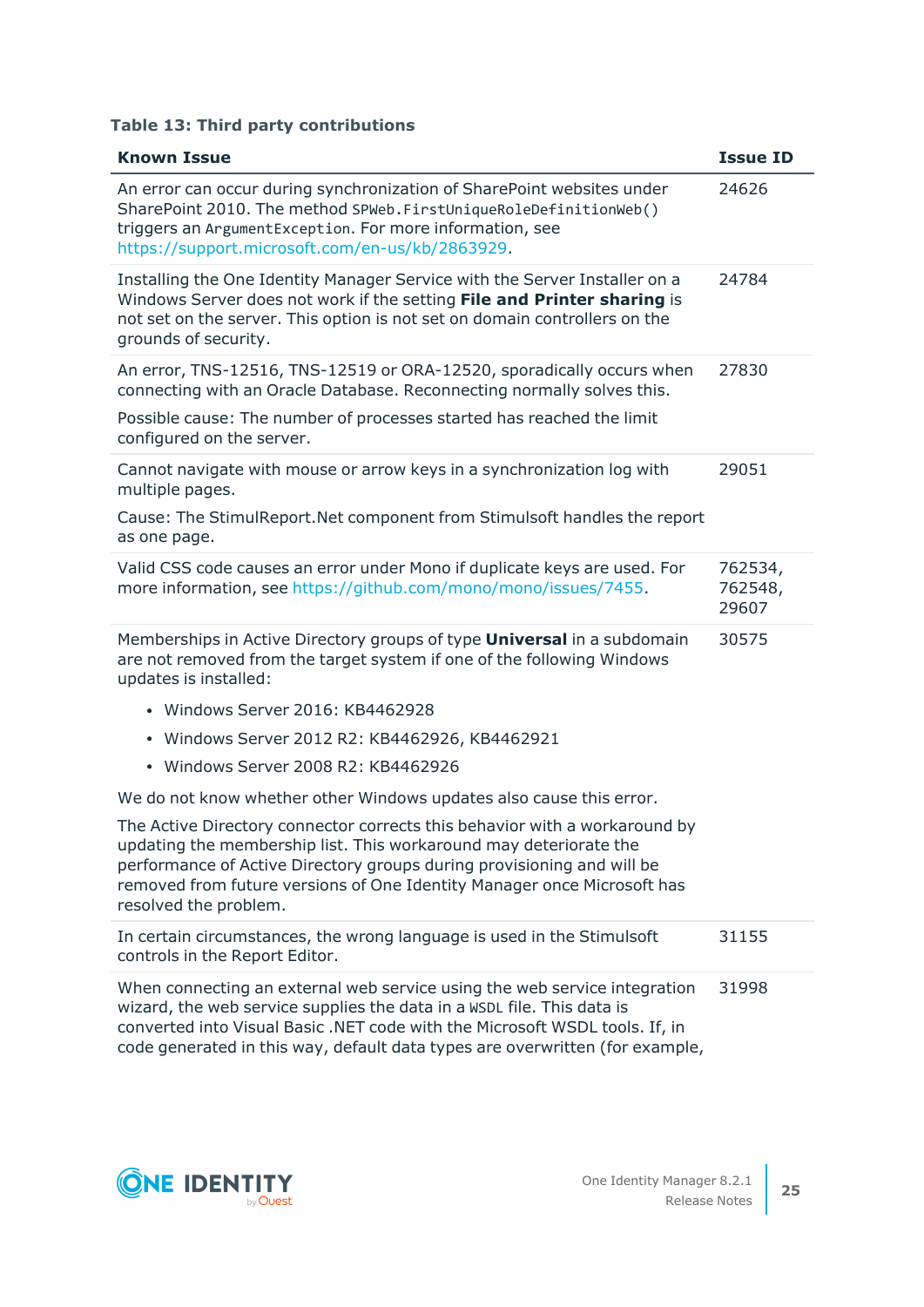#### **Known Issue Issue ID**

if the boolean data type is redefined), it can lead to various problems in One Identity Manager.

In certain Active Directory/Microsoft Exchange topologies, the Set-Mailbox Cmdlet fails with the following error: 33026

Error on proxy command 'Set-Mailbox...'

The operation couldn't be performed because object '...' couldn't be found on '...'.

For more information, see [https://support.microsoft.com/en](https://support.microsoft.com/en-us/help/4295103/powershell-cmdlet-parameter-combinations-don-t-work-with-exchange-serv)[us/help/4295103](https://support.microsoft.com/en-us/help/4295103/powershell-cmdlet-parameter-combinations-don-t-work-with-exchange-serv).

Possible workarounds:

- Connect to the Microsoft Exchange server that the user mailbox is on. Use a custom process to do this. Use the OverrideVariables parameter (ProjectorComponent process component) to overwrite the server (CP\_ExchangeServerFqdn variable).
- Because this problem only occurs with a few schema properties, you should consider protecting these schema properties in the synchronization project against write operations. You can set the schema properties in a custom process using the PowershellCompomentNet4 process component through a user-defined Windows PowerShell call.

## <span id="page-25-0"></span>**Schema changes**

The following provides an overview of schema changes from version 8.2 up to version 8.2.1.

#### **Configuration Module**

• New tables QBMAdaptiveCard and QBMAdaptiveCardTemplate for Starling Cloud Assistant integration.

#### **Target System Synchronization Module**

- New table DPRProjectionObjectState for mapping object references for synchronization.
- New column DPRJournal.CompletionTime for mapping the time at which synchronization ends.
- New column DPRSystemMappingRule.ConcurrenceBehavior for mapping the behavior of concurrent data changes.



**26**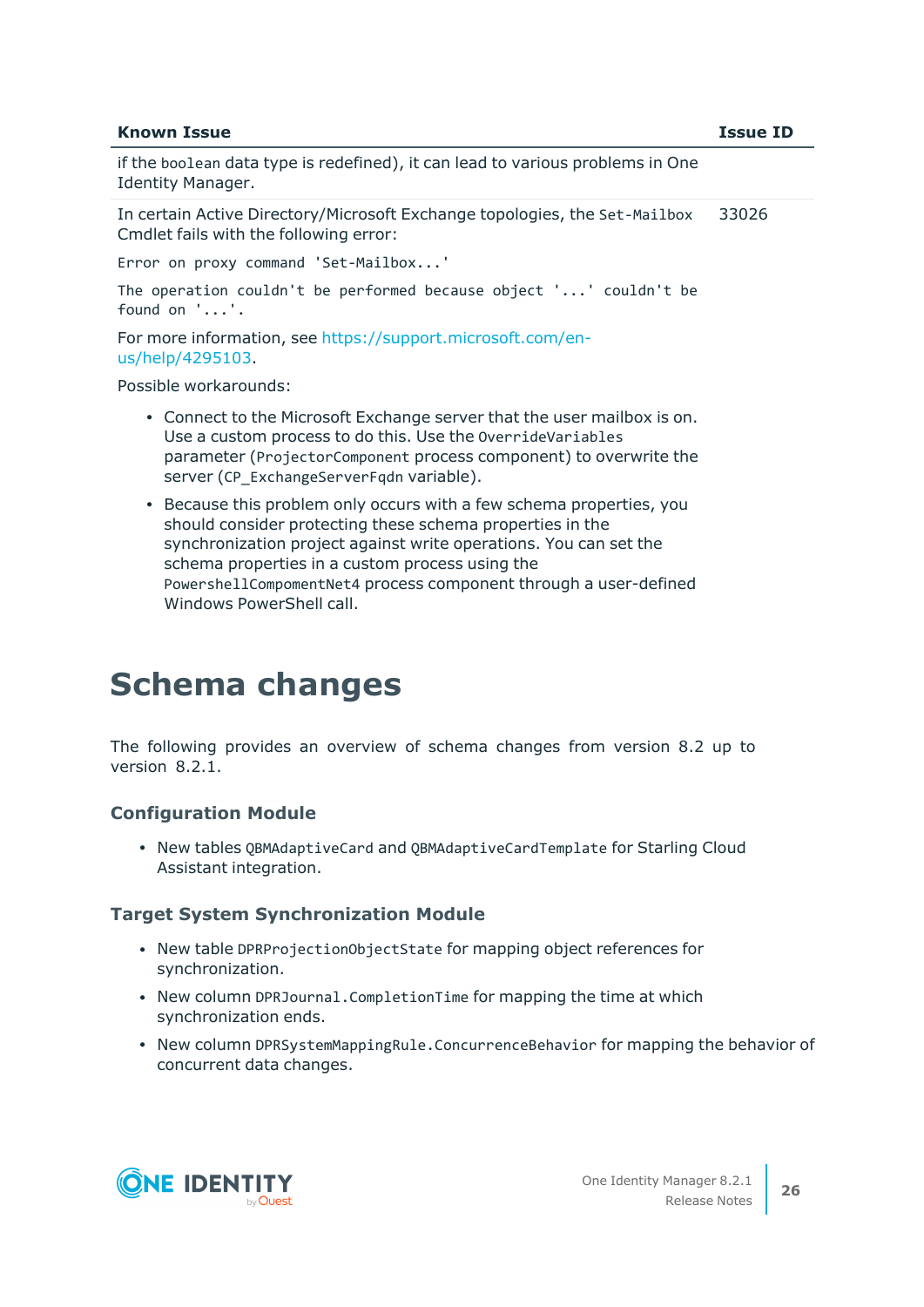• New column DPRSystemMappingRule.DisableMergeModeSupport for disabling merge mode. (

## **Target System Base Module**

- New tables for determining a change date for groups and their memberships.
	- TSBVUNSGroupRevision
	- TSBVUNSGroupBRevision
	- TSBVUNSGroupB1Revision
	- TSBVUNSGroupB2Revision
	- TSBVUNSGroupB3Revision
	- TSBVUNSAccountBRevision

## **Azure Active Directory Module**

• New column AADGroup. HasReadOnlyMemberships to map dynamic memberships.

## **Exchange Online Module**

<sup>l</sup> New columns O3EMailUser-RecipientTypeDetails and O3EMailUser.RecipientType to improve mapping of an mail user's recipient type.

## **Identity Management Base Module**

• New columns QERWorkingStep.ApproveReasonType and QERWorkingStep.DenyReasonType for mapping the reason type.

## **Changes to system connectors**

The following provides an overview of the modified synchronization templates and an overview of all patches supplied from One Identity Manager version 8.2 to version 8.2.1. Apply the patches to existing synchronization projects. For more [information,](#page-57-0) see Applying patches to [synchronization](#page-57-0) projects on page 58.

## <span id="page-26-0"></span>**Modified synchronization templates**

The following provides you with an overview of modified synchronization templates. Patches are made available for updating synchronization templates in existing [synchronization](#page-28-0) projects. For more information, see Patches for synchronization projects on [page](#page-28-0) 29.

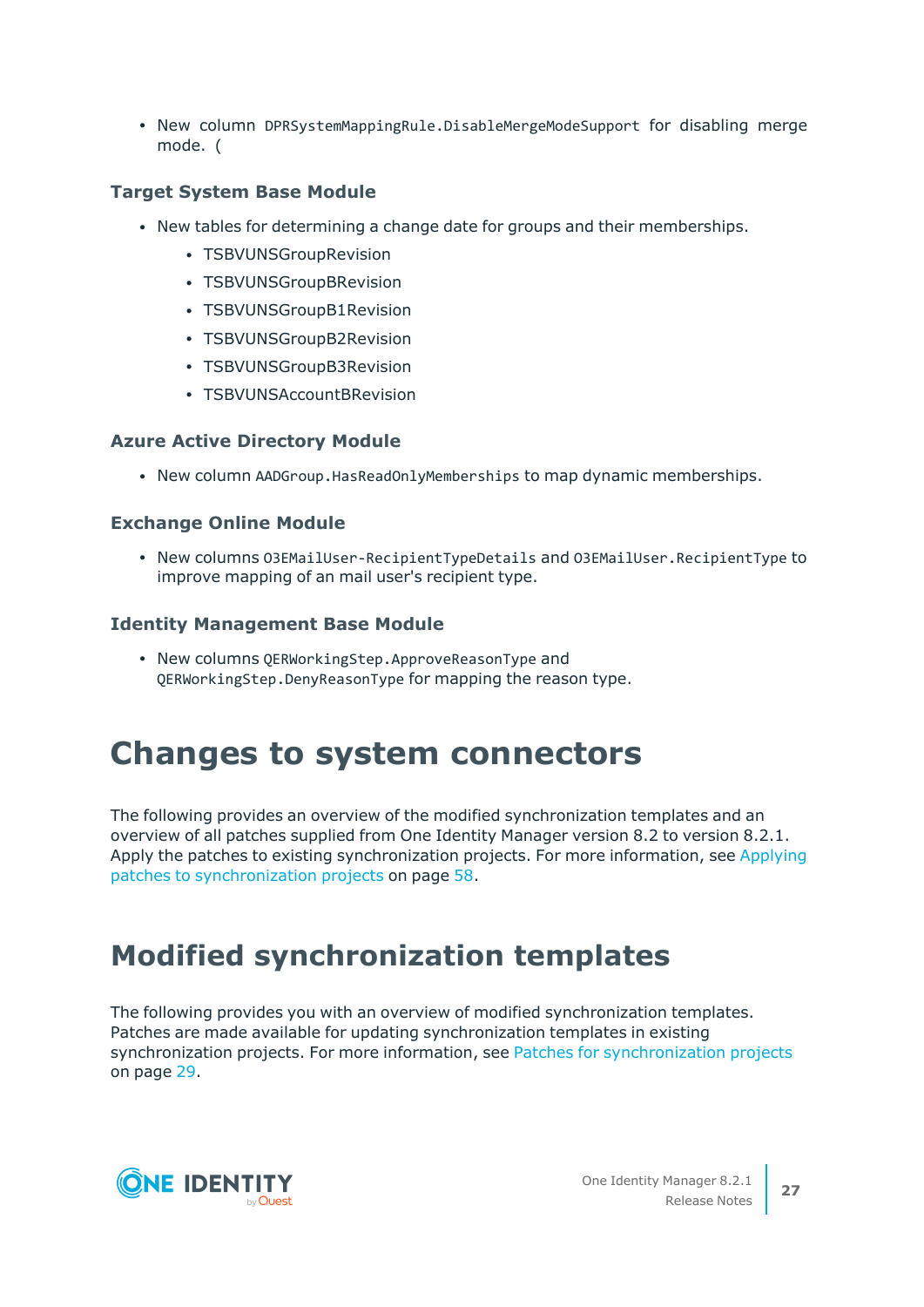| <b>Module</b>                             | <b>Synchronization template</b>                         | <b>Type of</b><br>modification |
|-------------------------------------------|---------------------------------------------------------|--------------------------------|
| <b>Azure Active Directory Module</b>      | <b>Azure Active Directory</b><br>synchronization        | changed                        |
| <b>Active Directory Module</b>            | Active Directory synchronization                        | none                           |
| <b>Active Roles Module</b>                | Synchronize Active Directory domain<br>via Active Roles | none                           |
| <b>Cloud Systems Management</b><br>Module | Universal Cloud Interface<br>synchronization            | none                           |
| <b>Oracle E-Business Suite Module</b>     | Oracle E-Business Suite synchron-<br>ization            | changed                        |
|                                           | Oracle E-Business Suite CRM data                        | changed                        |
|                                           | Oracle E-Business Suite HR data                         | changed                        |
|                                           | Oracle E-Business Suite OIM data                        | changed                        |
| Microsoft Exchange Module                 | Microsoft Exchange 2013_2016<br>synchronization (v2)    | changed                        |
|                                           | Microsoft Exchange 2010<br>synchronization (deprecated) | none                           |
|                                           | Microsoft Exchange 2010 synchron-<br>ization (v2)       | changed                        |
| Google Workspace Module                   | Google Workspace synchronization                        | changed                        |
| <b>LDAP Module</b>                        | AD LDS synchronization                                  | changed                        |
|                                           | AD LDS Synchronization (version 2)                      | changed                        |
|                                           | OpenDJ synchronization                                  | changed                        |
|                                           | OpenDJ Synchronization (version 2)                      | changed                        |
|                                           | Generic LDAP Synchronization<br>(version 2)             | changed                        |
|                                           | Oracle DSEE Synchronization<br>(version 2)              | changed                        |
| Domino Module                             | Lotus Domino synchronization                            | None                           |
| <b>Exchange Online Module</b>             | Exchange Online synchronization<br>(v2)                 | changed                        |
| Privileged Account Governance<br>Module   | One Identity Safeguard synchron-<br>ization             | changed                        |

## **Table 14: Overview of synchronization templates and patches**

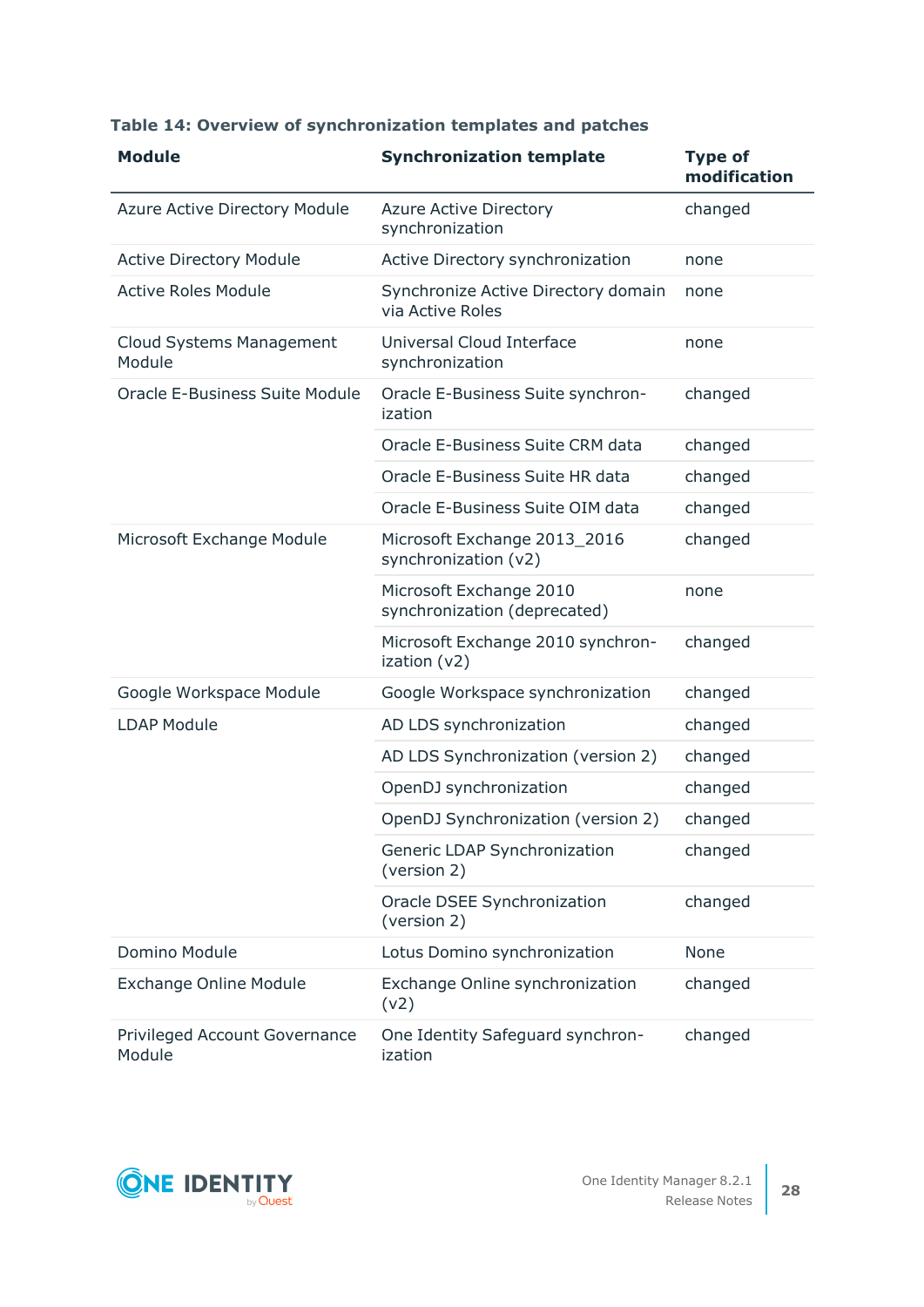| <b>Module</b>                                    | <b>Synchronization template</b>                                 | <b>Type of</b><br>modification |
|--------------------------------------------------|-----------------------------------------------------------------|--------------------------------|
| SAP R/3 User Management<br>module Module         | SAP R/3 Synchronization (Base<br>Administration)                | changed                        |
|                                                  | SAP R/3 (CUA subsystem)                                         | none                           |
| SAP R/3 Analysis Authorizations<br>Add-on Module | SAP R/3 BW                                                      | none                           |
| SAP R/3 Compliance Add-on<br>Module              | SAP R/3 authorization objects                                   | none                           |
| SAP R/3 Structural Profiles Add-                 | SAP R/3 HCM authentication objects                              | changed                        |
| on Module                                        | SAP R/3 HCM employee objects                                    | changed                        |
| <b>SharePoint Module</b>                         | SharePoint synchronization                                      | changed                        |
| <b>SharePoint Online Module</b>                  | SharePoint Online synchronization                               | changed                        |
| Universal Cloud Interface<br>Module              | <b>SCIM Connect via One Identity</b><br><b>Starling Connect</b> | none                           |
|                                                  | SCIM synchronization                                            | none                           |
| Unix Based Target Systems                        | Unix Account Management                                         | changed                        |
| Module                                           | <b>AIX Account Management</b>                                   | changed                        |
| Target System Synchronization<br>Module          | <b>Automatic One Identity Manager</b><br>synchronization        | <b>None</b>                    |

## <span id="page-28-0"></span>**Patches for synchronization projects**

The following is a list of all patches provided for synchronization projects in One Identity Manager 8.2.1. Every patch contains a script, which tests whether the patch can be applied to the synchronization project. This depends on the specific configuration of the synchronization.

For more information, see Applying patches to [synchronization](#page-57-0) projects on page 58.

|  |  |  |  |  |  | <b>Table 15: Patches for Azure Active Directory</b> |
|--|--|--|--|--|--|-----------------------------------------------------|
|--|--|--|--|--|--|-----------------------------------------------------|

| <b>Patch ID</b> | <b>Patch</b>                                                 | <b>Description</b>                                                                                                                                                                                                            | <b>Issue ID</b> |
|-----------------|--------------------------------------------------------------|-------------------------------------------------------------------------------------------------------------------------------------------------------------------------------------------------------------------------------|-----------------|
| VPR#34896       | Improved<br>mapping of<br>user<br>accounts in<br>federations | Changes the User mapping to support the<br>addition of Azure Active Directory user<br>accounts that are later synchronized with the<br>associated Active Directory user account.<br>User accounts enabled for synchronization | 34896           |

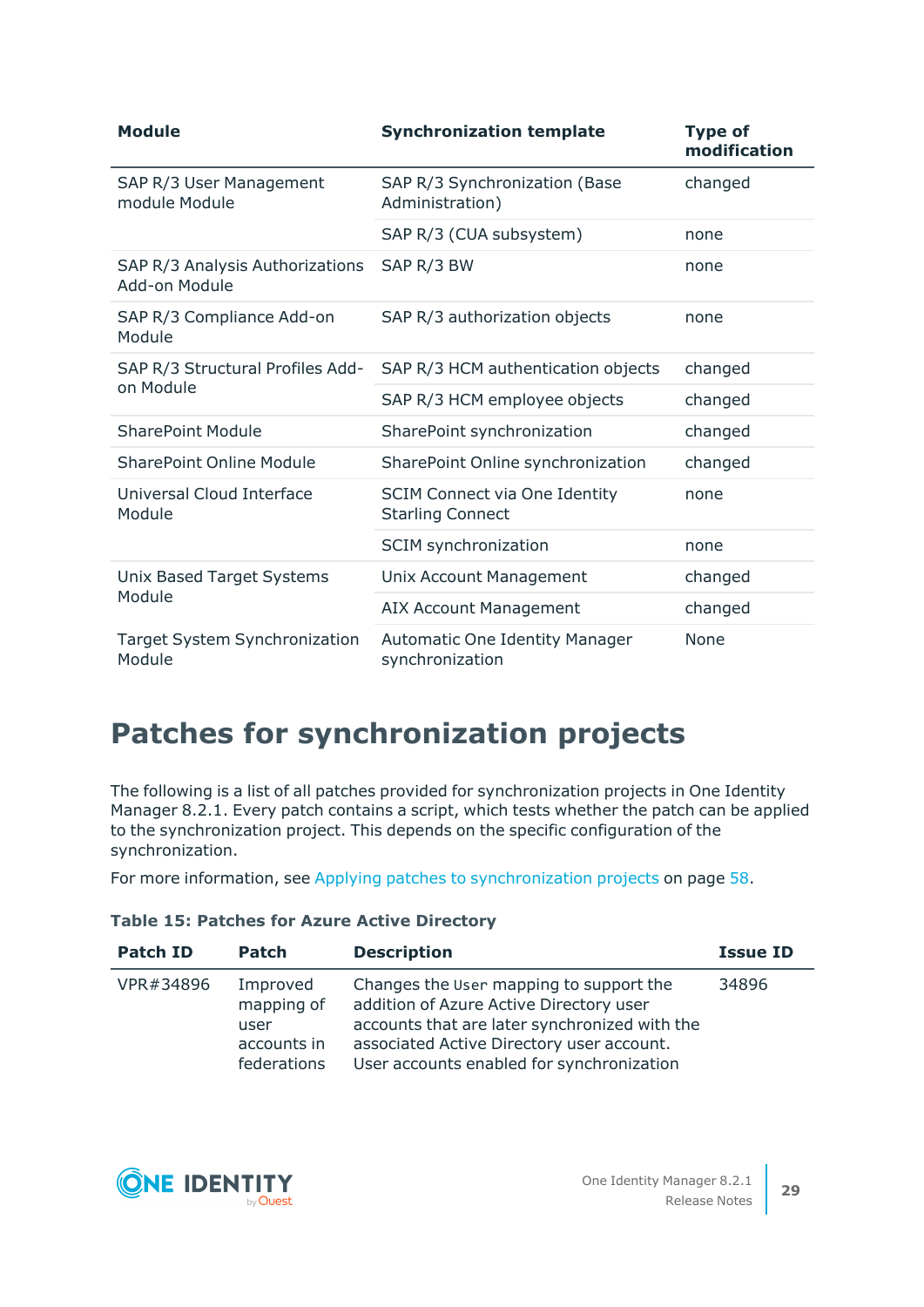| Patch ID | <b>Patch</b> | <b>Description</b>                                                                                                 | <b>Issue ID</b> |
|----------|--------------|--------------------------------------------------------------------------------------------------------------------|-----------------|
|          |              | with the local Active Directory<br>(OnPremisesSyncEnabled = True) only have<br>specific schema properties read in. |                 |
|          |              | This patch is applied automatically when One<br>Identity Manager is updated.                                       |                 |

## **Table 16: Patches for Oracle E-Business Suite**

| <b>Patch ID</b> | <b>Patch</b>                   | <b>Description</b>                                                                                                                  | <b>Issue ID</b> |
|-----------------|--------------------------------|-------------------------------------------------------------------------------------------------------------------------------------|-----------------|
| VPR#34775       | Adds a<br>password<br>variable | Adds a variable for the synchronization user's<br>password and replaces the password in the<br>login credentials with the variable. | 34775           |
|                 |                                | This patch is applied automatically when One<br>Identity Manager is updated.                                                        |                 |

## **Table 17: Patches for Microsoft Exchange**

| <b>Patch ID</b>              | Patch                                               | <b>Description</b>                                                                                                                                    | <b>Issue ID</b> |
|------------------------------|-----------------------------------------------------|-------------------------------------------------------------------------------------------------------------------------------------------------------|-----------------|
| VPR#21073 2                  | Manages<br>mailbox<br>permissions                   | Only permits principals that are also<br>available in the Exchange Admin Center.                                                                      | 21073           |
|                              |                                                     | Depends on the Support for mailbox<br>permissions Send as and Full access<br>patch.                                                                   |                 |
|                              |                                                     | This patch is applied automatically when<br>One Identity Manager is updated.                                                                          |                 |
| VPR#35343<br>EX <sub>0</sub> | Changes the<br>behavior of<br>"unlimited"<br>values | Change to the behavior of "unlimited"<br>values. They are represented in the<br>database as -1 instead of 0, whereby true 0<br>values can be handled. | 35343           |
|                              |                                                     | This patch is applied automatically when<br>One Identity Manager is updated.                                                                          |                 |

## **Table 18: Patches for Exchange Online**

| <b>Patch ID</b> | <b>Patch</b>                                  | <b>Description</b>                                                                    | <b>Issue ID</b> |
|-----------------|-----------------------------------------------|---------------------------------------------------------------------------------------|-----------------|
| VPR#34938       | New property<br>mapping rule for<br>mail user | Adds two property mapping rules for<br>the recipient type in the MailUser<br>mapping. | 34938           |
|                 | recipient type                                | This patch is applied automatically<br>when One Identity Manager is<br>updated.       |                 |

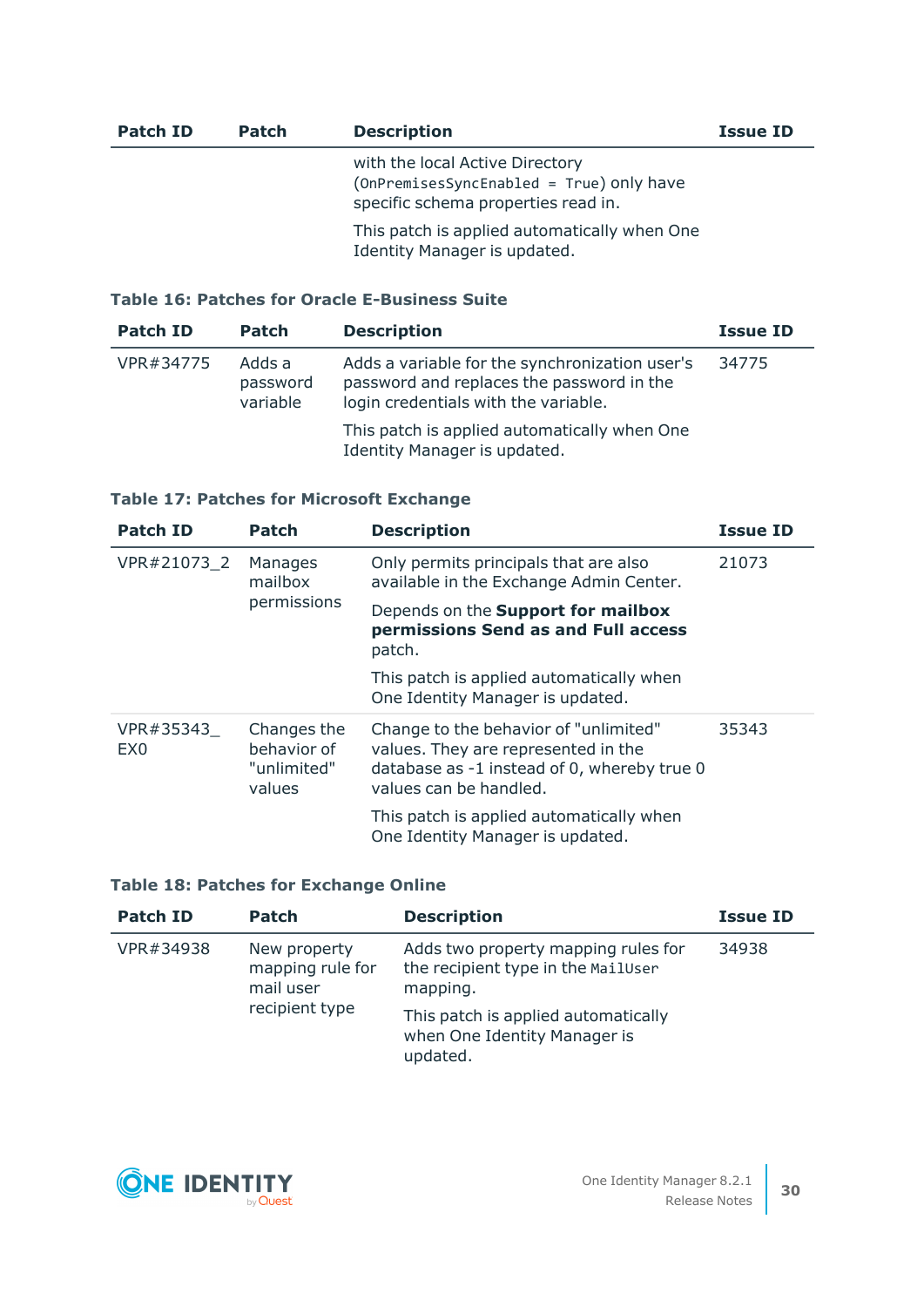| <b>Patch ID</b>               | <b>Patch</b>                                                                    | <b>Description</b>                                                                                                                                         | <b>Issue ID</b> |
|-------------------------------|---------------------------------------------------------------------------------|------------------------------------------------------------------------------------------------------------------------------------------------------------|-----------------|
| VPR#35373                     | Corrects incorrect<br>processing<br>methods in<br>synchronization<br>workflows. | Removes incorrect processing<br>methods from the <b>Calendar</b><br><b>Processing and Mailbox Statistics</b><br>synchronization steps in the<br>workflows. | 35373           |
|                               |                                                                                 | This patch is applied automatically<br>when One Identity Manager is<br>updated.                                                                            |                 |
| VPR#35343<br>O <sub>3</sub> E | Changes the<br>behavior of<br>"unlimited" values                                | Change to the behavior of "unlimited"<br>values. They are represented in the<br>database as -1 instead of 0, whereby<br>true 0 values can be handled.      | 35343           |

## **Table 19: Patches for SAP R/3**

| <b>Patch ID</b>          | Patch                                                                           | <b>Description</b>                                                                                                                       | <b>Issue ID</b> |
|--------------------------|---------------------------------------------------------------------------------|------------------------------------------------------------------------------------------------------------------------------------------|-----------------|
| VPR#35118                | New property<br>mapping rule for<br>mapping ALE model<br>names and ALE<br>names | Adds property mapping rules for<br>loading ALE model names and ALE<br>names from the central system of a<br>CUA to the ALEModel mapping. | 35118           |
| VPR#35370                | Corrects the<br>reference scope                                                 | Corrects the reference scope of the<br>One Identity Manager connection to<br>correctly map deputies to SAP user<br>accounts.             | 35370           |
|                          |                                                                                 | Prerequisite for the <b>Corrects the</b><br>reference scope (for CUA) patch.                                                             |                 |
|                          |                                                                                 | This patch is applied automatically<br>when One Identity Manager is<br>updated.                                                          |                 |
| VPR#35370_<br><b>CUA</b> | Corrects the<br>reference scope (for<br>CUA)                                    | Corrects the reference scope of the<br>One Identity Manager connection to<br>correctly map deputies to SAP user<br>accounts in the CUA.  | 35370           |
|                          |                                                                                 | Depends on the Corrects the<br>reference scope patch.                                                                                    |                 |
|                          |                                                                                 | This patch is applied automatically<br>when One Identity Manager is<br>updated.                                                          |                 |

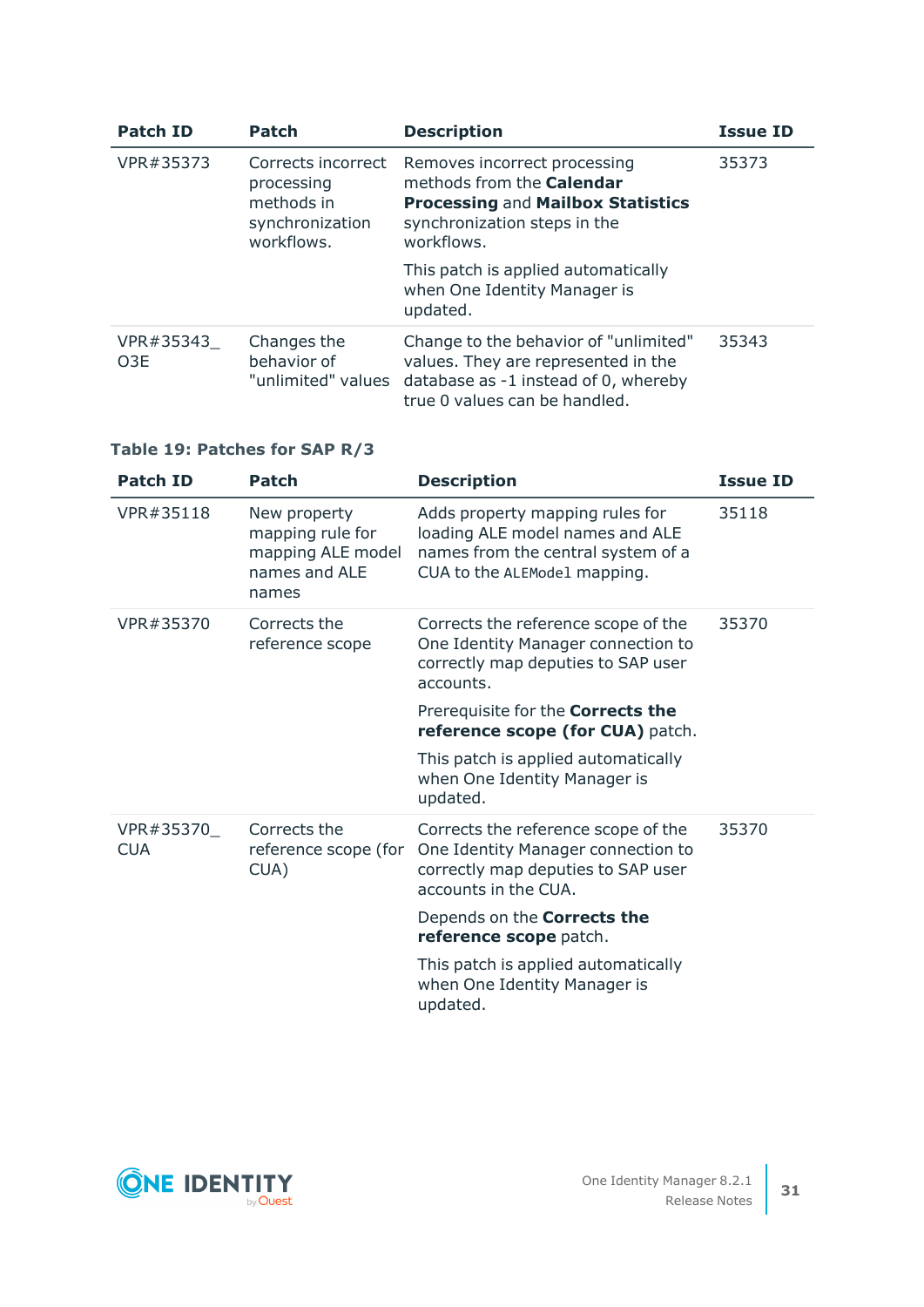| <b>Patch ID</b> | Patch                                                                         | <b>Description</b>                                                                                                        | <b>Issue ID</b> |
|-----------------|-------------------------------------------------------------------------------|---------------------------------------------------------------------------------------------------------------------------|-----------------|
| VPR#35174 1     | Allows updating of<br>SAPUSerTnSAPHRP<br>during provisioning<br>(part $1/2$ ) | Corrects the provisioning workflow<br>to allow updating of structural<br>profile assignments to user<br>accounts.         | 35174           |
|                 |                                                                               | Prerequisite for the <b>Updating</b><br>structural profiles during<br>provisioning (part 2/2) patch.                      |                 |
|                 |                                                                               | This patch is applied automatically<br>when One Identity Manager is<br>updated.                                           |                 |
| VPR#35174_2     | Allows updating of<br>SAPUserInSAPHRP<br>during provisioning<br>(part 2/2)    | Corrects the synchronization<br>configuration to allow updating of<br>structural profile assignments to<br>user accounts. | 35174           |
|                 |                                                                               | Dependent on the <b>Updating</b><br>structural profiles during<br>provisioning (part 1/2) patch.                          |                 |
|                 |                                                                               | This patch is applied automatically<br>when One Identity Manager is<br>updated.                                           |                 |

## **Table 20: Patches for SAP R/3 personnel planning data and structural profiles**

## Patches in One Identity Manager version 8.2

### **Table 21: General patches**

| Patch ID | <b>Patch</b>       | <b>Description</b>                                        | <b>Issue ID</b> |
|----------|--------------------|-----------------------------------------------------------|-----------------|
|          | Milestone<br>8.2.1 | Milestone for the context <b>DPR</b> .                    |                 |
|          | Milestone<br>8.2.1 | Milestone for the context <b>One Identity</b><br>Manager. |                 |

### **Table 22: Patches for Azure Active Directory**

| <b>Patch ID</b> | Patch                                       | <b>Description</b>                                                                                                                                                                | <b>Issue ID</b> |
|-----------------|---------------------------------------------|-----------------------------------------------------------------------------------------------------------------------------------------------------------------------------------|-----------------|
| VPR#28669       | Support for invitations<br>from guest users | Extends the user mapping for<br>creating guest users by sending<br>invitations.                                                                                                   | 28669           |
| VPR#31389       | Support for schema<br>user profiles         | Adds new property mapping<br>properties for hybrid envir- rules to the User mapping to<br>onments, age groups, and support hybrid environments,<br>age groups, and user profiles. | 31389           |

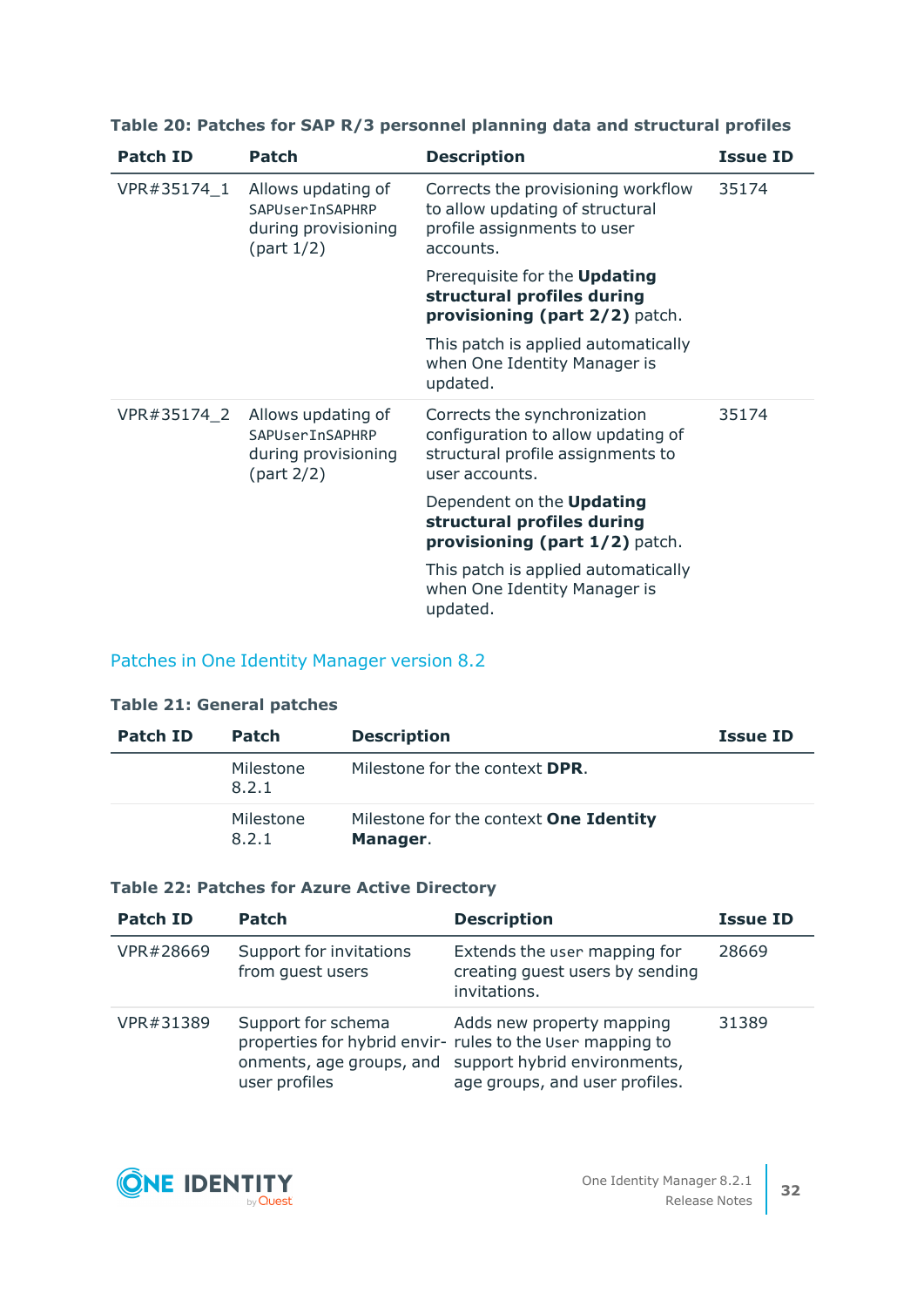| <b>Patch ID</b> | <b>Patch</b>                                                                 | <b>Description</b>                                                                                                                                                                         | <b>Issue ID</b> |
|-----------------|------------------------------------------------------------------------------|--------------------------------------------------------------------------------------------------------------------------------------------------------------------------------------------|-----------------|
| VPR#32384       | <b>Support for Azure Active</b><br>Directory group license<br>assignments    | Extends the synchronization<br>configuration to support license<br>assignments through Azure<br>Active Directory groups.                                                                   | 32384           |
| VPR#32454       | Sets the <b>AzureAD</b> tag on<br>synchronization projects                   | Sets the AzureAD tag on<br>synchronization projects for<br>Azure Active Directory.                                                                                                         | 32454           |
| VPR#32665       | Synchronizes<br>ExternalUserState and<br>ExternalUserState<br>ChangeDateTime | Adds property mapping rules for<br>the schema properties<br>ExternalUserState and<br>ExternalUserStateChange<br>DateTime in the User mapping.                                              | 32665           |
| VPR#32975       | Adds a property mapping<br>rule for<br>LastPasswordChangeDate<br>Time        | Inserts a property mapping rule<br>for LastPasswordChangeDateTime<br>into the User mapping.                                                                                                | 32975           |
| VPR#33088       | <b>Support for Azure Active</b><br><b>Directory Service</b><br>principals    | Extends the synchronization<br>configuration to support Azure<br><b>Active Directory service</b><br>principals and app roles.<br>Requirement for patch Active<br>Directory policy support. | 33088           |
| VPR#33198       | <b>Active Directory policy</b><br>support                                    | Extends the synchronization<br>configuration to support Active<br>Directory policies.<br>Depending on patch Azure<br><b>Active Directory service</b><br>principal support.                 | 33198           |
| VPR#34150       | <b>Support for Microsoft</b><br>Cloud US Government<br>deployments (L4)      | Adds support for Microsoft Cloud<br>for US Government (L4).                                                                                                                                | 34150           |
|                 | Milestone 8.2.1                                                              | Milestone for the context Azure<br><b>Active Directory.</b>                                                                                                                                |                 |

## **Table 23: Patches for Active Directory**

| Patch ID  | <b>Patch</b>                           | <b>Description</b>                                                                     | <b>Issue ID</b> |
|-----------|----------------------------------------|----------------------------------------------------------------------------------------|-----------------|
| VPR#32110 | Adds the middleName<br>schema property | Inserts the middleName<br>schema property into the User<br>and inetOrgPerson mappings. | 32110           |

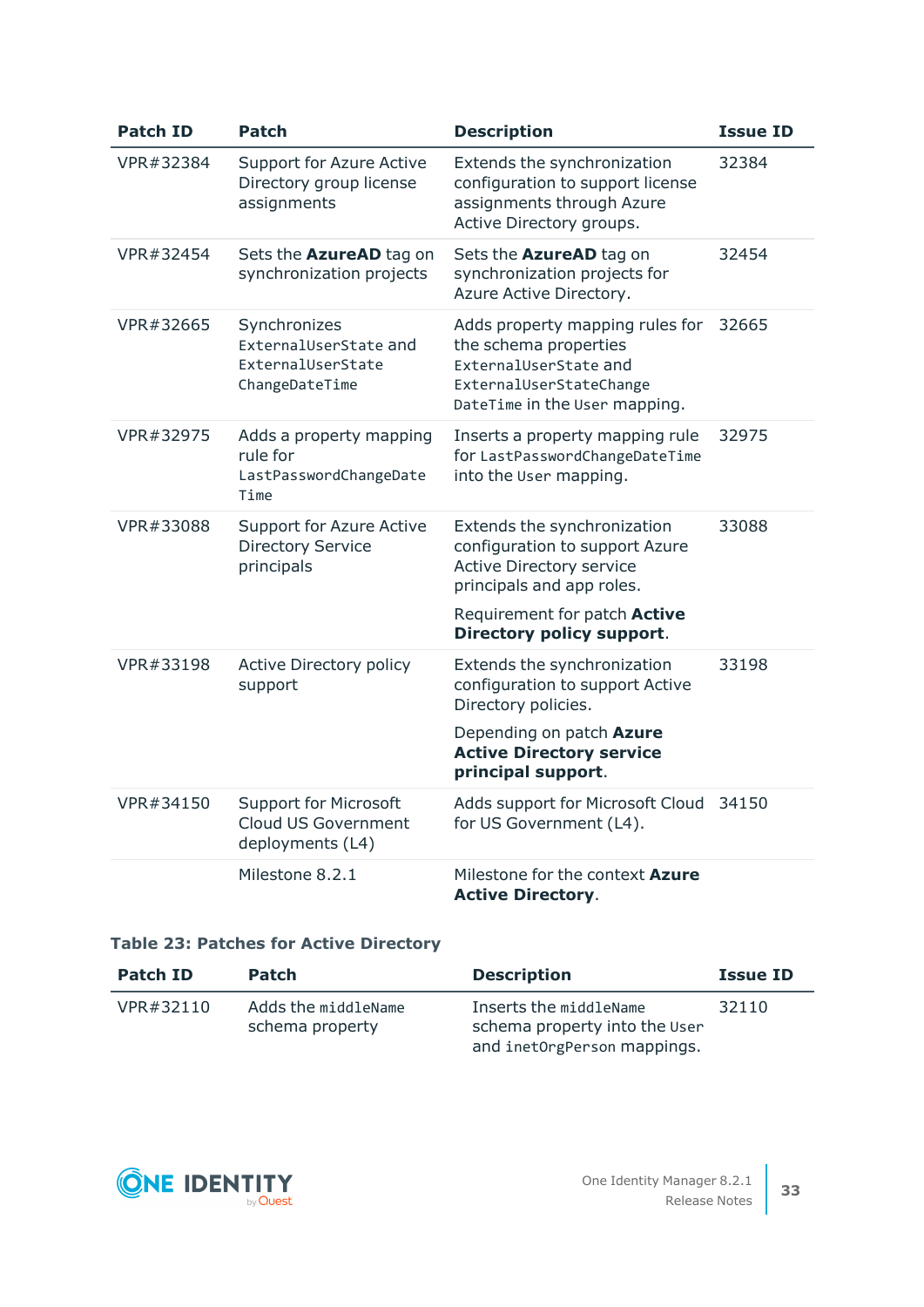| <b>Patch ID</b>  | <b>Patch</b>                                                                                     | <b>Description</b>                                                                                                                                                                                                                                                           | <b>Issue ID</b> |
|------------------|--------------------------------------------------------------------------------------------------|------------------------------------------------------------------------------------------------------------------------------------------------------------------------------------------------------------------------------------------------------------------------------|-----------------|
| VPR#32759        | Adds property mapping<br>rules for the schema<br>property<br>ProtectedFromAccidental<br>Deletion | Adds a property mapping rule<br>for the schema property<br>ProtectedFromAccidental<br>Deletion into the user,<br>contact, group, and computer<br>mappings.                                                                                                                   | 32759           |
| VPR#32950        | Adds further property<br>mapping rules for the<br>schema property mS-DS-<br>ConsistencyGuid      | Inserts a property mapping<br>rule for the mS-DS-<br>ConsistencyGuid schema<br>property into the contact,<br>group and computer<br>mappings.<br>Prerequisite for patch<br><b>Corrects the property</b><br>mapping rule for the<br>schema property mS-DS-<br>ConsistencyGuid. | 32950           |
| VPR#33217<br>001 | Checks the properties of<br>mappings                                                             | Checks and corrects<br>mappings that have the Only<br>suitable for updates option<br>enabled.                                                                                                                                                                                | 33217           |
| VPR#34324        | Publish group members as<br>read only                                                            | Publish member properties of<br>groups as read-only to avoid<br>write operations in the target<br>system browser.                                                                                                                                                            | 34324           |
| VPR#34715        | Corrects the property<br>mapping rule for<br>MSDsConsistencyGuid                                 | Corrects the mapping<br>direction of the property<br>mapping rule for the mS-DS-<br>ConsistencyGuid schema<br>property in the user mapping.<br>Dependent on the patch Adds<br>further property mapping<br>rules for the schema<br>property mS-DS-<br>ConsistencyGuid.        | 34715           |
|                  | Milestone 8.2.1                                                                                  | Milestone for the context<br><b>Active Directory.</b>                                                                                                                                                                                                                        |                 |

### **Table 24: Patches for Active Roles**

| Patch ID  | <b>Patch</b>                                         | <b>Description</b> | <b>Issue ID</b> |
|-----------|------------------------------------------------------|--------------------|-----------------|
| VPR#32110 | New property mapping rule Inserts a property mapping |                    | 32110           |

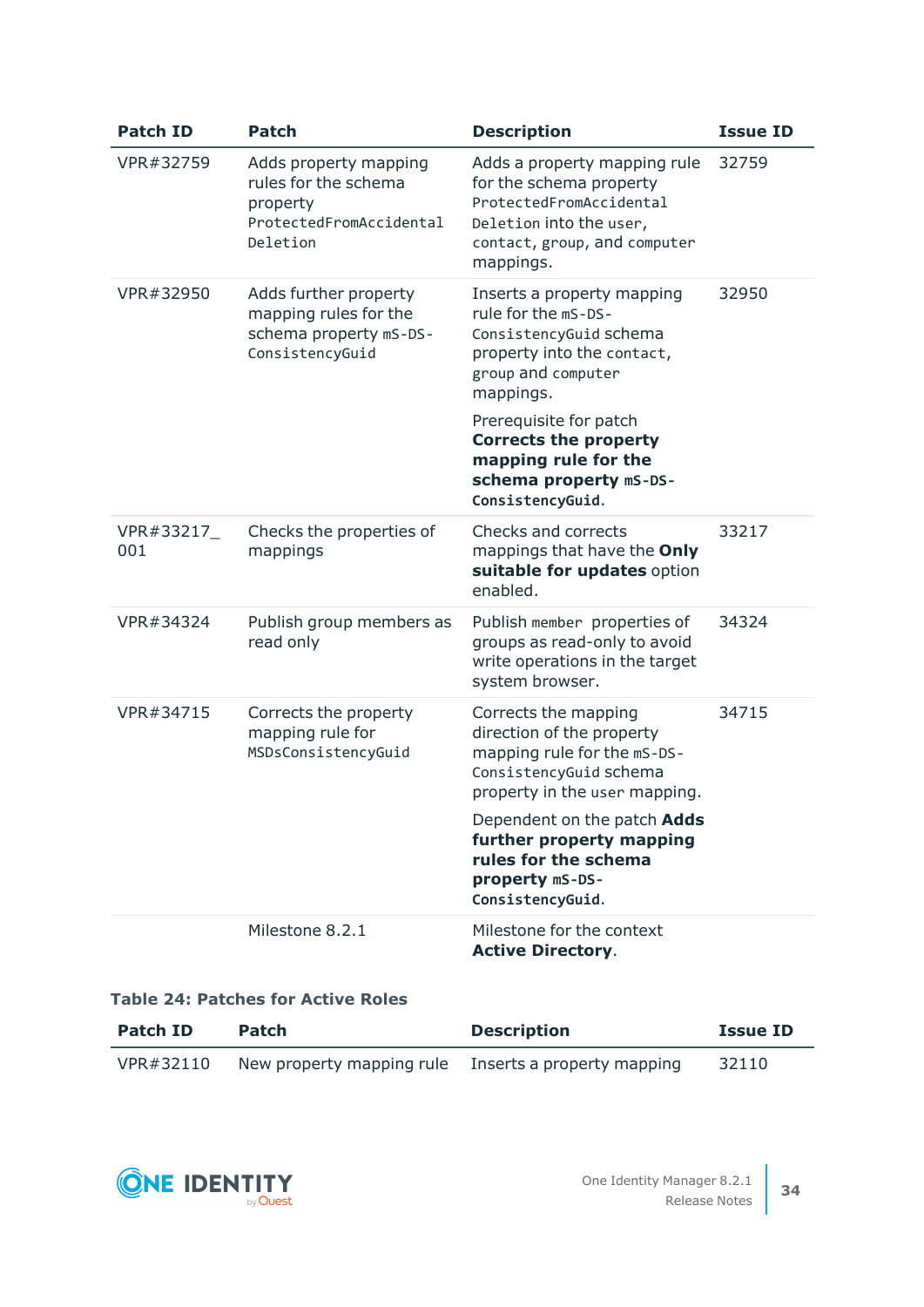| <b>Patch ID</b> | <b>Patch</b>                                                                              | <b>Description</b>                                                                                                                                                                              | <b>Issue ID</b> |
|-----------------|-------------------------------------------------------------------------------------------|-------------------------------------------------------------------------------------------------------------------------------------------------------------------------------------------------|-----------------|
|                 | for middleName                                                                            | rule for the middleName<br>schema property into the User<br>and InetOrgPerson mappings.                                                                                                         |                 |
| VPR#32783       | New property mapping rule<br>for<br>edsvaProtectFromDeletion                              | Inserts a property mapping<br>rule for<br>edsvaProtectFromDeletion in<br>the Group, Computer, User and<br>InetOrgPerson mappings.                                                               | 32783           |
| VPR#32952       | Adds property mapping<br>rules for mS-DS<br>ConsistencyGuid                               | Inserts a property mapping<br>rule for the mS-DS-<br>ConsistencyGuid schema<br>property into the Contact,<br>Group, Computer, User, and<br>InetOrgPerson mappings.                              | 32952           |
| VPR#34168       | New property mapping rule<br>for edsaIsDynamicGoup                                        | Inserts a property mapping<br>rule for the edsaIsDynamicGoup<br>schema property into the<br>mapping Group.<br>This patch is applied automat-<br>ically when One Identity<br>Manager is updated. | 34168           |
| VPR#34634       | New property mapping rules<br>for edsvaGFIsGroupFamily<br>and<br>edsvaCGIsControlledGroup | Inserts property mapping<br>rules for the<br>edsvaGFIsGroupFamily and<br>edsvaCGIsControlledGroup<br>schema properties into the<br>group mapping.                                               | 34634           |
|                 | Milestone 8.2.1                                                                           | Milestone for the context<br><b>Active Roles.</b>                                                                                                                                               |                 |

### **Table 25: Patches for Oracle E-Business Suite**

| <b>Patch ID</b>                                      | <b>Patch</b>    | <b>Description</b>                                                                    | <b>Issue ID</b> |
|------------------------------------------------------|-----------------|---------------------------------------------------------------------------------------|-----------------|
| VPR#33804<br>Clearing up<br>connection<br>parameters |                 | Removes unnecessary system connection<br>parameters from the connection<br>parameter. | 33804           |
|                                                      |                 | This patch is applied automatically when<br>One Identity Manager is updated.          |                 |
|                                                      | Milestone 8.2.1 | Milestone for the context <b>Oracle E-</b><br><b>Business Suite.</b>                  |                 |

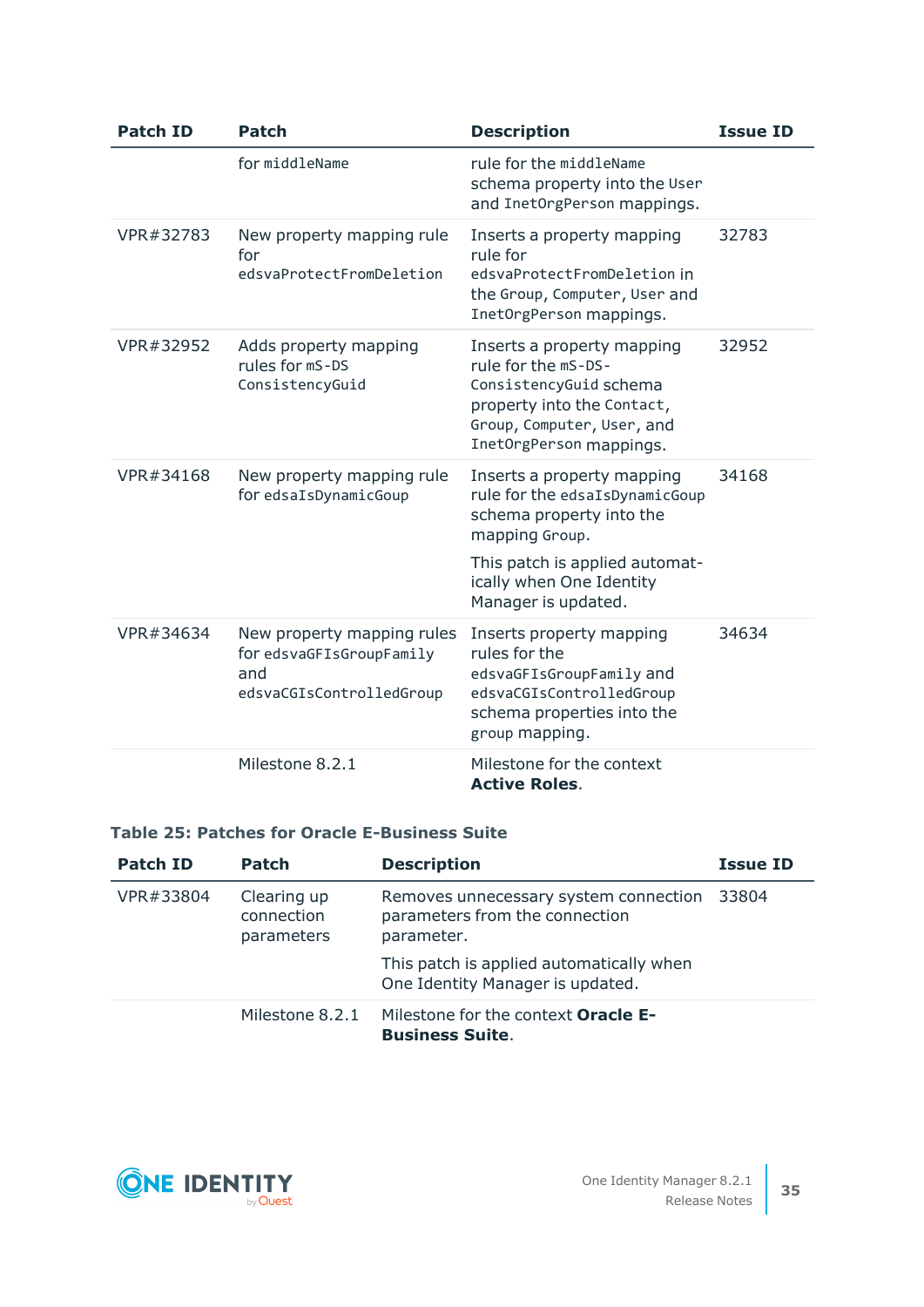| <b>Patch ID</b> | <b>Patch</b>                                                                                          | <b>Description</b>                                                                                                                                                      | <b>Issue ID</b> |
|-----------------|-------------------------------------------------------------------------------------------------------|-------------------------------------------------------------------------------------------------------------------------------------------------------------------------|-----------------|
| VPR#21073       | Support of the mailbox<br>permissions Send as and<br><b>Full access</b>                               | Extends the synchronization<br>configuration to support the<br>Send As and Full Access<br>mailbox permissions.                                                          | 21073           |
|                 |                                                                                                       | NOTE: Since this has a<br>large impact on perform-<br>ance, the corresponding<br>synchronization steps are<br>disabled by default and<br>must be enabled manually.      |                 |
| VPR#26120       | New Property Mapping Rules<br>for<br>IsExcludedFromProvisioning<br>and<br>IsSuspendedFromProvisioning | Inserts property mapping<br>rules for the<br>IsExcludedFromProvisioning<br>and<br>IsSuspendedFromProvisioning<br>schema properties into the<br>MailboxDatabase mapping. | 26120           |
| VPR#27741       | Supports address book<br>policies                                                                     | Extends the synchronization<br>configuration to support<br>address book policies for<br>mailboxes.                                                                      | 27741           |
| VPR#31470       | New property mapping rule<br>for<br>IsSingleItemRecoveryEnabled                                       | Inserts a property mapping<br>rule for the<br>IsSingleItemRecoveryEnabled<br>schema property into the<br>mailbox mapping.                                               | 31470           |
|                 | Milestone 8.2.1                                                                                       | Milestone for the context<br><b>Microsoft Exchange.</b>                                                                                                                 |                 |

## **Table 26: Patches for Microsoft Exchange**

## **Table 27: Patches for Exchange Online**

| <b>Patch ID</b> | <b>Patch</b>                                                             | <b>Description</b>                                                                                     | <b>Issue ID</b> |
|-----------------|--------------------------------------------------------------------------|--------------------------------------------------------------------------------------------------------|-----------------|
| VPR#34170       | <b>Support for Microsoft</b><br>Cloud for US<br>Government (L4)          | Adds support for Microsoft Cloud<br>for US Government (L4).                                            | 34170           |
|                 |                                                                          | This patch is applied automatically<br>when One Identity Manager is<br>updated.                        |                 |
| VPR#34046       | New property mapping<br>rule for<br>HiddenFromExchange<br>ClientsEnabled | Adds a property mapping rule for<br>the schema property<br>HiddenFromExchange<br>ClientsEnabled in the | 34046           |

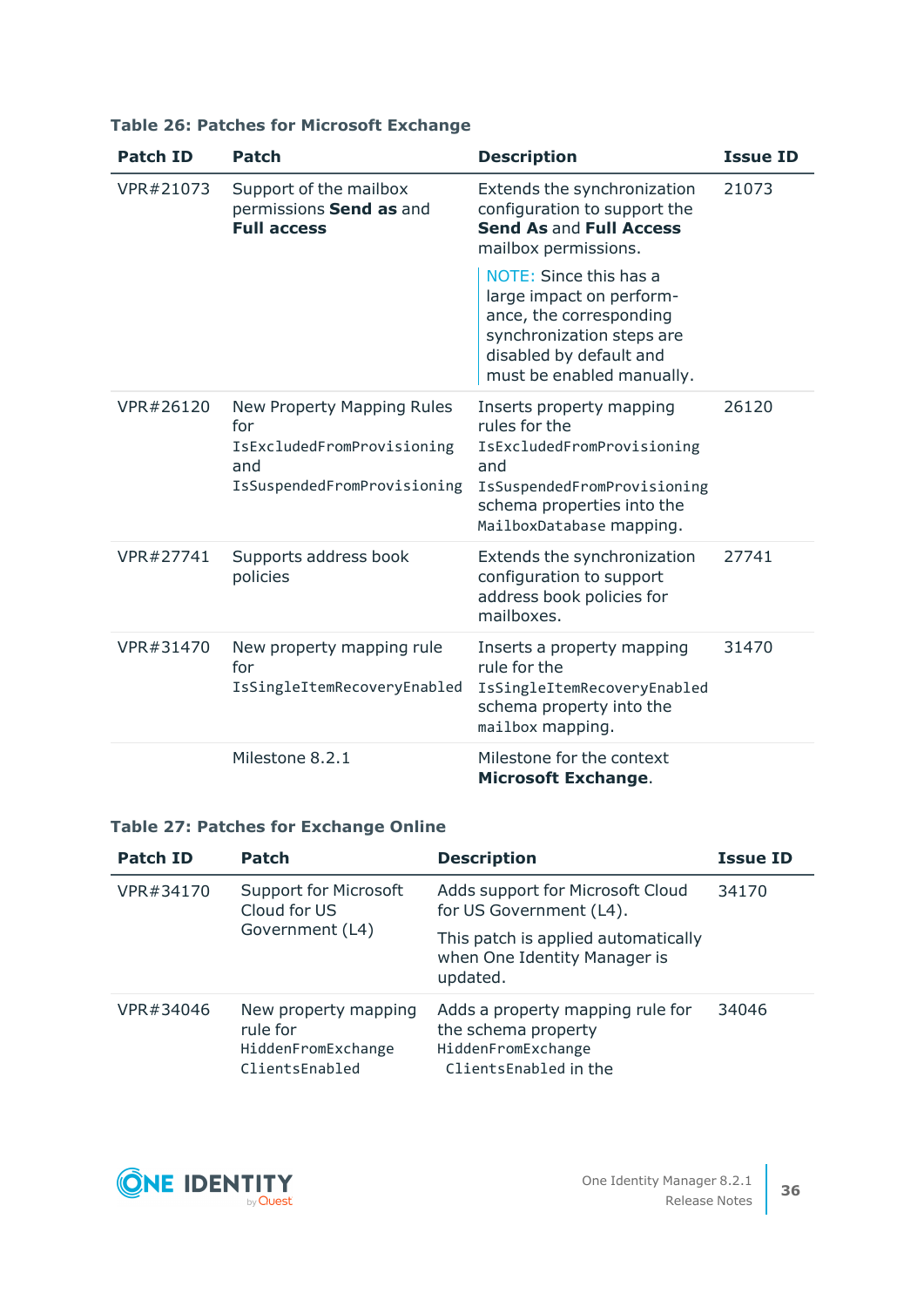| Patch ID | <b>Patch</b>    | <b>Description</b>                                   | <b>Issue ID</b> |
|----------|-----------------|------------------------------------------------------|-----------------|
|          |                 | UnifiedGroup mapping.                                |                 |
|          | Milestone 8.2.1 | Milestone for the context<br><b>Exchange Online.</b> |                 |

## **Table 28: Patches for Google Workspace**

| <b>Patch ID</b> | Patch                                                        | <b>Description</b>                                                                            | <b>Issue ID</b> |
|-----------------|--------------------------------------------------------------|-----------------------------------------------------------------------------------------------|-----------------|
| VPR#32610       | Mapping of different<br>access permissions of<br>groups      | Extends the group mapping to map<br>access permissions.                                       | 32610           |
|                 |                                                              | This patch is applied automatically<br>when One Identity Manager is<br>updated.               |                 |
| VPR#33093       | Additional schema<br>properties mapping<br>for user accounts | Extends the user mapping to map<br>additional schema properties of<br>user accounts.          | 33093           |
| VPR#34645       | Correction in the User<br>mapping                            | Corrects the property mapping rule<br>for the Aliases schema property in<br>the user mapping. | 34645           |
|                 | Milestone 8.2.1                                              | Milestone for the context <b>Google</b><br>Workspace.                                         |                 |

## **Table 29: Patches for LDAP**

| <b>Patch ID</b> | <b>Patch</b>    | <b>Description</b>                                                                                                                               | <b>Issue ID</b> |
|-----------------|-----------------|--------------------------------------------------------------------------------------------------------------------------------------------------|-----------------|
| VPR#33513       | Support for     | Expands the scope and default variable<br>multiple domains set to support multiple domains with the<br>with the same DN same distinguished name. | 33513           |
|                 | Milestone 8.2.1 | Milestone for the context LDAP.                                                                                                                  |                 |

### **Table 30: Patches for HCL Domino**

| <b>Patch ID</b> | <b>Patch</b>                                                          | <b>Description</b>                                                                                                                      | <b>Issue ID</b> |
|-----------------|-----------------------------------------------------------------------|-----------------------------------------------------------------------------------------------------------------------------------------|-----------------|
| VPR#25230       | Changes the default<br>value of the<br>MailFileAccessType<br>variable | Changes the default value of the<br>MailFileAccessType variable to 0.                                                                   | 25230           |
| VPR#34393       | Correction of a<br>property mapping rule<br>in person mapping         | Corrects settings of the property<br>mapping rule for InternetPassword<br>in the person mapping.<br>This patch is applied automatically | 34393           |

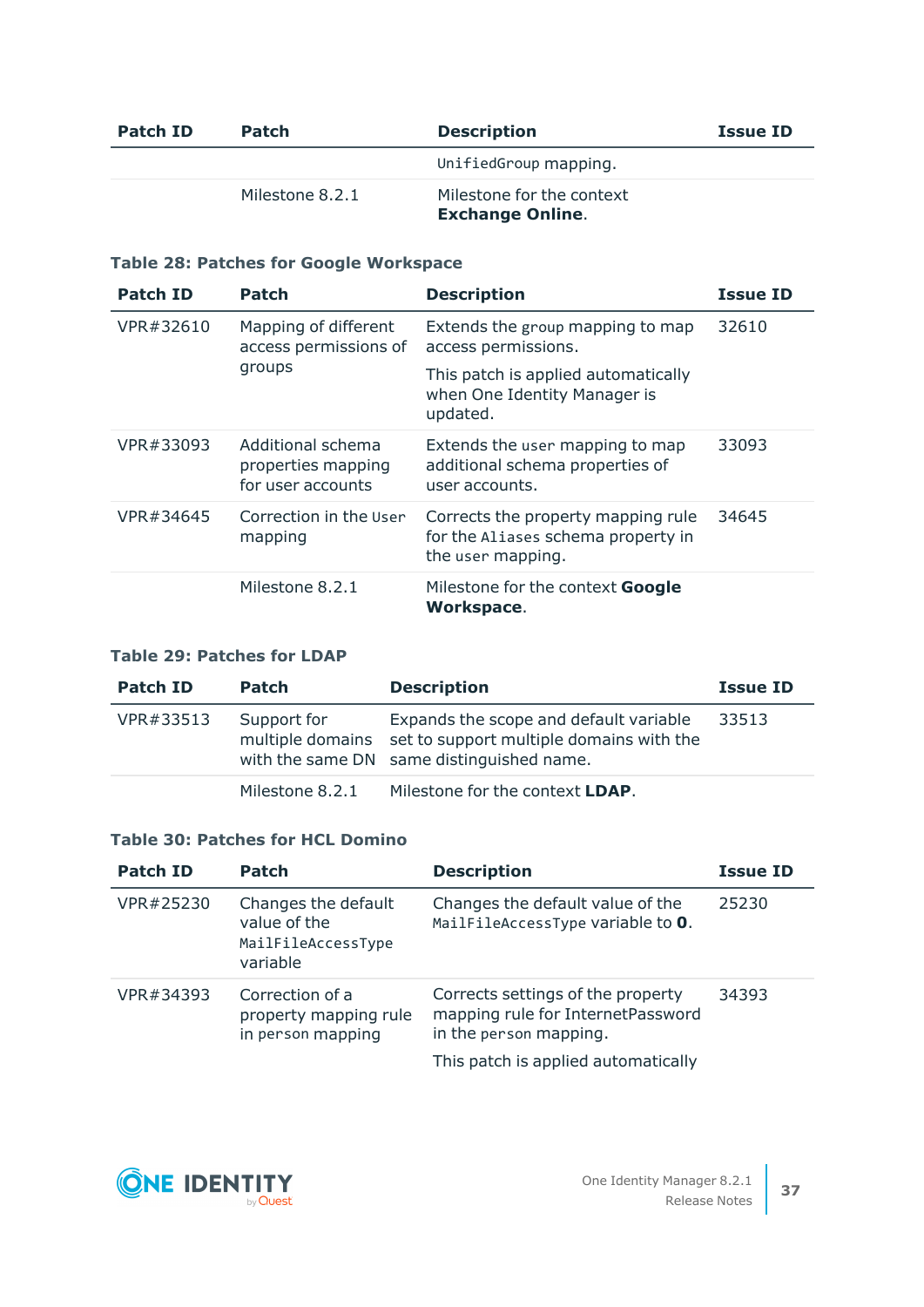| Patch ID | <b>Patch</b>    | <b>Description</b>                              | <b>Issue ID</b> |
|----------|-----------------|-------------------------------------------------|-----------------|
|          |                 | when One Identity Manager is<br>updated.        |                 |
|          | Milestone 8.2.1 | Milestone for the context <b>HCL</b><br>Domino. |                 |

## **Table 31: Patches for Privileged Account Management**

| <b>Patch ID</b> | <b>Patch</b>                                        | <b>Description</b>                                                                                                | <b>Issue ID</b> |
|-----------------|-----------------------------------------------------|-------------------------------------------------------------------------------------------------------------------|-----------------|
| VPR#32541       | Support for<br><b>SSH key</b><br>access<br>requests | Adds property mapping rules to the Asset<br>and AssetAccount mappings to support<br>access requests for SSH keys. | 32541           |
| VPR#34392       | Support of<br>Vault for<br>personal<br>passwords    | Inserts property mapping rules for the<br>AllowPersonalAccounts schema property<br>into the User mapping.         | 34392           |
| VPR#34403       | Handling<br>passwords as<br>secret values           | Updates the connector scheme to treat<br>passwords as secret values.                                              | 34403           |
|                 |                                                     | This patch is applied automatically when<br>One Identity Manager is updated.                                      |                 |
|                 | Milestone<br>8.2.1                                  | Milestone for the context Privileged<br><b>Account Management.</b>                                                |                 |

## **Table 32: Patches for SAP R/3**

| <b>Patch ID</b>  | Patch                                                                            | <b>Description</b>                                                                                                   | <b>Issue ID</b> |
|------------------|----------------------------------------------------------------------------------|----------------------------------------------------------------------------------------------------------------------|-----------------|
| VPR#33217<br>002 | Checks the proper-<br>ties of mappings                                           | Checks and corrects mappings that<br>have the <b>Not suitable for new</b><br>creation option enabled.                | 33217           |
| VPR#33301        | Support of SAP<br>S/4HANA user types<br>and communication<br>data                | Extends the synchronization config-<br>uration to map the address and<br>communication data of business<br>partners. | 33301           |
| VPR#33301 2      | Support for SAP<br>S/4HANA user types                                            | Extends the synchronization config-<br>uration to map user types.                                                    | 33301           |
| VPR#33819        | New Property<br>mapping rule for the<br>default company of<br><b>SAP clients</b> | Inserts a property mapping rule for<br>mapping the default company of<br>SAP clients into the client mapping<br>٠.   | 33819           |
| VPR#34563        | Correction of                                                                    | Corrects the mapping and                                                                                             | 34563           |

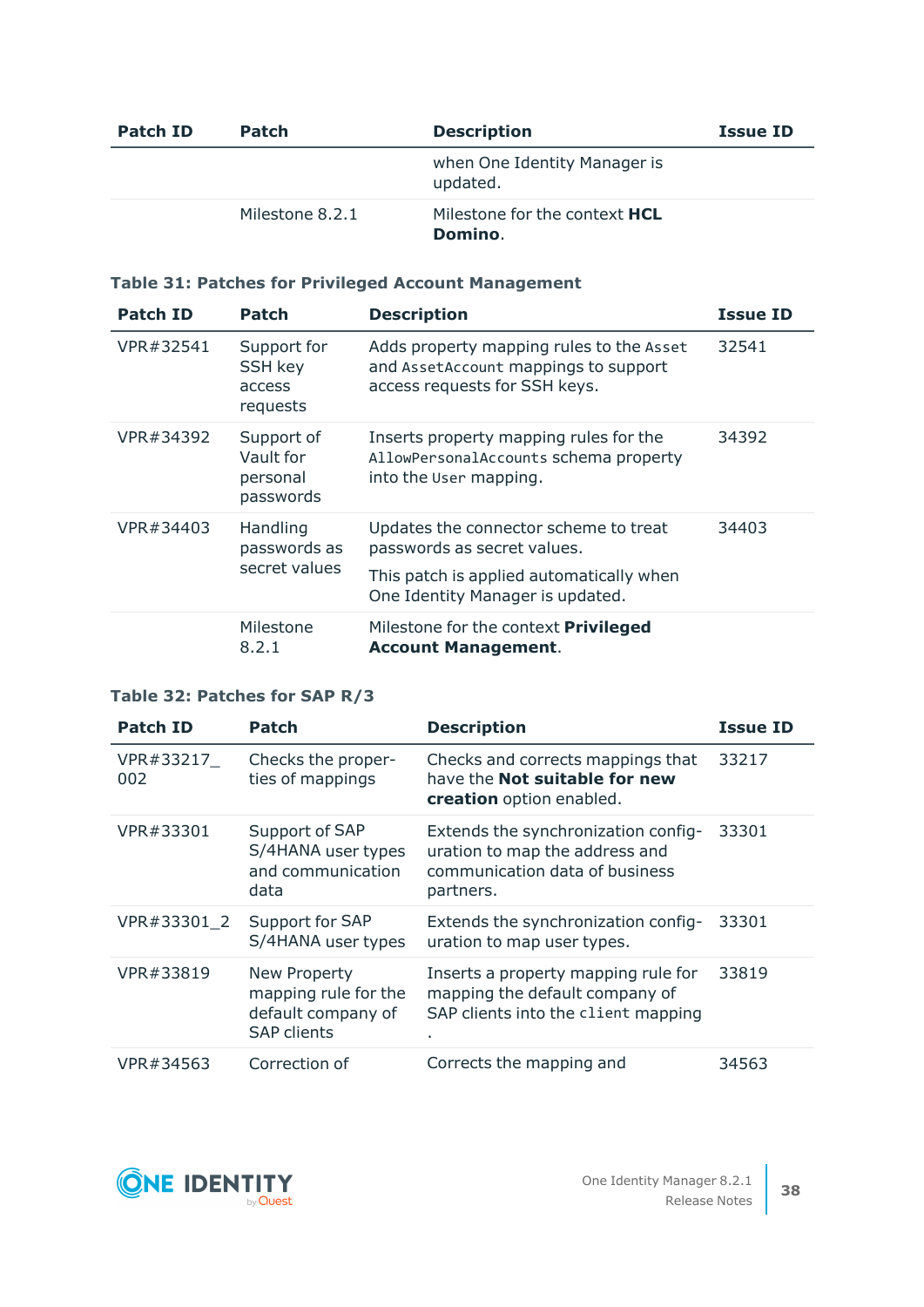| <b>Patch ID</b> | <b>Patch</b>                                      | <b>Description</b>                                                                  | <b>Issue ID</b> |
|-----------------|---------------------------------------------------|-------------------------------------------------------------------------------------|-----------------|
|                 | userInRole mapping<br>and synchronization<br>step | synchronization step for<br>SAPUserInSAPRole assignments that<br>are not effective. |                 |
|                 |                                                   | This patch is applied automatically<br>when One Identity Manager is<br>updated.     |                 |
|                 |                                                   | Dependent on patch Set filter for<br><b>SAPUserInSAPRole</b><br>$(VPR#31427)$ .     |                 |
|                 | Milestone 8.2.1                                   | Milestone for the context <b>SAP R/3</b> .                                          |                 |

### **Table 33: Patches for SAP R/3 personnel planning data and structural profiles**

| Patch ID | <b>Patch</b>       | <b>Description</b>                                                     | <b>Issue ID</b> |
|----------|--------------------|------------------------------------------------------------------------|-----------------|
|          | Milestone<br>8.2.1 | Milestone for the context <b>SAP R/3 structural</b><br>profile add-on. |                 |

### **Table 34: Patches for SAP R/3 BI analysis authorizations**

| Patch ID | <b>Patch</b>       | <b>Description</b>                                                          | <b>Issue ID</b> |
|----------|--------------------|-----------------------------------------------------------------------------|-----------------|
|          | Milestone<br>8.2.1 | Milestone for the context <b>SAP R/3 analysis</b><br>authorizations add-on. |                 |

### **Table 35: Patches for SAP R/3 authorization objects**

| <b>Patch ID</b> | Patch                                                                     | <b>Description</b>                                                                                                        | <b>Issue ID</b> |
|-----------------|---------------------------------------------------------------------------|---------------------------------------------------------------------------------------------------------------------------|-----------------|
| VPR#32292       | Mapping of table<br><b>USOBHASH</b>                                       | Inserts a map and a<br>synchronization step to read in<br>USOBHASH table data from the target<br>system.                  | 32292           |
| VPR#32963 1     | Mapping changes to<br>map additional<br>authorization objects<br>(part 1) | Modifies various mappings to map<br>external services, TADIR services,<br>and RFC function modules into SAP<br>functions. | 32963           |
|                 |                                                                           | Replaces the patch VPR#32292.                                                                                             |                 |
|                 |                                                                           | Part 1: Deletes existing maps.                                                                                            |                 |
|                 |                                                                           | This patch is applied automatically<br>when One Identity Manager is<br>updated.                                           |                 |
|                 |                                                                           | Prerequisite for patch Mapping<br>changes to map additional                                                               |                 |

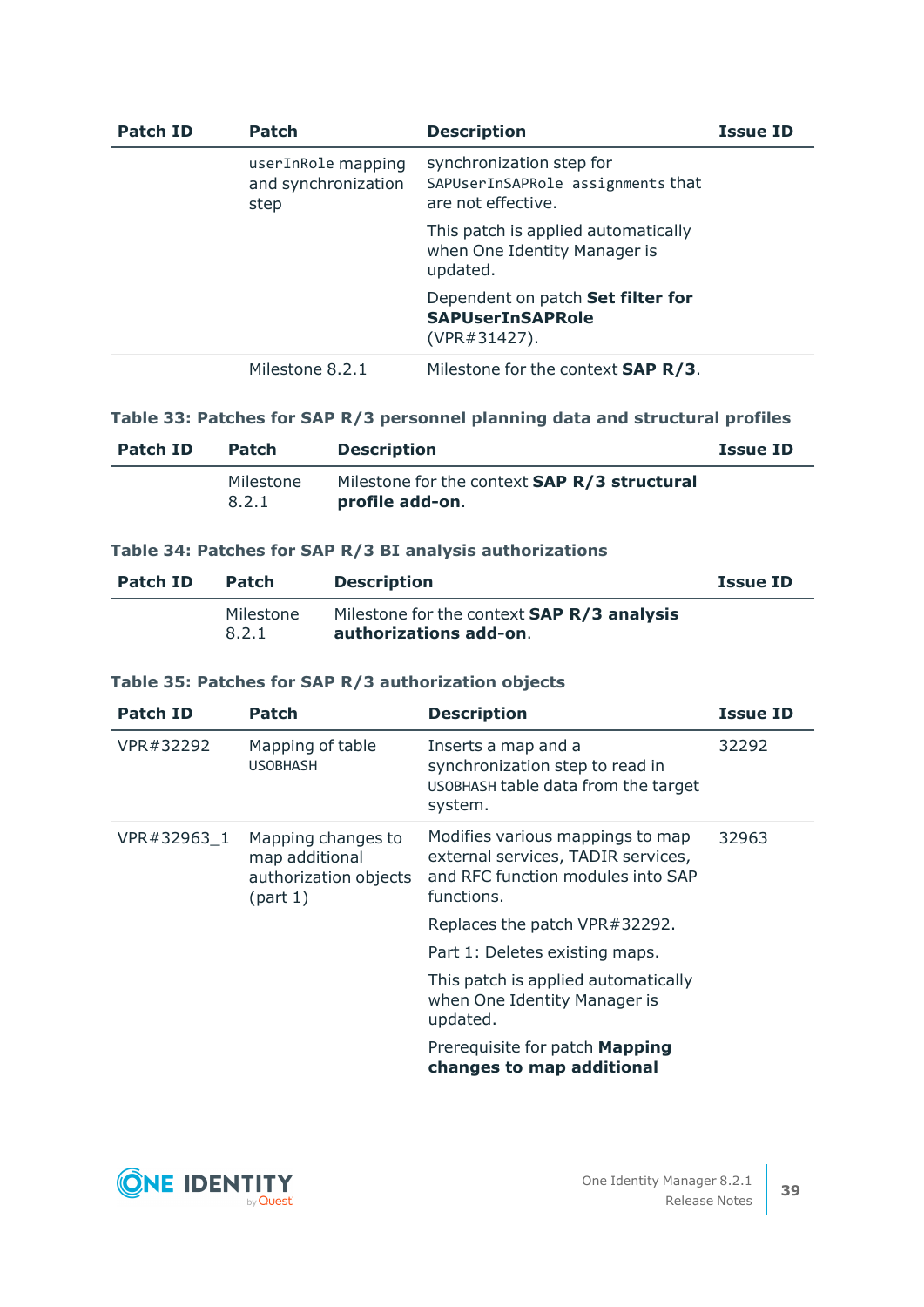| <b>Patch ID</b> | Patch                                                                         | <b>Description</b>                                                                                                        | <b>Issue ID</b> |
|-----------------|-------------------------------------------------------------------------------|---------------------------------------------------------------------------------------------------------------------------|-----------------|
|                 |                                                                               | authorization objects (part 2).                                                                                           |                 |
| VPR#32963 2     | Mapping changes to<br>mapping additional<br>authorization objects<br>(part 2) | Modifies various mappings to map<br>external services, TADIR services,<br>and RFC function modules into SAP<br>functions. | 32963           |
|                 |                                                                               | Part 2: Adds new maps.                                                                                                    |                 |
|                 |                                                                               | This patch is applied automatically<br>when One Identity Manager is<br>updated.                                           |                 |
|                 |                                                                               | Depending on patch Mapping<br>changes to map additional<br>authorization objects (part 1).                                |                 |
|                 | Milestone 8.2.1                                                               | Milestone for the context <b>SAP R/3.</b>                                                                                 |                 |

### **Table 36: Patches for SharePoint**

| Patch ID | <b>Patch</b>    | <b>Description</b>                            | <b>Issue ID</b> |
|----------|-----------------|-----------------------------------------------|-----------------|
|          | Milestone 8.2.1 | Milestone for the context <b>SharePoint</b> . |                 |

### **Table 37: Patches for SharePoint Online**

| <b>Patch ID</b> | <b>Patch</b>                                                                | <b>Description</b>                                                                                                  | <b>Issue ID</b> |
|-----------------|-----------------------------------------------------------------------------|---------------------------------------------------------------------------------------------------------------------|-----------------|
| VPR#31779       | Configuration for<br>creating and deleting<br>site collections and<br>sites | Expands the synchronization config- 31779<br>uration to be able to create and<br>delete site collections and sites. |                 |
|                 | Milestone 8.2.1                                                             | Milestone for the context<br><b>SharePoint Online.</b>                                                              |                 |

### **Table 38: Patches for the SCIM interface (in Universal Cloud Interface Module)**

| <b>Patch ID</b> | <b>Patch</b>                                                 | <b>Description</b>                                                               | <b>Issue ID</b> |
|-----------------|--------------------------------------------------------------|----------------------------------------------------------------------------------|-----------------|
| VPR#32564       | Configuration of<br>the number of<br>parallel requests       | Adds the variable Max. Parallel<br><b>Queries</b> into the default variable set. | 32564           |
| VPR#33884       | Configuration of<br>the KeepAlive<br>connection<br>parameter | Adds the HTTP KeepAlive variable to<br>the default variable set.                 | 33884           |
| VPR#33978       | New variable for<br>setting a default                        | Adds a variable to the default variable<br>set and connection parameters to be   | 33978           |

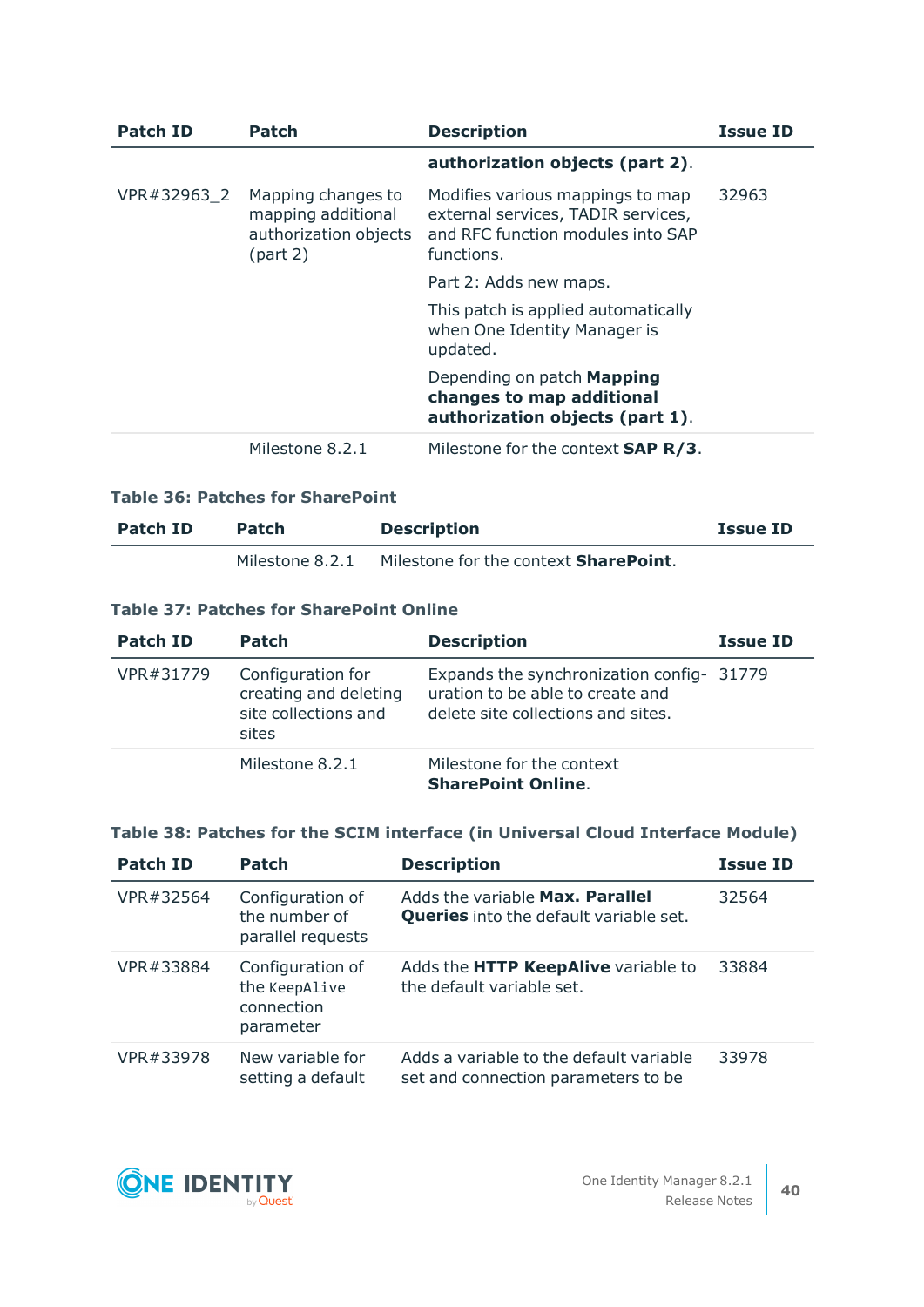| Patch ID | <b>Patch</b>    | <b>Description</b>                                                           | <b>Issue ID</b> |
|----------|-----------------|------------------------------------------------------------------------------|-----------------|
|          | time zone       | able to set a default time zone.                                             |                 |
|          |                 | This patch is applied automatically<br>when One Identity Manager is updated. |                 |
|          | Milestone 8.2.1 | Milestone for the context <b>SCIM</b> .                                      |                 |

## **Table 39: Patches for the Universal Cloud Interface interface (in Cloud Systems Management Module)**

| Patch ID | <b>Patch</b>       | <b>Description</b>                                             | <b>Issue ID</b> |
|----------|--------------------|----------------------------------------------------------------|-----------------|
|          | Milestone<br>8.2.1 | Milestone for the context <b>Universal Cloud</b><br>Interface. |                 |

### **Table 40: Patches for Unix**

| <b>Patch ID</b> | <b>Patch</b>                                                                                                         | <b>Description</b>                                                       | <b>Issue ID</b> |
|-----------------|----------------------------------------------------------------------------------------------------------------------|--------------------------------------------------------------------------|-----------------|
| VPR#Patch32500  | <b>Elevation password</b><br>variable correction                                                                     | Marks the <b>Elevation</b><br>password variable as a<br>secret value.    | 32500           |
| VPR#33249       | New variables and connec- Inserts variables and<br>tion parameters for<br>authentication with the<br>SSH private key | connection parameters for<br>authentication with the<br>SSH private key. | 33249           |
|                 | Milestone 8.2.1                                                                                                      | Milestone for the context<br>Unix.                                       |                 |

### **Table 41: Patches for the One Identity Manager connector**

| <b>Patch ID</b> | <b>Patch</b>                                      | <b>Description</b>                                                                                                                              | <b>Issue ID</b> |
|-----------------|---------------------------------------------------|-------------------------------------------------------------------------------------------------------------------------------------------------|-----------------|
| VPR#33728       | Updating the<br>One Identity<br>Manager<br>schema | Updates the One Identity Manager schema<br>to support the generation of synchronization<br>projects with the One Identity Manager<br>connector. | 33728           |
|                 | Milestone<br>8.2.1                                | Milestone for the context <b>Database</b> .                                                                                                     |                 |

### **Table 42: Patches for the CSV connector**

| Patch ID | <b>Patch</b>    | <b>Description</b>                     | <b>Issue ID</b> |
|----------|-----------------|----------------------------------------|-----------------|
|          | Milestone 8.2.1 | Milestone for the context <b>CSV</b> . |                 |

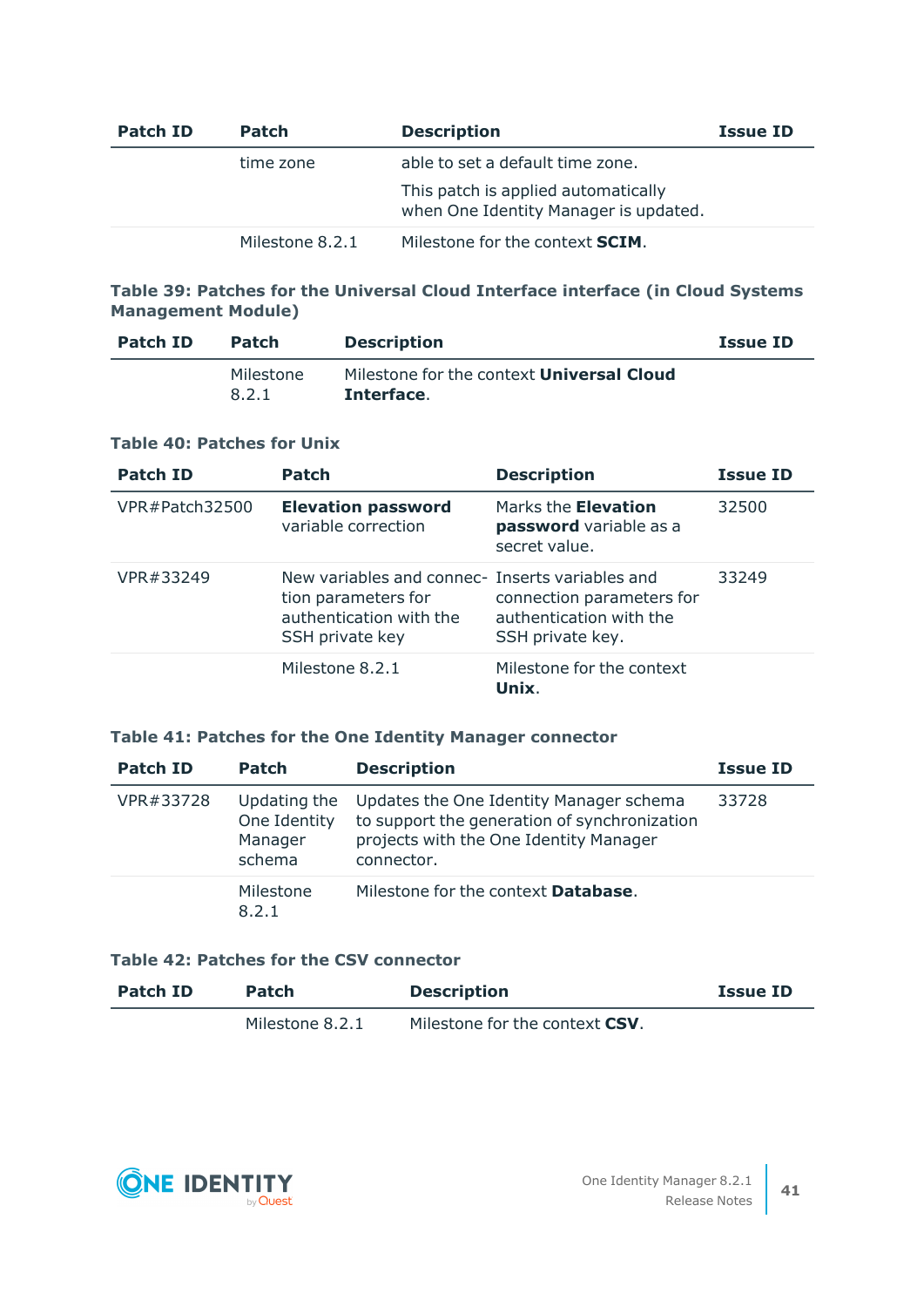# <span id="page-41-0"></span>**Deprecated features**

The following features are no longer supported with this version of One Identity Manager:

• In future, mutual aid as well as password questions and password answers will not be supported in the Manager.

Use the Password Reset Portal to change passwords. Save your password questions and password answers in the Web Portal.

- <sup>l</sup> The **QER | Person | UseCentralPassword | PermanentStore** configuration parameter has been deleted.
- The **viITShop** system user has been deleted.

Use role-based login with the appropriate application roles.

• The VI BuildPwdMessage script has been deleted.

Mail templates are used to send email notifications with login information. The mail templates are entered in the **TargetSystem | ... | Accounts | InitialRandomPassword | SendTo | MailTemplateAccountName** and **TargetSystem | ... | Accounts | InitialRandomPassword | SendTo | MailTemplatePassword** configuration parameters.

- The <SpecialSheetData> section from configuring interface forms is no longer supported. The definition now goes in the <Properties> section.
- The UCI\_TargetUsesProfiles script has been deleted.

The following functions will be discontinued in later One Identity Manager versions and should no longer be utilized:

- The generic LDAP connector will not be supported in future. Use the new LDAP connector **LDAP Connector (version 2)**
- The SOAP Web Service will not be supported in future.
- The SPML Webservice will not be supported in future.
- The Microsoft Exchange 2010 connector will not be supported in future.
- The SharePoint 2010 connector will not be supported in future.
- The following scripts are labeled obsolete. A warning to this effect is issued during compilation.
	- VI GetValueOfObject
	- VID GetValueOfDialogObject
	- VI\_ITDataFromOrg
	- VI\_AE\_ITDataFromOrg
	- VI\_GetOrgUnitFromCertifier
	- TSB CreateCanonicalNameFromDN
	- VI ConvertDNToCanonicalName

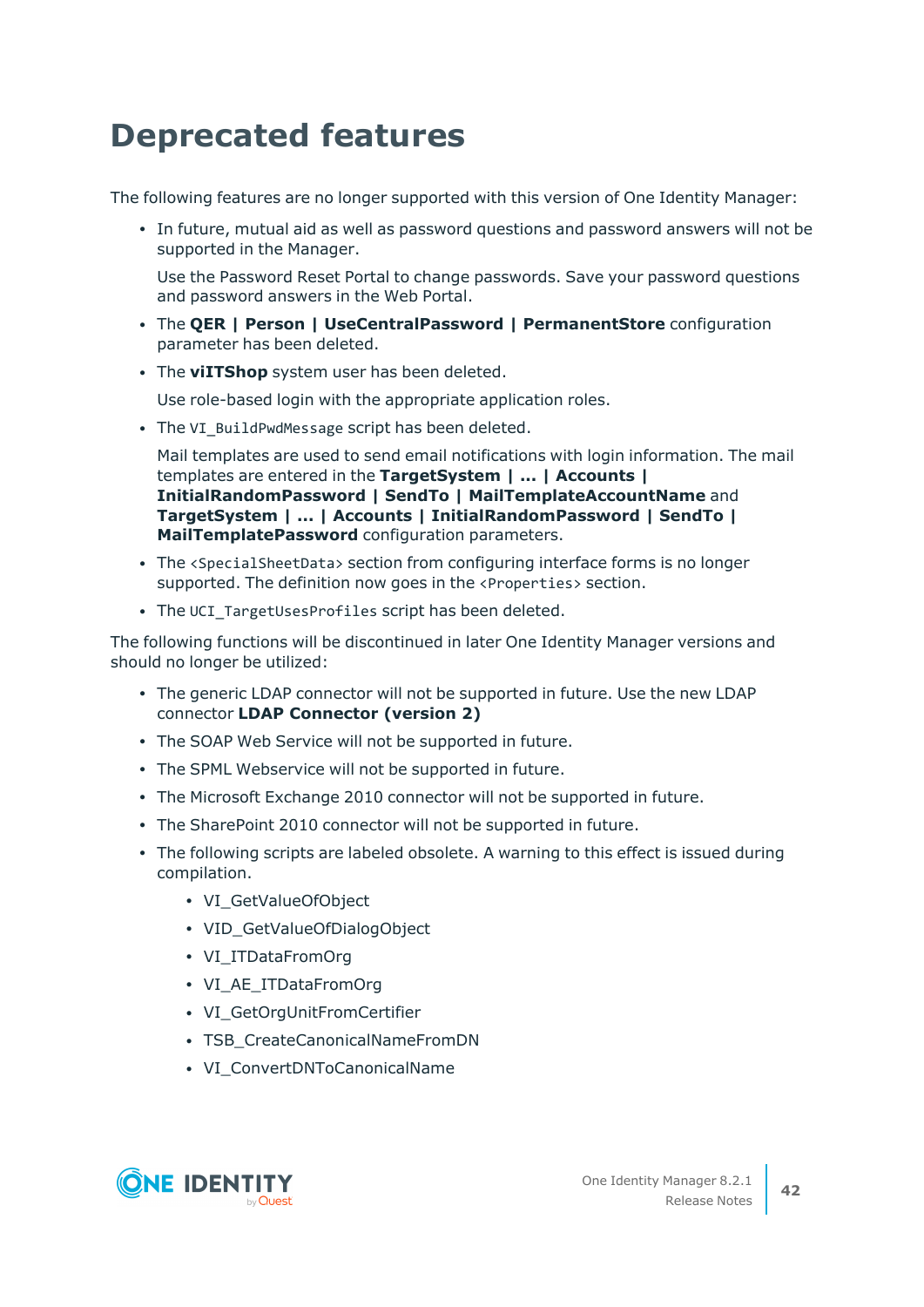- VI PersonAuto LDAP
- VI PersonAuto ADS
- VI PersonAuto EBS
- VI PersonAuto Notes
- VI PersonAuto SAP
- VI PersonAuto SharePoint SPSUser
- Starling Two-Factor Authentication and the Starling 2FA app will no longer be supported in future versions, as the Starling Two-Factor Authentication service will be discontinued on November 1, 2022.
	- There is currently no replacement for multi-factor authentication for requests or attestation. This will be complemented by integration with OneLogin in a subsequent version.
	- Instead, use the new functionality of adaptive cards with Starling Cloud Assistant to approve request and attestation cases.

There is still support in the Starling 2FA app in version 8.2.1 for request approvals, but it is not enabled.

### *To enable the functionality for approving requests with the Starling 2FA app*

- 1. In the Designer, enable the VI ESS PWOHelperPWO approve anywhere process.
- 2. In the Designer, disable the QER\_PWOHelperPWO approve anywhere process.
- **The Relevance for Compliance** property for IT Shop requests (PWODecisionStep.ComplianceRelevance and QERWorkingStep.ComplianceRelevance) will no longer be supported in future versions.
- Processing of API definition code in the API Designer is being deprecated.

Added instructions in the One Identity Manager API Development Guide on how to convert XML-based API definition code into a plugin library.

- Compilation of HTML applications in the Database Compiler is being deprecated.
- Compilation of the API DLL in the Database Compiler is being deprecated.
- The API Designer is being deprecated.
- The Visual Studio Code extension for HTML application development is being deprecated.
- Administration of different versions of a compiled project using compilation branches is being deprecated.

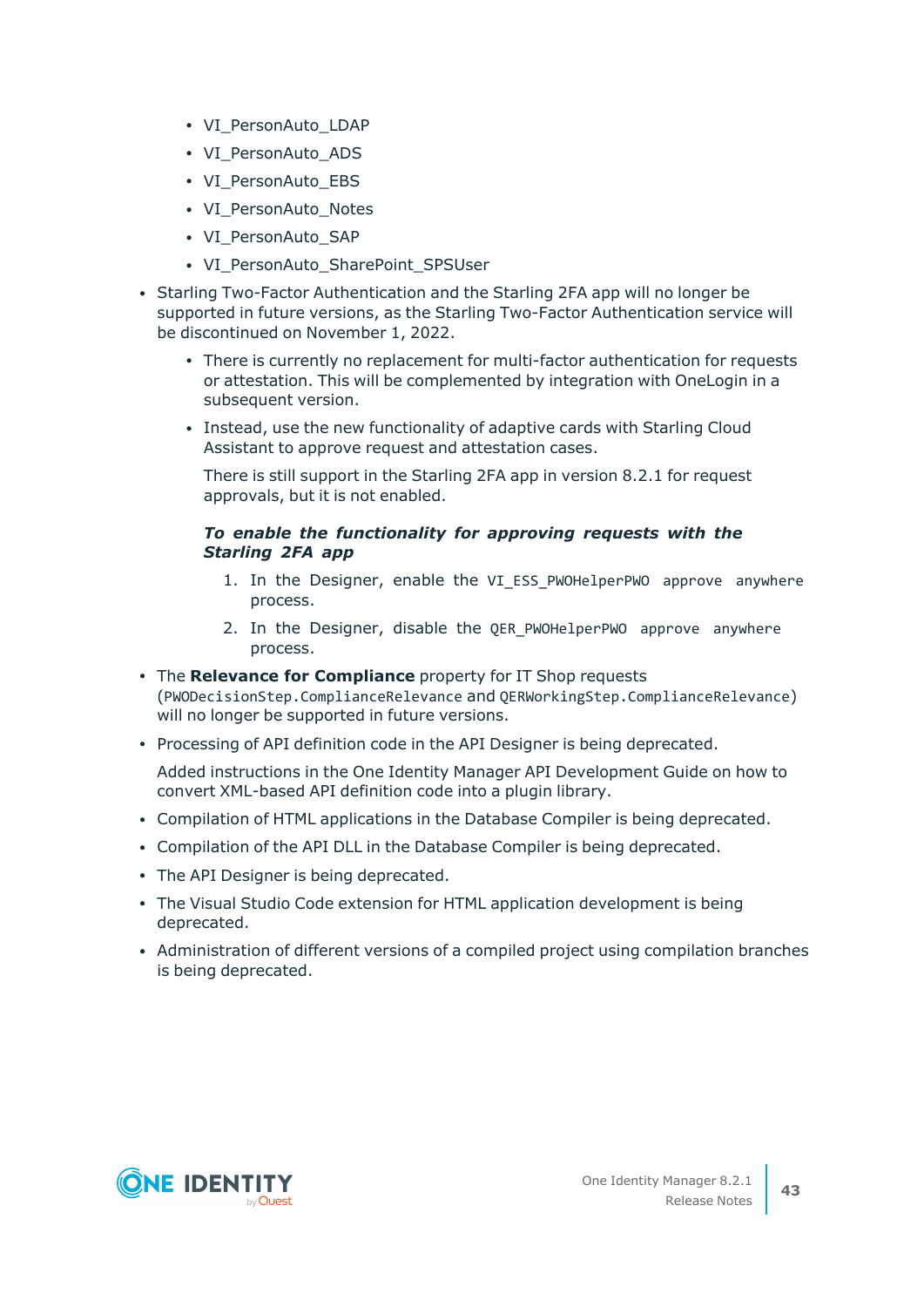# **System requirements**

Ensure that your system meets the following minimum hardware and system requirements before installing One Identity Manager. For more detailed information about system prerequisites, see the *One Identity Manager Installation Guide.*

NOTE: When setting up a virtual environment, carefully consider the configuration aspects such as CPU, memory availability, I/O subsystem, and network infrastructure to ensure the virtual layer has the necessary resources available. Please consult [One](https://support.oneidentity.com/essentials/support-guide#tab3) [Identity's](https://support.oneidentity.com/essentials/support-guide#tab3) Product Support Policies for more information on environment virtualization.

Every One Identity Manager installation can be virtualized. Ensure that performance and resources are available to the respective One Identity Manager component according to system requirements. Ideally, resource assignments for the database server are fixed. Virtualization of a One Identity Manager installation should only be attempted by experts with strong knowledge of virtualization techniques.

## **Minimum requirements for the database server**

A server must meet the following system requirements for installation of a One Identity Manager database. Depending on the number of One Identity Manager modules and the accounts managed in One Identity Manager, the requirements for working memory, hard disk storage, and processors may be significantly greater than the minimum requirements.

| Processor             | 8 physical cores with 2.5 GHz + frequency (non-production)<br>16 physical cores with 2.5 GHz+ frequency (production)<br>NOTE: 16 physical cores are recommended on the grounds of perform-<br>ance. |
|-----------------------|-----------------------------------------------------------------------------------------------------------------------------------------------------------------------------------------------------|
| Memory                | 16 GB+ RAM (non-production)<br>64 GB+ RAM (production)                                                                                                                                              |
| Hard drive<br>storage | $100$ GB                                                                                                                                                                                            |
| Operating<br>system   | Windows operating system<br>• Note the requirements from Microsoft for the SQL Server version<br>installed.<br>UNIX and Linux operating systems                                                     |

• Note the minimum requirements given by the operating system manufacturer for SQL Server databases.

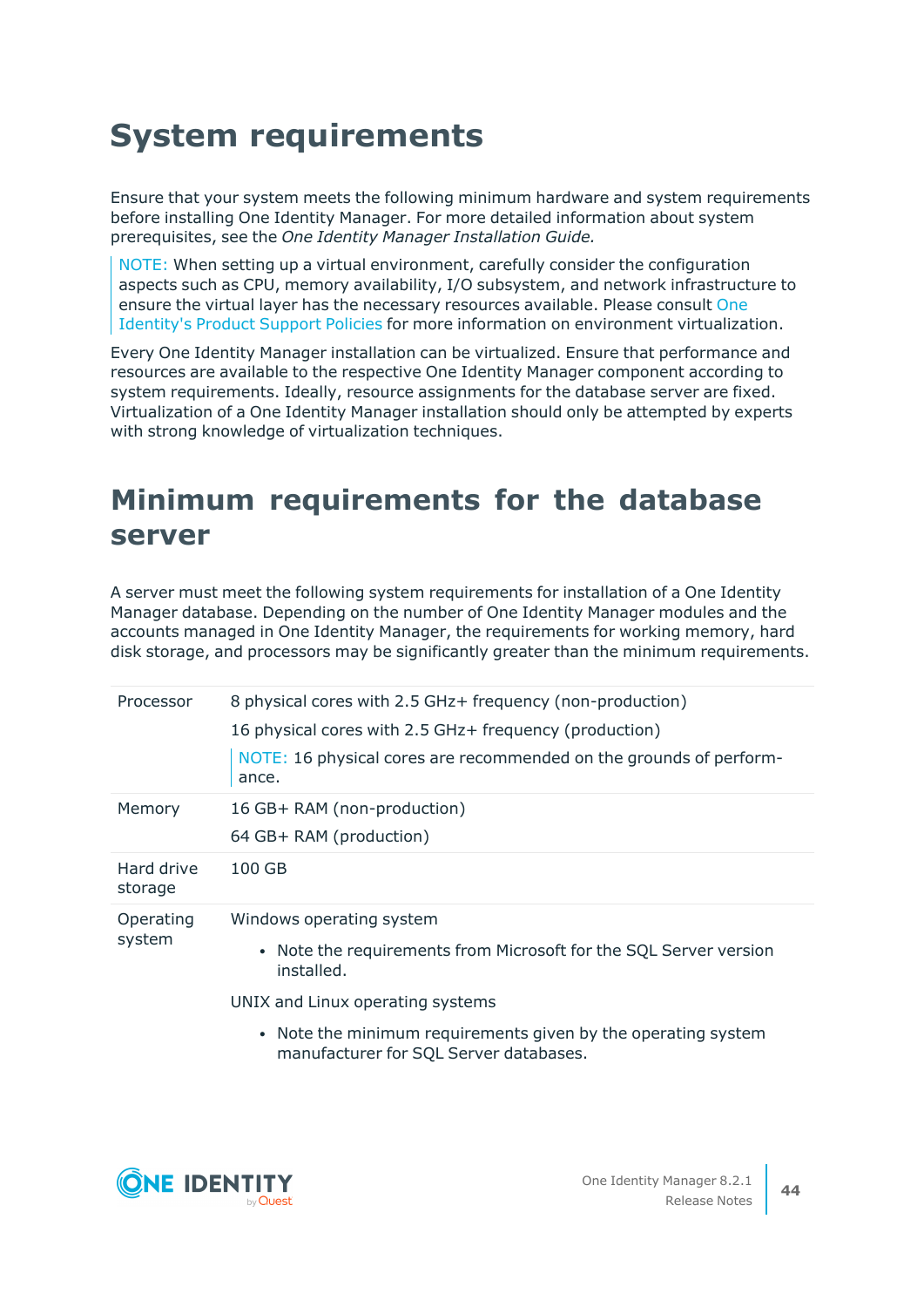| Software |  | Following versions are supported: |
|----------|--|-----------------------------------|
|----------|--|-----------------------------------|

- SQL Server 2017 Standard Edition (64-bit) with the current cumulative update
- SQL Server 2019 Standard Edition (64-bit) with the current cumulative update

NOTE: The cumulative update 2 for SQL Server 2019 is not supported.

NOTE: For performance reasons, the use of SQL Server Enterprise Edition is recommended for live systems.

- Compatibility level for databases: SQL Server 2017 (140)
- Default collation: case insensitive, SQL\_Latin1\_General\_CP1\_CI\_AS (recommended)
- SQL Server Management Studio (recommended)

NOTE: The minimum requirements listed above are considered to be for general use. With each custom One Identity Manager deployment these values may need to be increased to provide ideal performance. To determine production hardware requirements, it is strongly recommended to consult a qualified One Identity Partner or the One Identity Professional Services team. Failure to do so may result in poor database performance.

For additional hardware recommendations, read the KB article [https://sup](https://support.oneidentity.com/identity-manager/kb/290330/how-to-configure-settings-as-per-the-system-information-overview)[port.oneidentity.com/identity-manager/kb/290330/how-to-configure-settings-as-per](https://support.oneidentity.com/identity-manager/kb/290330/how-to-configure-settings-as-per-the-system-information-overview)[the-system-information-overview](https://support.oneidentity.com/identity-manager/kb/290330/how-to-configure-settings-as-per-the-system-information-overview), which outlines the System Information Overview available within One Identity Manager.

NOTE: In virtual environments, you must ensure that the VM host provides performance and resources to the database server according to system requirements. Ideally, resource assignments for the database server are fixed. Furthermore, optimal I/O performance must be provided, in particular for the database server. For more information about virtual environments, see Product [Support](https://support.oneidentity.com/de-de/essentials/support-guide#tab3) Policies.

## **Minimum requirements for clients**

| Processor          | 4 physical cores 2.5 GHz+         |
|--------------------|-----------------------------------|
| Memory             | $4$ GB+ RAM                       |
| Hard drive storage | 1 GB                              |
| Operating system   | Windows operating systems         |
|                    | Following versions are supported: |

The following system requirements must be met on the clients.

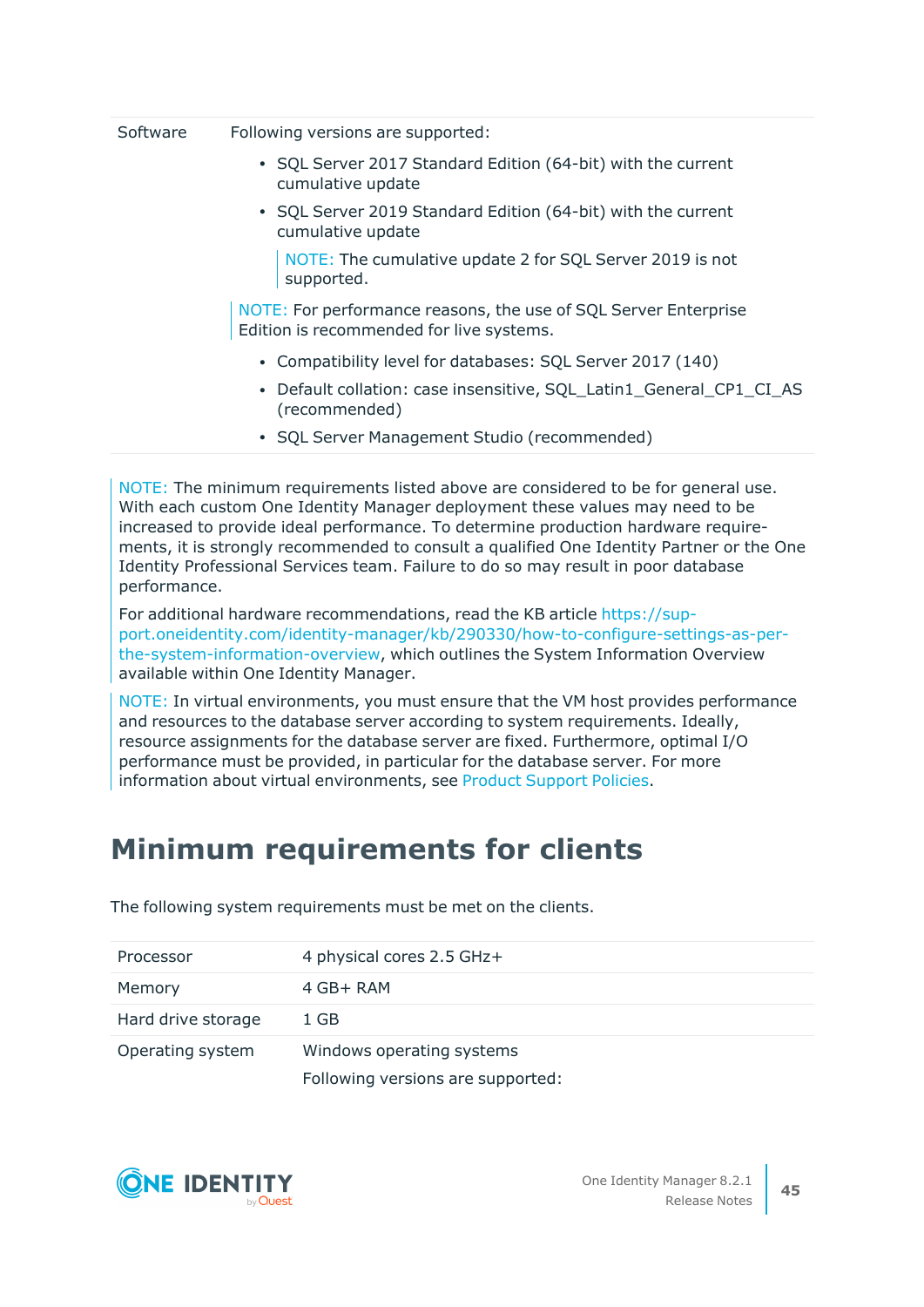|                     | • Windows $11 (x64)$                                              |
|---------------------|-------------------------------------------------------------------|
|                     | • Windows 10 (32-bit or 64-bit) with version 1511 or later        |
|                     | • Windows 8.1 (32-bit or 64-bit) with the current service<br>pack |
| Additional software | • Microsoft .NET Framework Version 4.7.2 or later                 |
|                     | • Microsoft Edge WebView2                                         |
| Supported browsers  | • Firefox (Release Channel)                                       |
|                     | • Chrome (Release Channel)                                        |
|                     | • Microsoft Edge (Release Channel)                                |

## **Minimum requirements for the Job server**

The following system prerequisites must be fulfilled to install the One Identity Manager Service on a server.

| Processor              | 8 physical cores 2.5 GHz+                                                                                                                                                                                                                                                                                                                     |
|------------------------|-----------------------------------------------------------------------------------------------------------------------------------------------------------------------------------------------------------------------------------------------------------------------------------------------------------------------------------------------|
| Memory                 | 16 GB RAM                                                                                                                                                                                                                                                                                                                                     |
| Hard drive<br>storage  | 40 GB                                                                                                                                                                                                                                                                                                                                         |
| Operating<br>system    | Windows operating systems<br>Following versions are supported:<br>• Windows Server 2022<br>• Windows Server 2019<br>Windows Server 2016<br>• Windows Server 2012 R2<br>• Windows Server 2012<br>Linux operating systems<br>• Linux operating system (64-bit), supported by the Mono project or<br>Docker images provided by the Mono project. |
| Additional<br>software | Windows operating systems<br>• Microsoft .NET Framework Version 4.7.2 or later<br>NOTE: Take the target system manufacturer's recommendations<br>for connecting the target system into account.<br>Linux operating system<br>$\bullet$ Mono 5.14 or later                                                                                     |

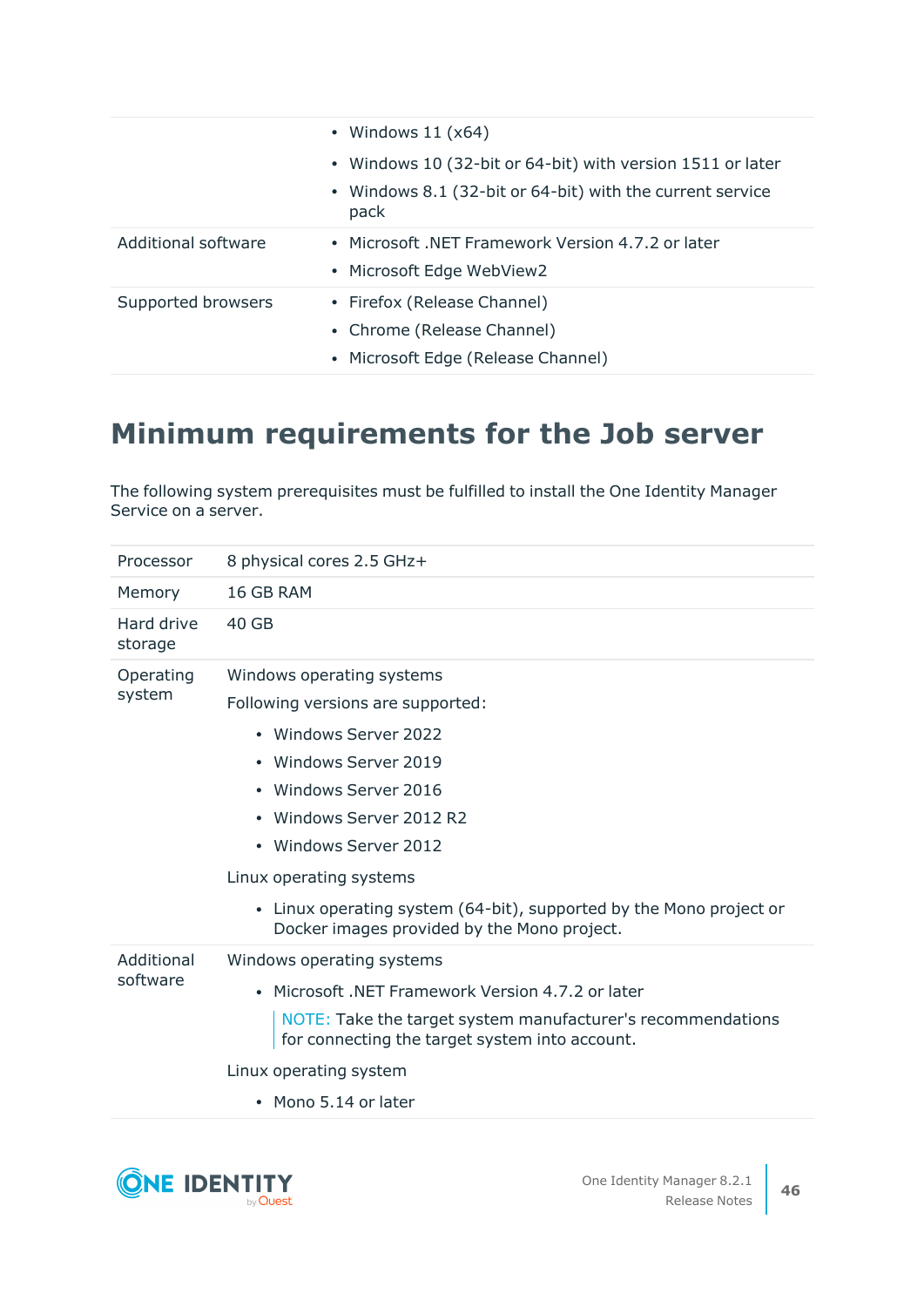# **Minimum requirements for the web server**

The following system prerequisites must be fulfilled to install web applications on a web server.

| Processor              | 4 physical cores 1.65 GHz+                                                                                                                                                                                                                                                                                                                                                                                                                                                                                                                                                                                                                                                                                                                                                              |
|------------------------|-----------------------------------------------------------------------------------------------------------------------------------------------------------------------------------------------------------------------------------------------------------------------------------------------------------------------------------------------------------------------------------------------------------------------------------------------------------------------------------------------------------------------------------------------------------------------------------------------------------------------------------------------------------------------------------------------------------------------------------------------------------------------------------------|
| Memory                 | 4 GB RAM                                                                                                                                                                                                                                                                                                                                                                                                                                                                                                                                                                                                                                                                                                                                                                                |
| Hard drive<br>storage  | 40 GB                                                                                                                                                                                                                                                                                                                                                                                                                                                                                                                                                                                                                                                                                                                                                                                   |
| Operating<br>system    | Windows operating systems<br>Following versions are supported:<br>• Windows Server 2022<br>• Windows Server 2019<br>• Windows Server 2016<br>• Windows Server 2012 R2<br>• Windows Server 2012<br>Linux operating systems<br>• Linux operating system (64-bit), supported by the Mono project or<br>Docker images provided by the Mono project. Note the operating<br>system manufacturer's minimum requirements for Apache HTTP<br>Server.                                                                                                                                                                                                                                                                                                                                             |
| Additional<br>software | Windows operating system<br>• Microsoft .NET Framework Version 4.7.2 or later<br>• Microsoft Internet Information Service 10 or 8.5 or 8 or 7.5 or 7 with<br>ASP. NET 4.7.2 and Role Services:<br>• Web Server > Common HTTP Features > Static Content<br>• Web Server > Common HTTP Features > Default Document<br>• Web Server > Application Development > ASP.NET<br>• Web Server > Application Development > .NET Extensibility<br>• Web Server > Application Development > ISAPI Extensions<br>• Web Server > Application Development > ISAPI Filters<br>• Web Server > Security > Basic Authentication<br>• Web Server > Security > Windows Authentication<br>• Web Server > Performance > Static Content Compression<br>• Web Server > Performance > Dynamic Content Compression |

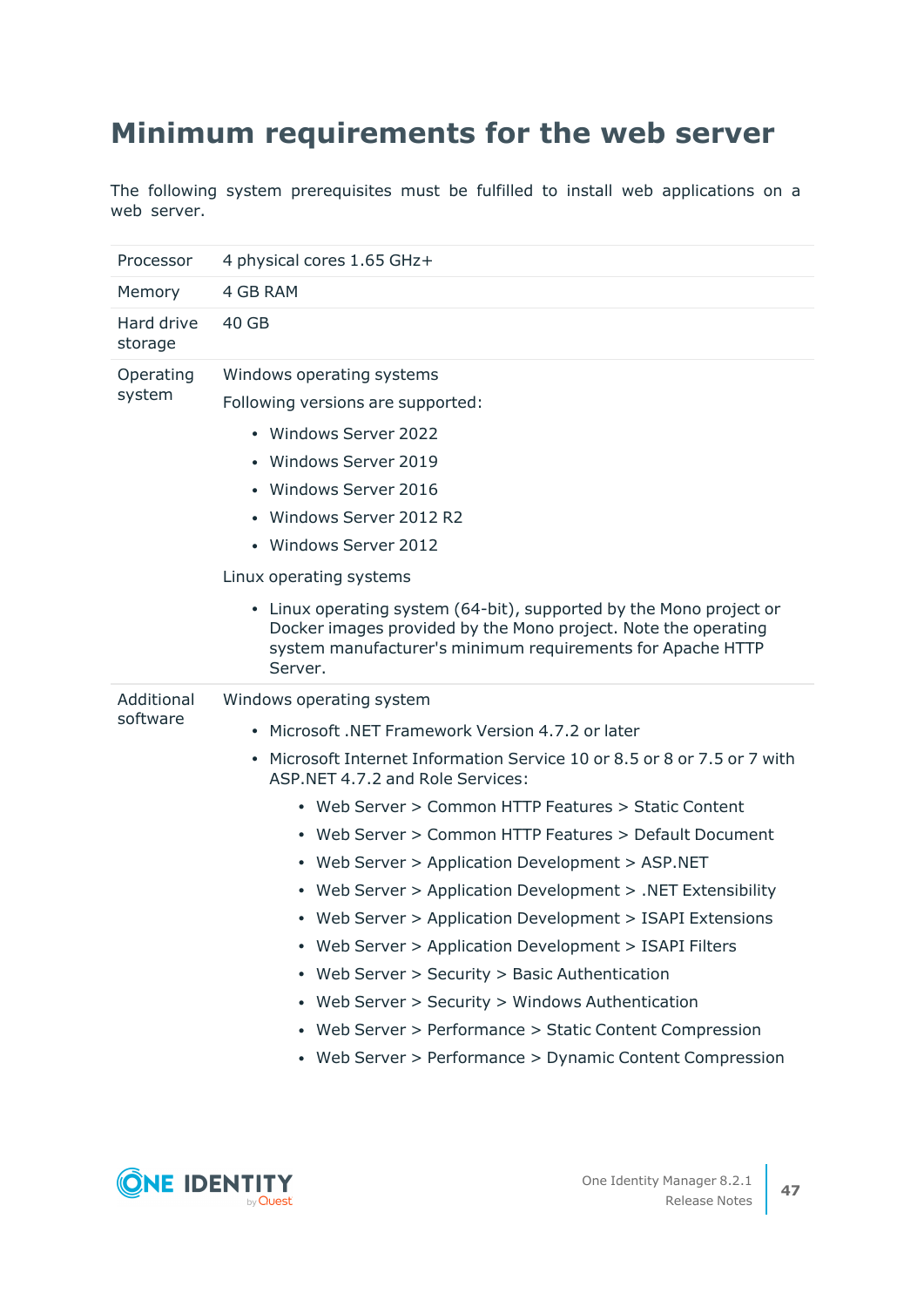Linux operating system

- NTP Client
- Mono 5.14 or later
- Apache HTTP Server 2.0 or 2.2 with the following modules:
	- mod\_mono
	- rewrite
	- ssl (optional)

## **Minimum requirements for the application server**

The following system prerequisites must be fulfilled for installation of the application server.

| Processor              | 8 physical cores 2.5 GHz+                                                                                                                                                                                                                                                                                                                                                                                                                   |
|------------------------|---------------------------------------------------------------------------------------------------------------------------------------------------------------------------------------------------------------------------------------------------------------------------------------------------------------------------------------------------------------------------------------------------------------------------------------------|
| Memory                 | 8 GB RAM                                                                                                                                                                                                                                                                                                                                                                                                                                    |
| Hard drive<br>storage  | 40 GB                                                                                                                                                                                                                                                                                                                                                                                                                                       |
| Operating<br>system    | Windows operating systems<br>Following versions are supported:<br>• Windows Server 2022<br>• Windows Server 2019<br>• Windows Server 2016<br>• Windows Server 2012 R2<br>• Windows Server 2012<br>Linux operating systems<br>• Linux operating system (64-bit), supported by the Mono project or<br>Docker images provided by the Mono project. Note the operating<br>system manufacturer's minimum requirements for Apache HTTP<br>Server. |
| Additional<br>software | Windows operating system<br>Microsoft, NET Framework Version 4.7.2 or later<br>٠<br>Microsoft Internet Information Service 10 or 8.5 or 8 or 7.5 or 7 with<br>$\bullet$<br>ASP.NET 4.7.2 and Role Services:                                                                                                                                                                                                                                 |



**48**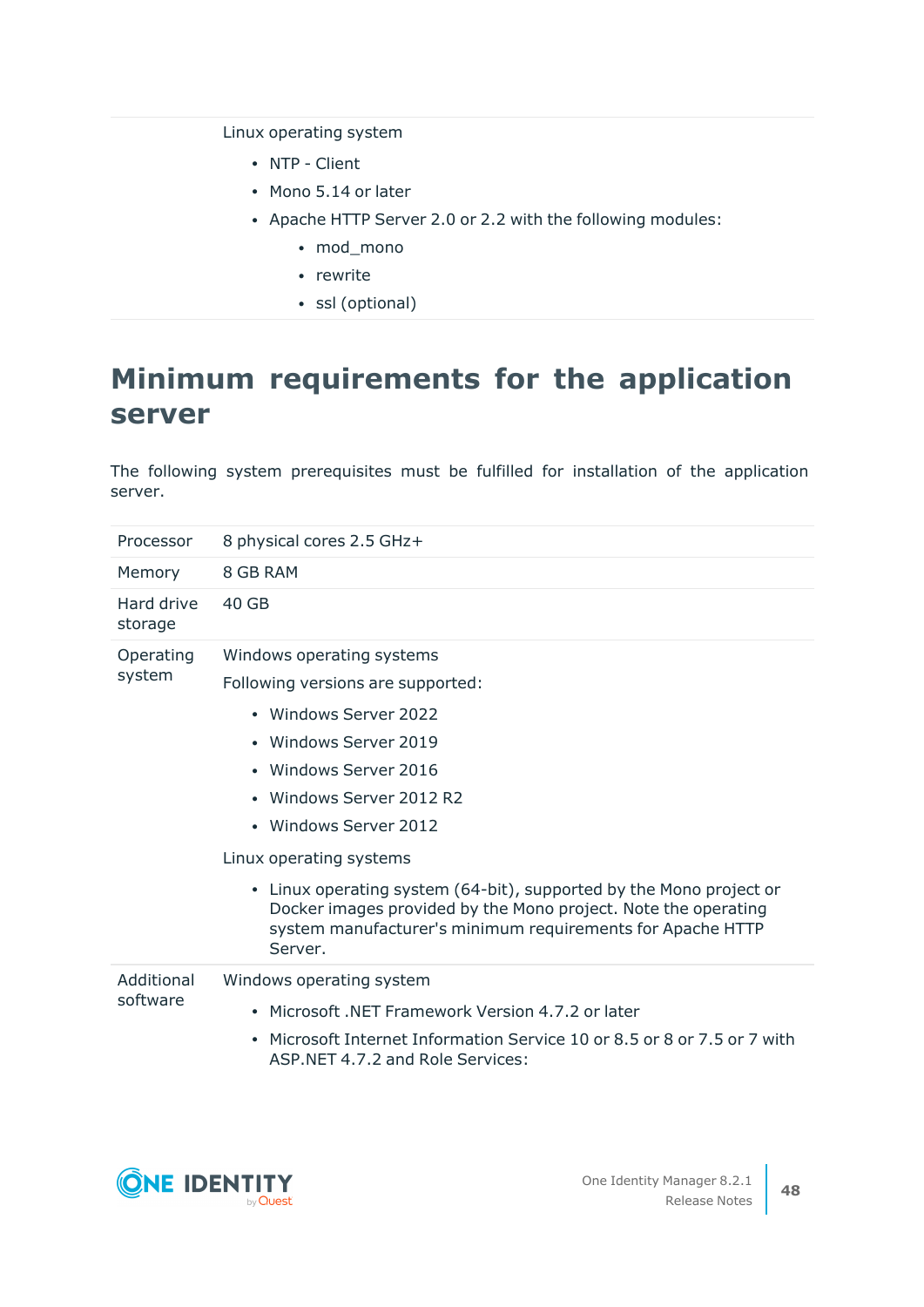- Web Server > Common HTTP Features > Static Content
- Web Server > Common HTTP Features > Default Document
- Web Server > Application Development > ASP.NET
- Web Server > Application Development > .NET Extensibility
- Web Server > Application Development > ISAPI Extensions
- Web Server > Application Development > ISAPI Filters
- Web Server > Security > Basic Authentication
- Web Server > Security > Windows Authentication
- Web Server > Performance > Static Content Compression
- Web Server > Performance > Dynamic Content Compression

Linux operating system

- NTP Client
- Mono 5.14 or later
- Apache HTTP Server 2.0 or 2.2 with the following modules:
	- mod mono
	- rewrite
	- ssl (optional)

# **Supported data systems**

This section lists the data systems supported by One Identity Manager connectors in this version.

|  |  | Table 43: Supported data systems |  |  |
|--|--|----------------------------------|--|--|
|--|--|----------------------------------|--|--|

| <b>Connector</b>                          | <b>Supported data systems</b>                                                                                                                                                                                                  |
|-------------------------------------------|--------------------------------------------------------------------------------------------------------------------------------------------------------------------------------------------------------------------------------|
| Connectors<br>for delimited<br>text files | Any delimited text files.                                                                                                                                                                                                      |
| Connector<br>for relational<br>databases  | Any relational databases supporting ADO.NET.<br>NOTE: Additional installation of an ADO.NET data provider from a third<br>party may be necessary. Ask Microsoft or the relational database<br>producer.                        |
| Gerneric<br><b>LDAP</b><br>connector      | Any LDAP directory server conforming to version 3. The LDAP connector<br>requires the directory server to be RFC conform. Specifically, to conform<br>to the standards RFC 4514 (Lightweight Directory Access Protocol (LDAP): |



**49**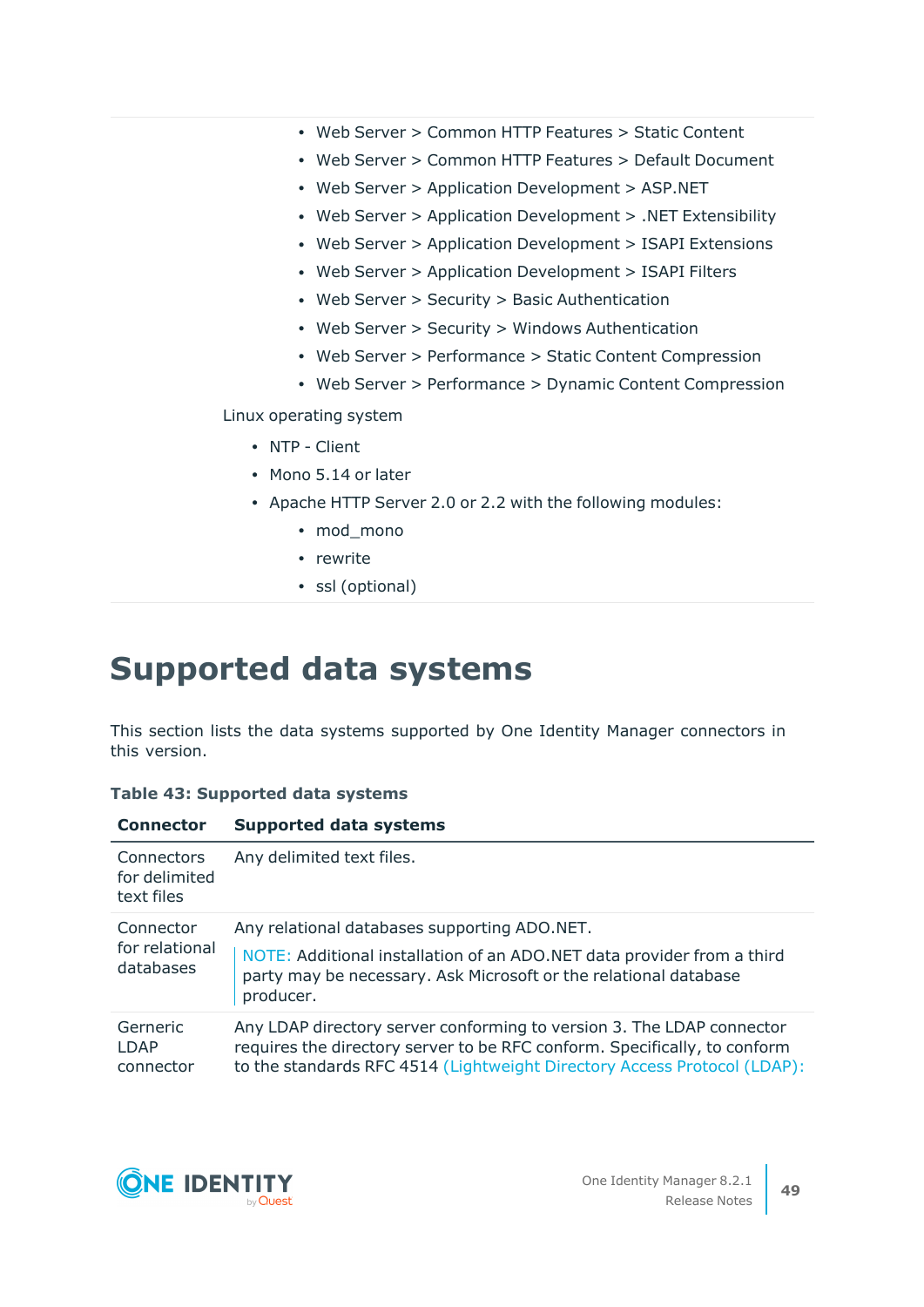| <b>Connector</b>                   | <b>Supported data systems</b>                                                                                                                                                                                                                                        |
|------------------------------------|----------------------------------------------------------------------------------------------------------------------------------------------------------------------------------------------------------------------------------------------------------------------|
|                                    | String Representation of Distinguished Names) and RFC 4512<br>(Lightweight Directory Access Protocol (LDAP): Directory Information<br>Models).                                                                                                                       |
|                                    | NOTE: Other schema and provisioning process adjustments can be<br>made depending on the schema.                                                                                                                                                                      |
| Web service<br>connector           | Any SOAP web service providing wsdl.                                                                                                                                                                                                                                 |
|                                    | NOTE: You can use the web service wizard to generate the configuration<br>to write data to the web service. You require additional scripts for<br>reading and synchronizing data used by the web service connector's<br>methods.                                     |
| Active<br>Directory<br>connector   | Active Directory shipped with Windows Server 2012, Windows Server<br>2012 R2, Windows Server 2016, Windows Server 2019 and Windows<br>Server 2022.                                                                                                                   |
| Microsoft<br>Exchange<br>connector | Microsoft Exchange 2010 Service Pack 3 or later<br>$\bullet$<br>Microsoft Exchange 2013 with cumulative update 23<br>٠<br>Microsoft Exchange 2016<br>٠<br>Microsoft Exchange 2019 with cumulative update 1<br>٠<br>Microsoft Exchange hybrid environments<br>٠       |
| <b>SharePoint</b><br>connector     | SharePoint 2013<br>٠<br>SharePoint 2016<br>٠<br>• SharePoint 2019                                                                                                                                                                                                    |
| SAP <sub>R</sub> /3<br>connector   | • SAP Web Application Server 6.40<br>• SAP NetWeaver Application Server 7.00, 7.01, 7.02, 7.10, 7.11,<br>7.20, 7.31, 7.40, 7.40 SR 2, 7.41, 7.50, 7.51, 7.52, 7.54, and 7.69<br>• SAP ECC 5.0 and 6.0<br>• SAP S/4HANA On-Premise Edition (also with SAP BASIS 7.53) |
| Unix<br>connector                  | Supports the most common Unix and Linux derivatives. For more<br>information, see the specifications for One Identity Safeguard<br><b>Authentication Services.</b>                                                                                                   |
| Domino<br>connector                | IBM Domino Server versions 8, 9, and 10<br>$\bullet$<br>HCL Domino Server versions 11 and 12<br>٠<br>IBM Notes Client 8.5.3 and 10.0<br>٠<br>HCL Notes Client versions 11.0.1 and 12.0<br>٠<br>The 64-bit variant of Notes Client 12.0.1 is currently not supported. |
| Generic                            | • SQL Server                                                                                                                                                                                                                                                         |

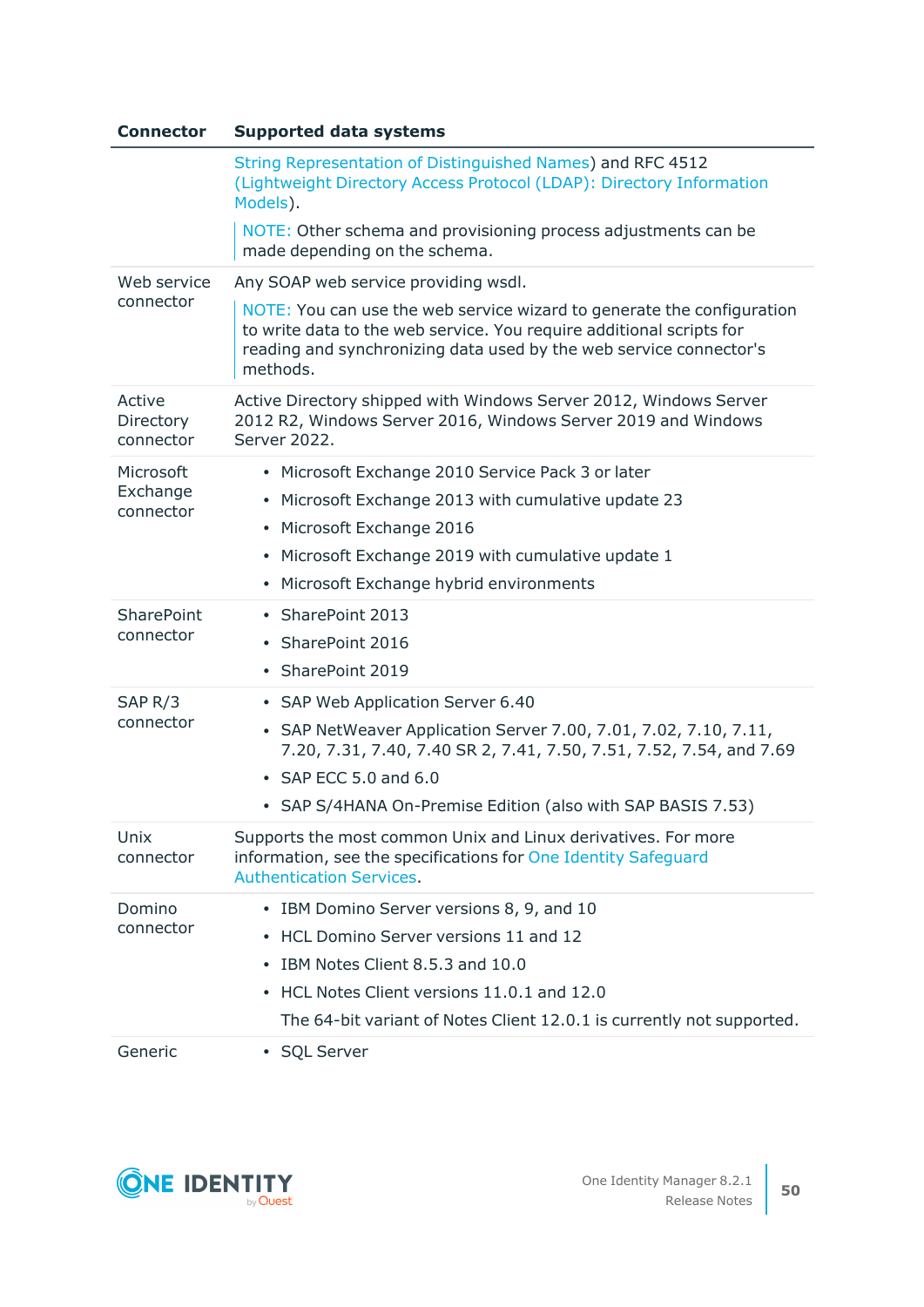| <b>Connector</b>                   | <b>Supported data systems</b>                                                                                                                                                                                                                                                                    |  |
|------------------------------------|--------------------------------------------------------------------------------------------------------------------------------------------------------------------------------------------------------------------------------------------------------------------------------------------------|--|
| database                           | • Oracle Database                                                                                                                                                                                                                                                                                |  |
| connector                          | • SQLite                                                                                                                                                                                                                                                                                         |  |
|                                    | <b>MySQL</b><br>٠                                                                                                                                                                                                                                                                                |  |
|                                    | DB2 (LUW)<br>$\bullet$                                                                                                                                                                                                                                                                           |  |
|                                    | CData ADO.NET Provider                                                                                                                                                                                                                                                                           |  |
|                                    | • SAP HANA                                                                                                                                                                                                                                                                                       |  |
|                                    | PostgreSQL<br>$\bullet$                                                                                                                                                                                                                                                                          |  |
| Mainframe                          | • RACF                                                                                                                                                                                                                                                                                           |  |
| connector                          | $\cdot$ IBM i                                                                                                                                                                                                                                                                                    |  |
|                                    | • CA Top Secret                                                                                                                                                                                                                                                                                  |  |
|                                    | • CA ACF2                                                                                                                                                                                                                                                                                        |  |
| Windows<br>PowerShell<br>connector | • Windows PowerShell version 3 or later                                                                                                                                                                                                                                                          |  |
| <b>Active Roles</b><br>connector   | • Active Roles 7.4.1, 7.4.3, 7.4.4, 7.4.5, and 7.5                                                                                                                                                                                                                                               |  |
| <b>Azure Active</b>                | • Microsoft Azure Active Directory                                                                                                                                                                                                                                                               |  |
| Directory<br>connector             | NOTE: Synchronization of Azure Active Directory tenants in<br>national cloud deployments with the Azure Active Directory<br>connector is not supported.                                                                                                                                          |  |
|                                    | This affects:                                                                                                                                                                                                                                                                                    |  |
|                                    | • Microsoft Cloud for US Government (L5)                                                                                                                                                                                                                                                         |  |
|                                    | • Microsoft Cloud Germany                                                                                                                                                                                                                                                                        |  |
|                                    | • Azure Active Directory and Microsoft 365 operated by<br>21 Vianet in China                                                                                                                                                                                                                     |  |
|                                    | For more information, see https://sup-<br>port.oneidentity.com/KB/312379.                                                                                                                                                                                                                        |  |
|                                    | <b>Microsoft Teams</b><br>$\bullet$                                                                                                                                                                                                                                                              |  |
| <b>SCIM</b><br>connector           | Cloud applications, which recognize the System for Cross-domain Identity<br>Management (SCIM) specification in version 2.0. They must conform to<br>RCF 7643 (System for Cross-domain Identity Management: Core Schema)<br>and RFC 7644 (System for Cross-domain Identity Management: Protocol). |  |
| Exchange<br>Online<br>connector    | Microsoft Exchange Online                                                                                                                                                                                                                                                                        |  |

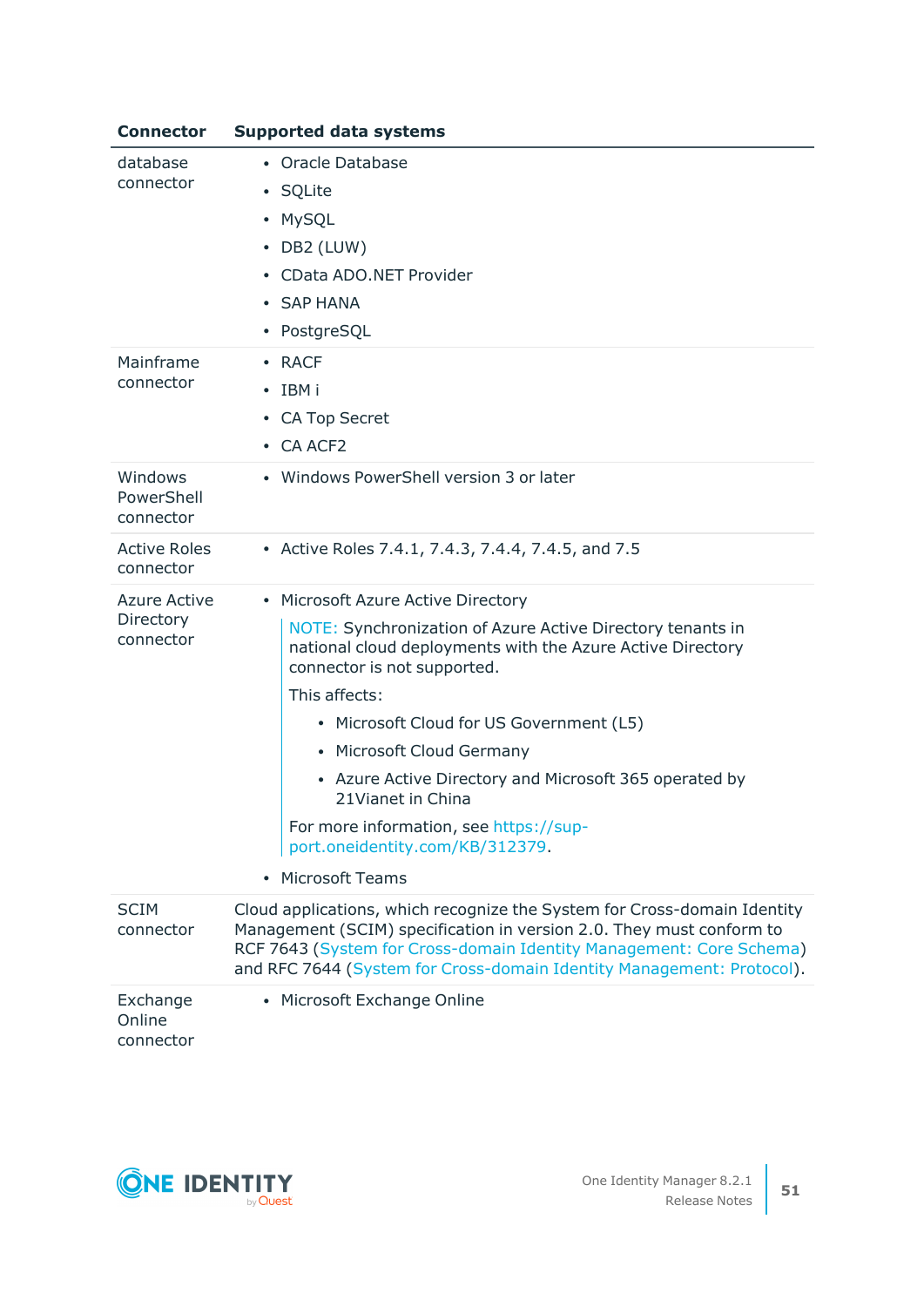| <b>Connector</b>                                   | <b>Supported data systems</b>                             |
|----------------------------------------------------|-----------------------------------------------------------|
| Google<br>Workspace<br>connector                   | • Google Workspace                                        |
| Oracle E-<br><b>Business</b><br>Suite<br>connector | • Oracle E-Business Suite System versions 12.1 and 12.2   |
| <b>SharePoint</b><br>Online<br>connector           | • Microsoft SharePoint Online                             |
| One Identity<br>Safeguard<br>connector             | • One Identity Safeguard version 6.0, 6.7, 6.10, and 6.11 |

# **Product licensing**

Use of this software is governed by the Software Transaction Agreement found at <http://www.oneidentity.com/legal/sta.aspx> and the SaaS Addendum at <http://www.oneidentity.com/legal/saas-addendum.aspx>. This software does not require an activation or license key to operate.

# **Upgrade and installation instructions**

To install One Identity Manager 8.2.1 for the first time, follow the installation instructions in the *One Identity Manager Installation Guide*. For detailed instructions about updating, see the *One Identity Manager Installation Guide*.

<span id="page-51-0"></span>IMPORTANT: Note the Advice for [updating](#page-51-0) One Identity Manager on page 52.

## **Advice for updating One Identity Manager**

- Test changes in a test system before you load a migration package into a production system. Use a copy of the production database for testing.
- Ensure that the administrative system user, who is going to compile the database, has a password before you update the One Identity Manager database to version 8.2.1. Otherwise the schema update cannot be completed successfully.

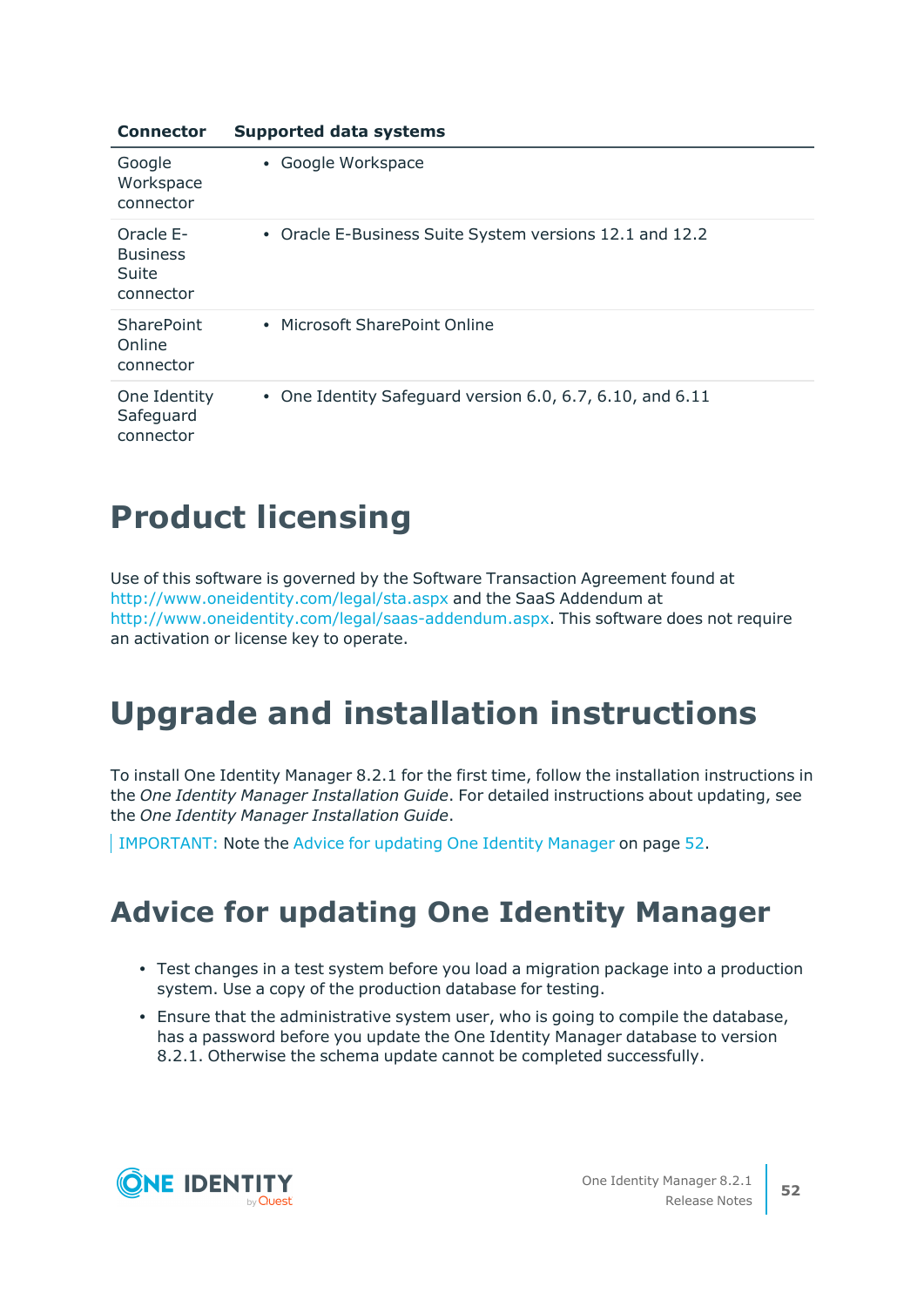- For One Identity Manager databases on SQL Servers, it is recommended, on performance grounds, that you set the database to the **Simple** recovery model for the duration of the schema update.
- During the update of a One Identity Manager database version 8.0.x to version 8.2.1, different columns that were already semantically defined as mandatory fields become physical mandatory fields.

During the schema update with the Configuration Wizard, errors may occur due to inconsistent data. The update quits with an error message.

<table>.<column> must not be null

Cannot insert the value NULL into column '<column>', table '<table>'; column does not allow nulls.

UPDATE fails

Check and correct data consistency before updating a One Identity Manager database. In the add-on for the Configuration Module on the installation medium, a test script (\SDK\SQLSamples\MSSQL2K\30374.sql) is provided. In case it fails, correct the data and restart the update.

• One Identity Manager uses In-Memory OLTP ((Online Transactional Processing) for memory optimized data access. The database server must support Extreme Transaction Processing (XTP). If XTP is not enabled, the installation or update will not start. Check whether the SQL Server property **Supports Extreme Transaction Processing** (IsXTPSupported) is set to **True**.

The following prerequisites must be fulfilled to create memory-optimized tables:

- A database file with the file type **Filestream data** must exist.
- A memory-optimized data filegroup must exist.

The Configuration Wizard checks whether these prerequisites are fulfilled before the One Identity Manager database can be installed or updated. The Configuration Wizard offers repair methods for creating the database file and database group.

• During the update, calculation tasks are queued in the database. These are processed by the DBQueue Processor. Processing calculation tasks may take some time depending on the amount of data and system performance.

This is particularly the case if you save large amounts of historical data in the One Identity Manager database, such as change data or data from process handling.

Therefore, ensure that you have configured an appropriate procedure for archiving the data before you update the database. For more information about archiving data, see the *One Identity Manager Data Archiving Administration Guide*.

- <sup>l</sup> For the period of the update, the database is set to single user mode. Close all existing connections to the database before starting the schema update.
- You may experience problems activating single-user mode when using database mirroring.
- During installation of a new One Identity Manager database or a new One Identity Manager History Database with version 8.2.1 or while updating an One Identity

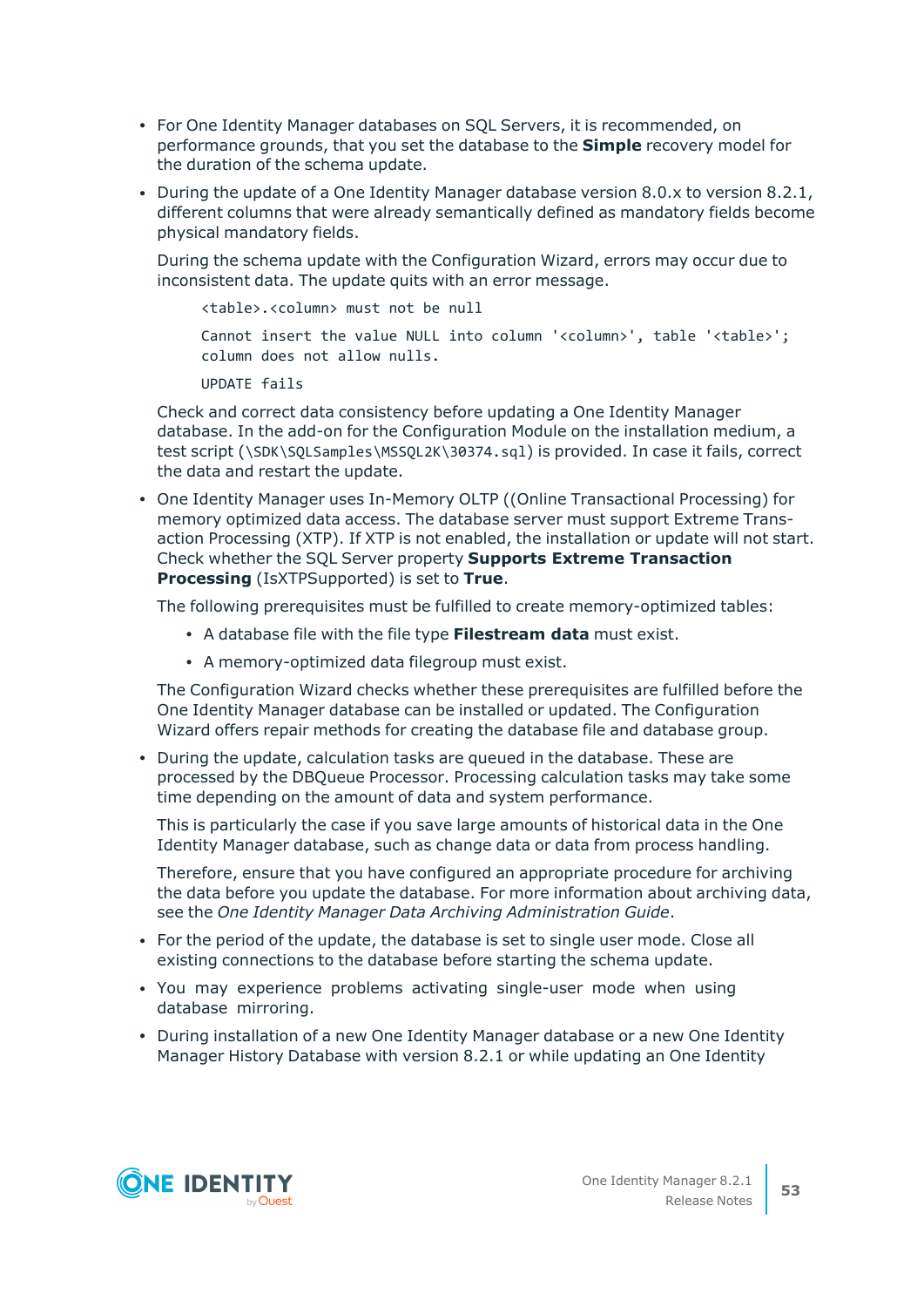Manager database or One Identity Manager History Database from version 8.0.x to version 8.2.1, you can specify whether you want to work with granular permissions at server and database level. The Configuration Wizard then creates SQL Server logins and database users with the necessary permissions for administrative user, configuration users and end users. For more detailed information about permissions, see the *One Identity Manager Installation Guide*.

After updating One Identity Manager, change the connection parameters. This affects, for example, the connection data for the database (DialogDatabase), the One Identity Manager Service, the application server, the administration and configuration tools, the web applications and web services as well as the connection data in synchronization projects.

NOTE: If you want to switch to the granular permissions concept when you upgrade from version 8.0.x to version 8.2.1, use an installation user with permissions for this permissions concept. For more detailed information about permissions, see the *One Identity Manager Installation Guide*.

If you want to switch to granular permissions when you update from 8.1.x, contact support. To access the Support Portal, go to <https://support.oneidentity.com/identity-manager/>.

• To successfully compile HTML applications with the Configuration Wizard, you must download packages from the NPM repository. Ensure that the workstation running the Configuration Wizard can establish a connection to the website https://registry.npmjs.org.

Alternatively, it is possible to download the packages from a proxy server and make them available manually. For more information, see the knowledge article [https://support.oneidentity.com/kb/266000.](https://support.oneidentity.com/kb/266000)

- After the update has completed, the database switches automatically to multi-user mode. If this is not possible, you receive a message in which you can manually switch to multi-user mode.
- Once this version has been installed, users that need to access the REST API in the application server require the **Enables access to the REST API on the application server** (AppServer\_API) function. Assign this program function to the users. For more information, see the *One Identity Manager Authorization and Authentication Guide*.

## **Updating One Identity Manager to version 8.2.1**

IMPORTANT: Note the Advice for [updating](#page-51-0) One Identity Manager on page 52.

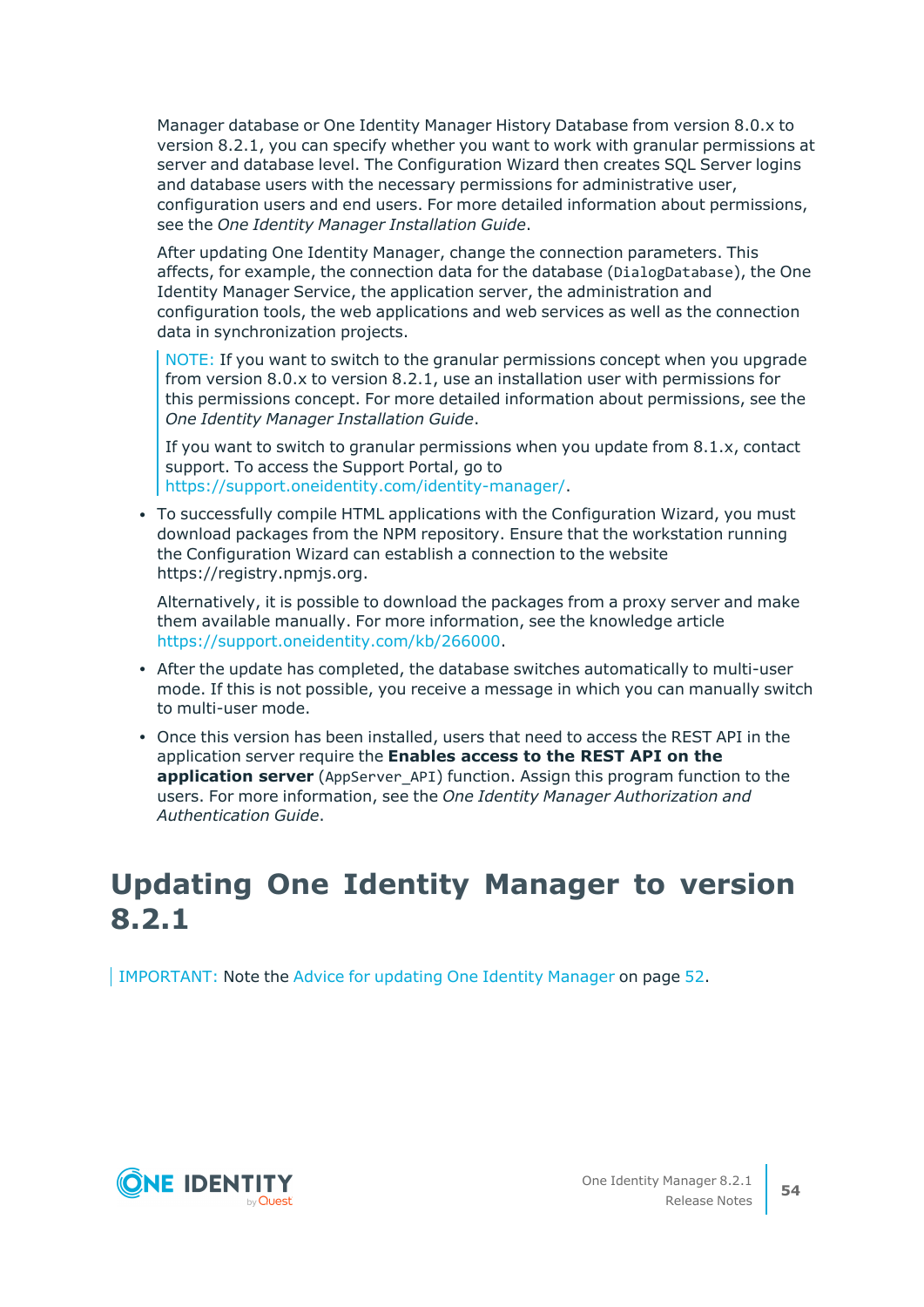### *To update an existing One Identity Manager installation to version 8.2.1*

- 1. Run all the consistency checks in the Designer in **Database** section.
	- a. Start the Consistency Editor in the Designer by selecting the **Database > Check data consistency** menu item.
	- b. In the **Test options** dialog, click  $\frac{A}{24}$ .
	- c. Under the **Database** node, enable all the tests and click **OK**.
	- d. Select the **Consistency check > Run** menu item to start testing.

All the database tests must be successful. Correct any errors. Some consistency checks offer repair options for correcting errors.

- 2. Update the administrative workstation, on which the One Identity Manager database schema update is started.
	- a. Run the autorun.exe program from the root directory on the One Identity Manager installation medium.
	- b. Change to the **Installation** tab. Select the Edition you have installed.

NOTE:

- To update a One Identity Manager Active Directory Edition, switch to the **Other Products** tab and select the **One Identity Manager Active Directory Edition** entry.
- To update a One Identity Manager History Database, switch to the **Other Products tab and select the One Identity Manager History Database** entry.
- c. Click **Install**.

This starts the installation wizard.

d. Follow the installation instructions.

IMPORTANT: On the **Installation Settings** page, select the directory for your current installation as the installation directory. Otherwise the components are not updated and a new installation is created in the second directory instead.

- 3. Complete the One Identity Manager Service on the update server.
- 4. Make a backup of the One Identity Manager database.
- 5. Check whether the database's compatibility level is set the **140** and change it if necessary.
- 6. Run the One Identity Manager database schema update.
	- Start the Configuration Wizard on the administrative workstation and follow the instructions.

Select a user who has at least administrative permissions for the One Identity Manager database to update the One Identity Manager schema with the Configuration Wizard.

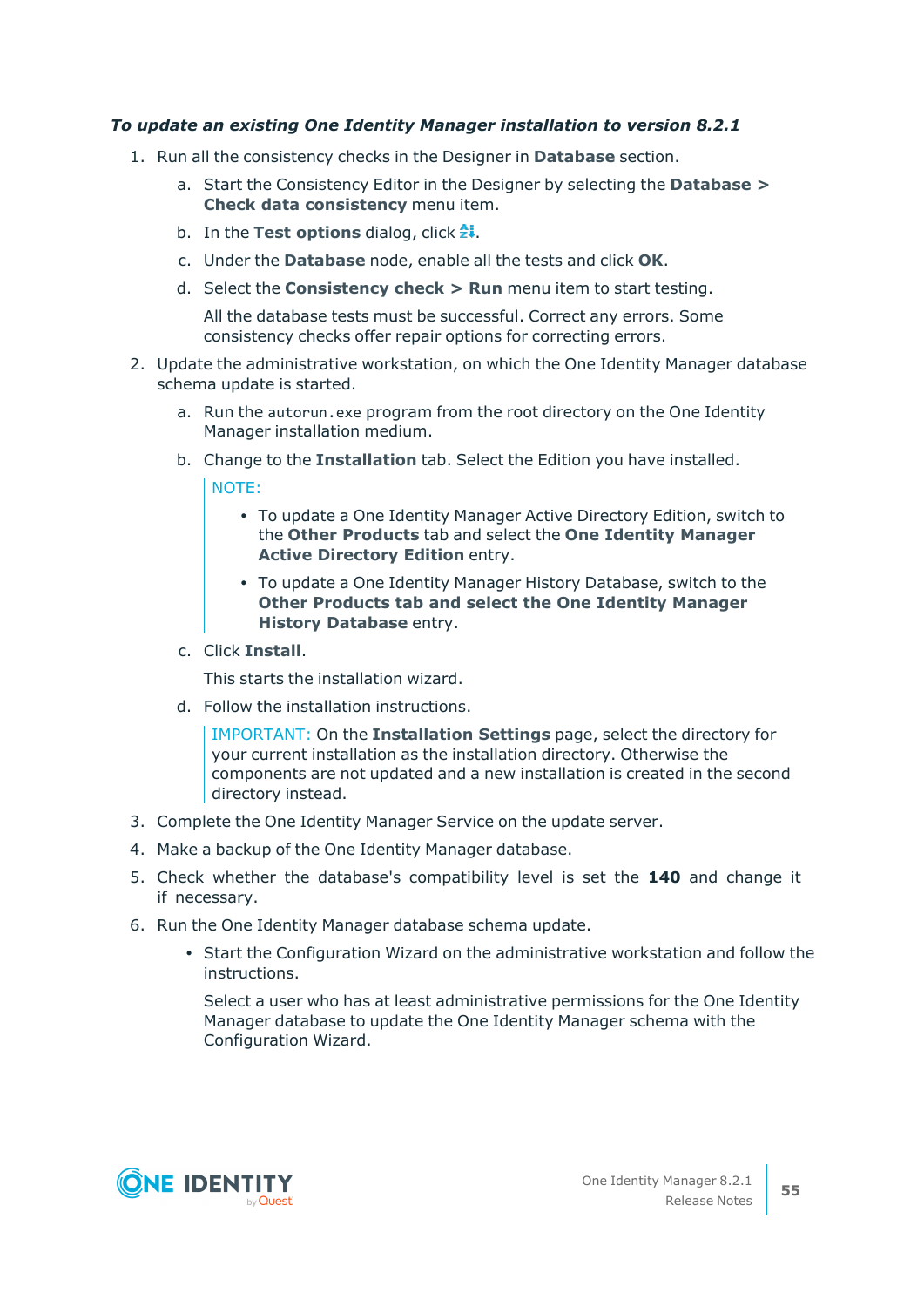- Use the same user as you used for initially installing the schema.
- If you created an administrative user during schema installation, use that one.
- If you selected a user with Windows authentication to install the schema, you must use the same one for updating.

NOTE: If you want to switch to the granular permissions concept when you upgrade from version 8.0.x to version 8.2.1, use an installation user with permissions for this permissions concept. For more detailed information about permissions, see the *One Identity Manager Installation Guide*.

If you want to switch to granular permissions when you update from 8.1.x, contact support. To access the Support Portal, go to <https://support.oneidentity.com/identity-manager/>.

- 7. Update the One Identity Manager Service on the update server.
	- a. Run the autorun.exe program from the root directory on the One Identity Manager installation medium.
	- b. Change to the **Installation** tab. Select the Edition you have installed.
		- To update a One Identity Manager Active Directory Edition, switch to the **Other Products** tab and select the **One Identity Manager Active Directory Edition** entry.
		- <sup>l</sup> To update a One Identity Manager History Database, switch to the **Other Products tab and select the One Identity Manager History Database** entry.
	- c. Click **Install**.

This starts the installation wizard.

d. Follow the installation instructions.

IMPORTANT: On the **Installation Settings** page, select the directory for your current installation as the installation directory. Otherwise the components are not updated and a new installation is created in the second directory instead.

- 8. Check the login information of the One Identity Manager Service. Specify the service account to use.
- 9. Start the One Identity Manager Service on the update server.
- 10. Update other installations on workstations and servers.

You can use the automatic software update method for updating existing installations.

### *To update synchronization projects to version 8.2.1*

1. If you have set up synchronization projects for connecting cloud applications in the Universal Cloud Interface, update the target system schema in these synchronization projects using the Synchronization Editor.

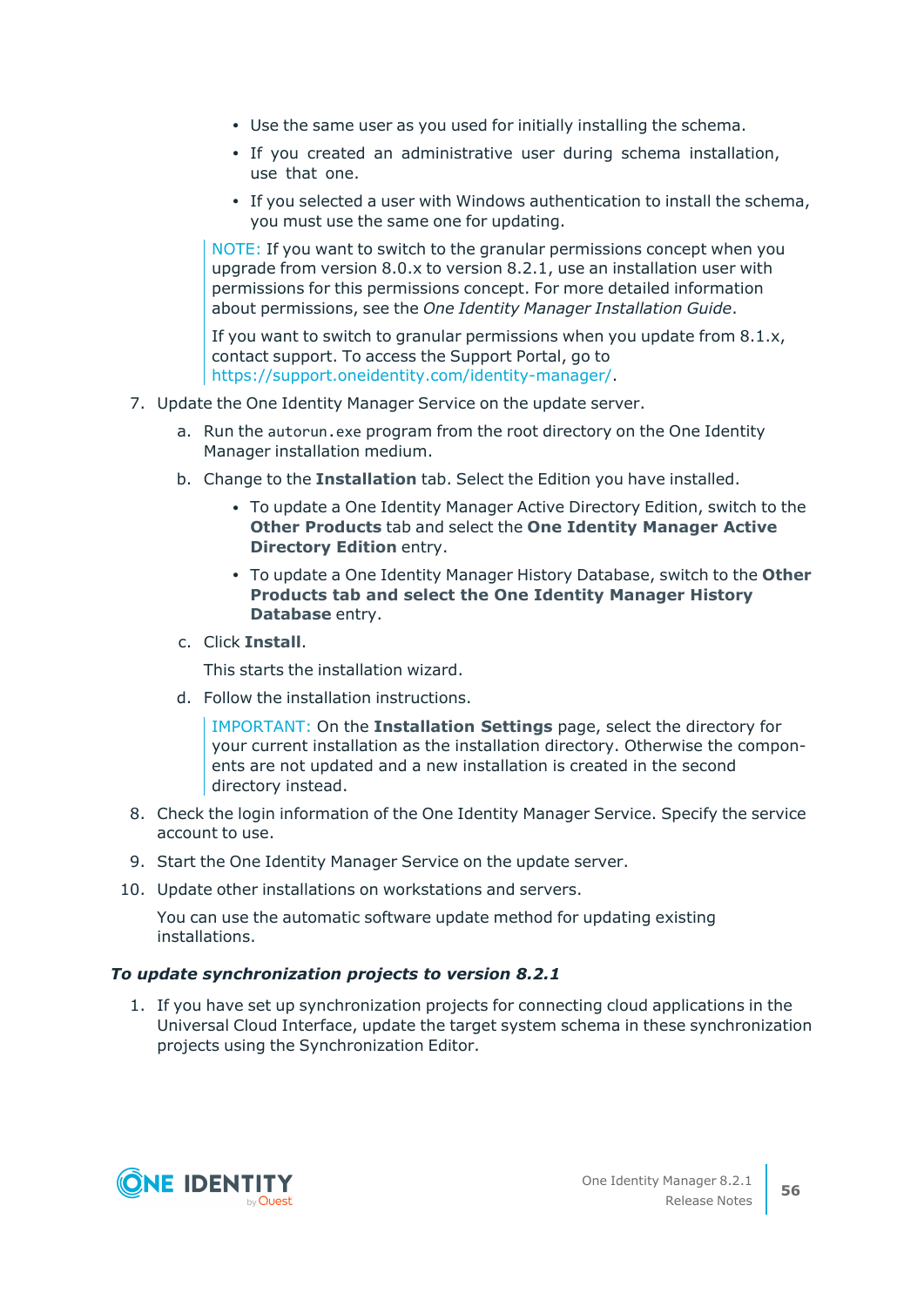2. Any required changes to system connectors or the synchronization engine are made available when you update One Identity Manager. These changes must be applied to existing synchronization projects to prevent target system synchronizations that are already set up, from failing. Patches are made available for this.

NOTE: Some patches are applied automatically. A process that migrates all existing synchronization project is queued in the Job queue to do this. To run the process, the One Identity Manager Service must be started on the database server and on all the synchronization servers.

• Check whether the process DPR Migrate Shell has been started successfully.

If the patch cannot be applied because the target system could not be reached, for example, you can manually apply it.

For more information, see Applying patches to [synchronization](#page-57-0) projects on page 58.

## *To update an application server to version 8.2.1*

- After updating the One Identity Manager database's schema, the application server starts the automatic update.
- To start the update manually, open the application's status page in the browser and select **Update immediately** from the current user's menu.

## *To update the Web Designer Web Portal to version 8.2.1*

NOTE: Before you update the Web Designer Web Portal:

- Ensure that the application server is up-to-date.
- Ensure that the Microsoft Edge WebView2 is installed on the web server.
- To update the Web Designer Web Portal automatically, connect to the runtime monitor http://<server>/<application>/monitor in a browser and start the web application update.
- To manually update the Web Designer Web Portal, uninstall the existing Web Designer Web Portal and install the Web Designer Web Portal again. For more instructions, see the *One Identity Manager Installation Guide*.

### *To update an API Server to version 8.2.1*

• After updating the One Identity Manager database schema, restart the API Server. The API Server is updated automatically.

### *To update the Operations Support Web Portal to version 8.2.1*

- (As from version  $8.1.x$ ) After updating the API Server, the Operations Support Web Portal is also current.
- (As from version  $8.0.x$ )
	- 1. Uninstall the Operations Support Web Portal.
	- 2. Install an API Server. For more instructions, see the *One Identity Manager Installation Guide*.

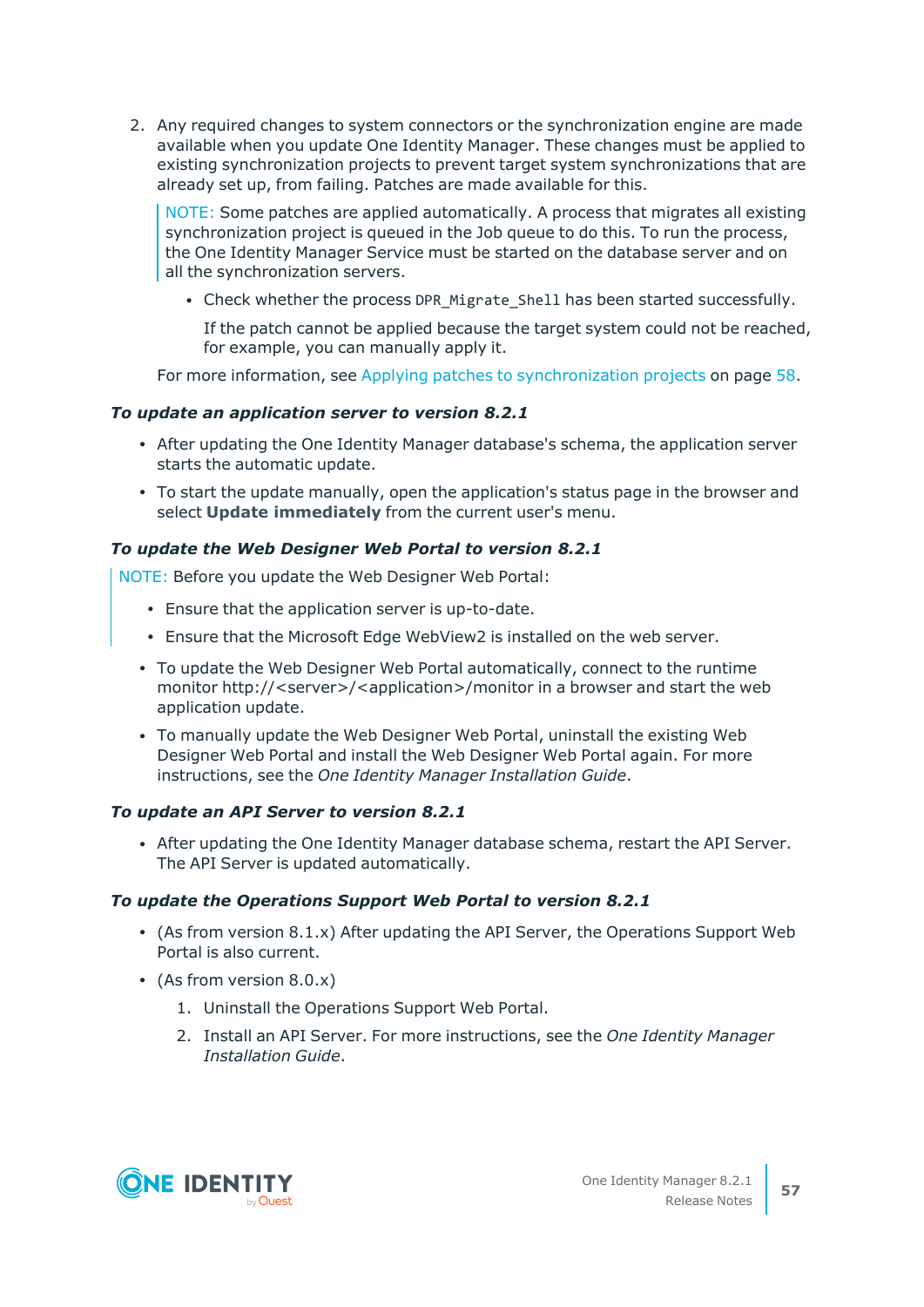## *To update the Manager web application to version 8.2.1*

- 1. Uninstall the Manager web application
- 2. Reinstall the Manager web application.
- 3. The default Internet Information Services user requires edit permissions for the Manager's installation directory to automatically update the Manager web application Check whether the required permissions exist.

## <span id="page-57-0"></span>**Applying patches to synchronization projects**

CAUTION: **Patches do not alter custom changes in synchronization projects. This means that conflicts may occur if patches are applied to synchronization projects that have been customized. It may cause loss of data.**

### *Before you apply a patch*

- 1. Read the patch description to decide whether it provides the necessary improvements for the synchronization project.
- 2. Check whether conflicts with customizations could occur.
- 3. Create a backup of the database so that you can restore the original state if necessary.
- 4. Deactivate the synchronization project.

NOTE: If you update existing synchronization projects, the connection parameters from the default variable set are always used. Ensure that the variables in the default variable set contain valid values.

NOTE: If you have set up synchronization projects for connecting cloud application in the Universal Cloud Interface, update the target system schema in these synchronization projects before you apply the patches. Use the Synchronization Editor.

### *To apply patches*

- 1. In the Synchronization Editor, open the synchronization project.
- 2. Select the **Edit > Update synchronization project** menu item.
- 3. In **Available patches**, select the milestone you want to implement.

In **Details - Installation summary**, all dependent patches are displayed in order of installation.

- 4. Click **Apply selected patches**.
- 5. Enter any user input as prompted.

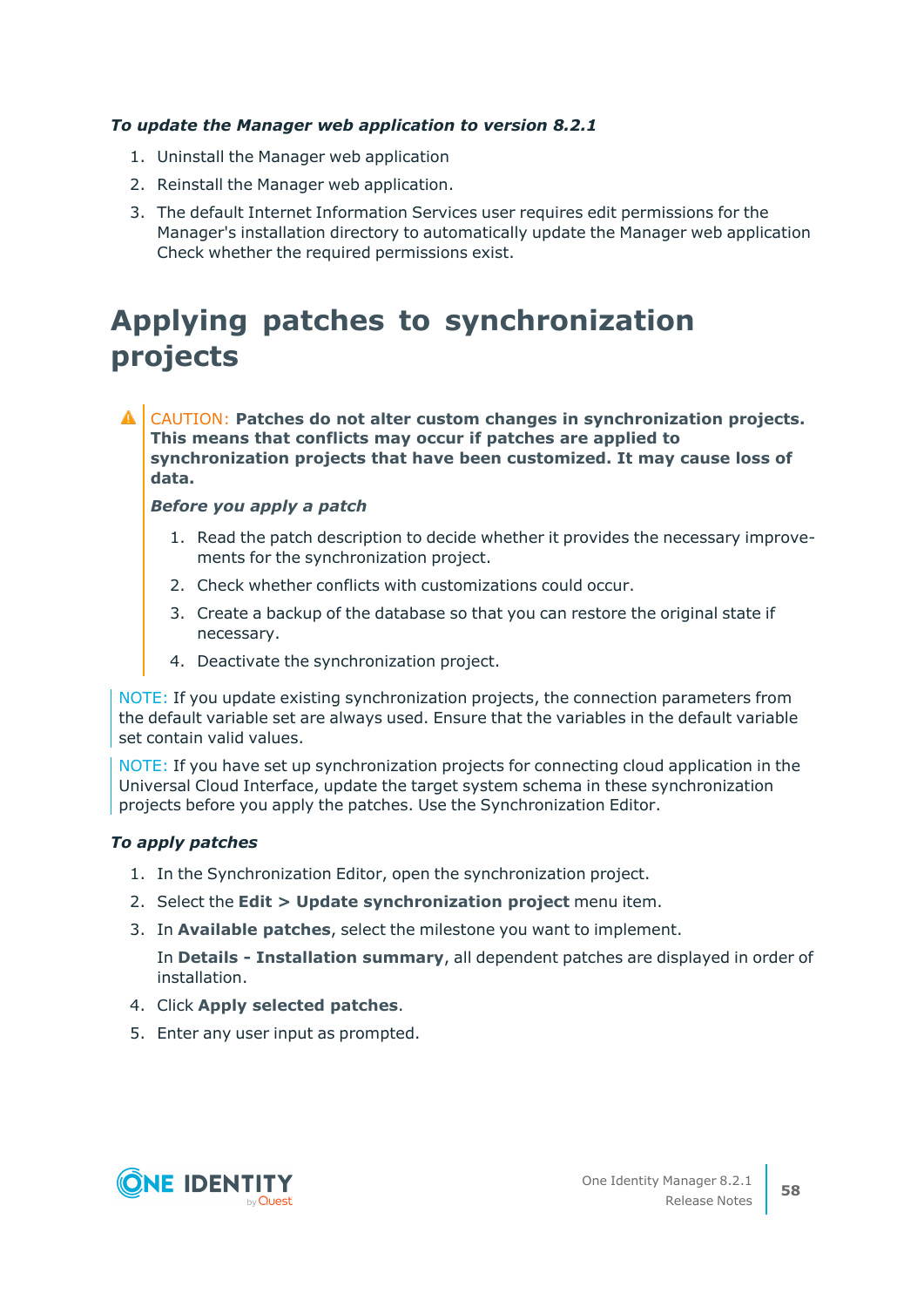6. (Optional) In **Available patches**, select the patches for new functions that you want to apply. Multi-select is possible.

In **Details - Installation summary**, all patches are displayed in order of installation.

- a. Click **Apply selected patches**.
- b. Enter any user input as prompted.
- 7. Use the patch log to check whether customization need to be reworked.
- 8. If required, rework customizations in the synchronization configuration.
- 9. Run a consistency check.
- 10. Simulate the synchronization.
- 11. Activate the synchronization project.
- 12. Save the changes.

NOTE: A patch does not take effect until the changes associated with it are saved in the database. If consistency check or simulation errors occur that cannot be corrected, you can dismiss the patch changes by reloading the synchronization project without saving the changes.

For detailed information about updating synchronization projects, see the *One Identity Manager Target System Synchronization Reference Guide*.

See also:

- Modified [synchronization](#page-26-0) templates on page 27
- Patches for [synchronization](#page-28-0) projects on page 29

## **Verifying successful installation**

## *To determine if this version is installed*

<sup>l</sup> Start the Designer or the Manager and select the **Help > Info** menu item.

The **System information** tab gives you an overview of your system configuration.

The version number 2021.0011.0019.0100 for all modules and the application version 8.2 v82-157600 indicate that this version is installed.

# **Additional resources**

Additional information is available from the following:

- One Identity [Manager](https://support.oneidentity.com/identity-manager/) Support
- One Identity Manager Online [documentation](https://support.oneidentity.com/identity-manager/technical-documents/)

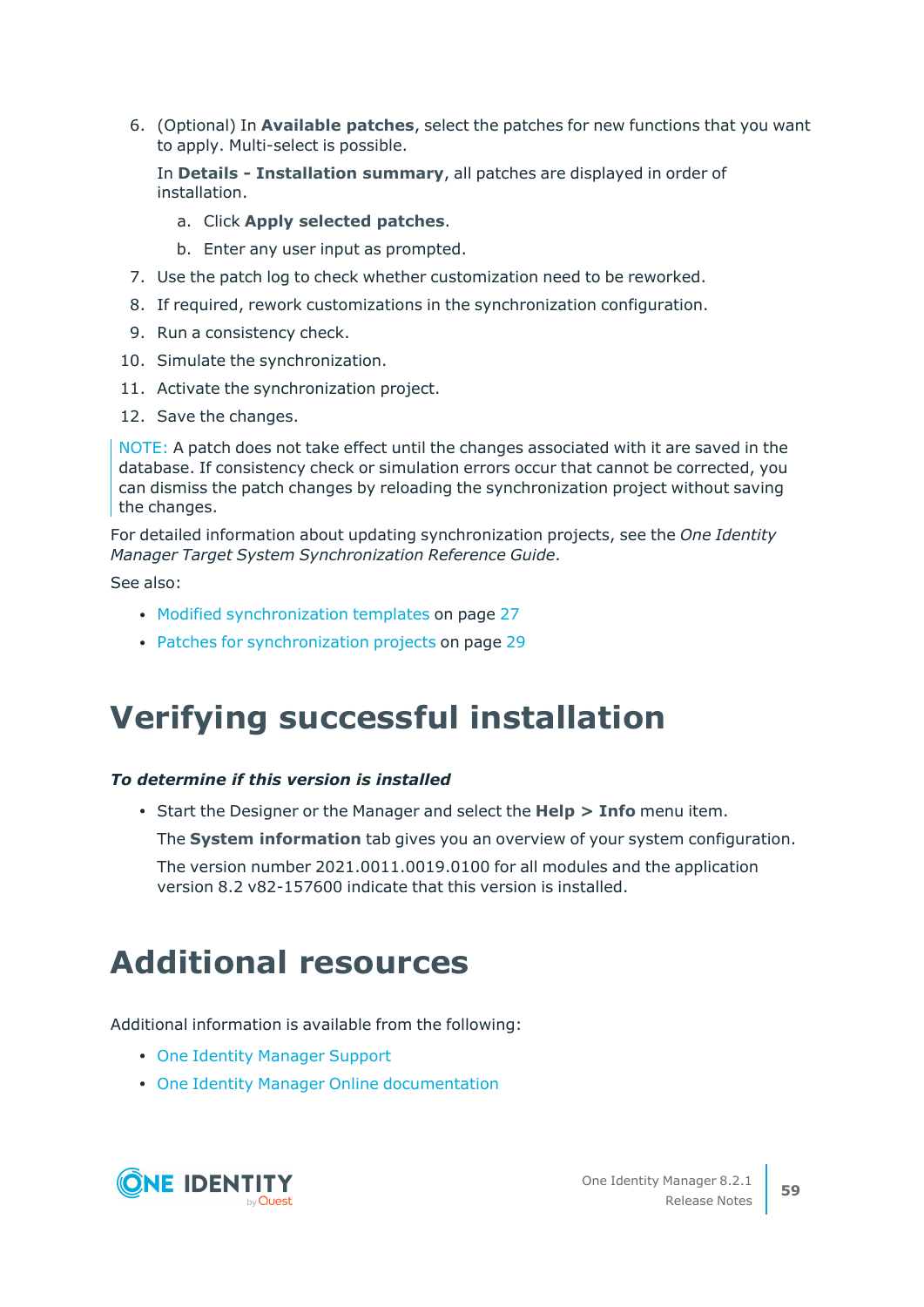- One Identity Manager [Community](https://www.oneidentity.com/community/identity-manager)
- One Identity [Manager](https://support.oneidentity.com/identity-manager/training) Training portal website

# **Globalization**

This section contains information about installing and operating this product in non-English configurations, such as those needed by customers outside of North America. This section does not replace the materials about supported platforms and configurations found elsewhere in the product documentation.

This release is Unicode-enabled and supports any character set. It supports simultaneous operation with multilingual data. This release is targeted to support operations in the following regions: North America, Western Europe and Latin America, Central and Eastern Europe.

The release is localized in the following languages: German

This version has the following capabilities or constraints: Other languages, designated for the Web UI, are provided in the product One Identity Manager Language Pack.

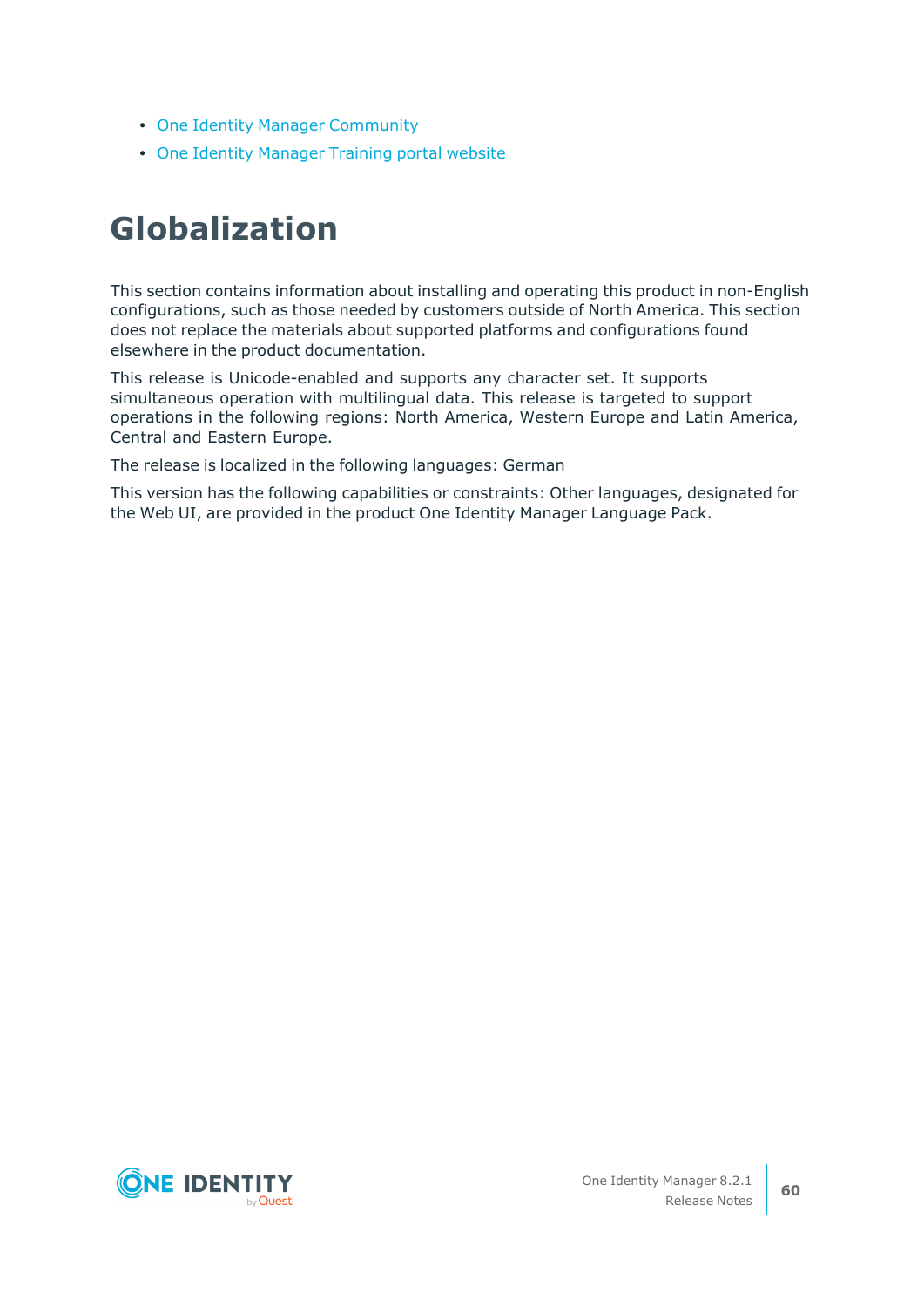# **About us**

One Identity solutions eliminate the complexities and time-consuming processes often required to govern identities, manage privileged accounts and control access. Our solutions enhance business agility while addressing your IAM challenges with on-premises, cloud and hybrid environments.

## **Contacting us**

For sales and other inquiries, such as licensing, support, and renewals, visit [https://www.oneidentity.com/company/contact-us.aspx.](https://www.oneidentity.com/company/contact-us.aspx)

## **Technical support resources**

Technical support is available to One Identity customers with a valid maintenance contract and customers who have trial versions. You can access the Support Portal at [https://support.oneidentity.com/.](https://support.oneidentity.com/)

The Support Portal provides self-help tools you can use to solve problems quickly and independently, 24 hours a day, 365 days a year. The Support Portal enables you to:

- Submit and manage a Service Request
- View Knowledge Base articles
- Sign up for product notifications
- Download software and technical documentation
- View how-to videos at [www.YouTube.com/OneIdentity](http://www.youtube.com/OneIdentity)
- Engage in community discussions
- Chat with support engineers online
- View services to assist you with your product